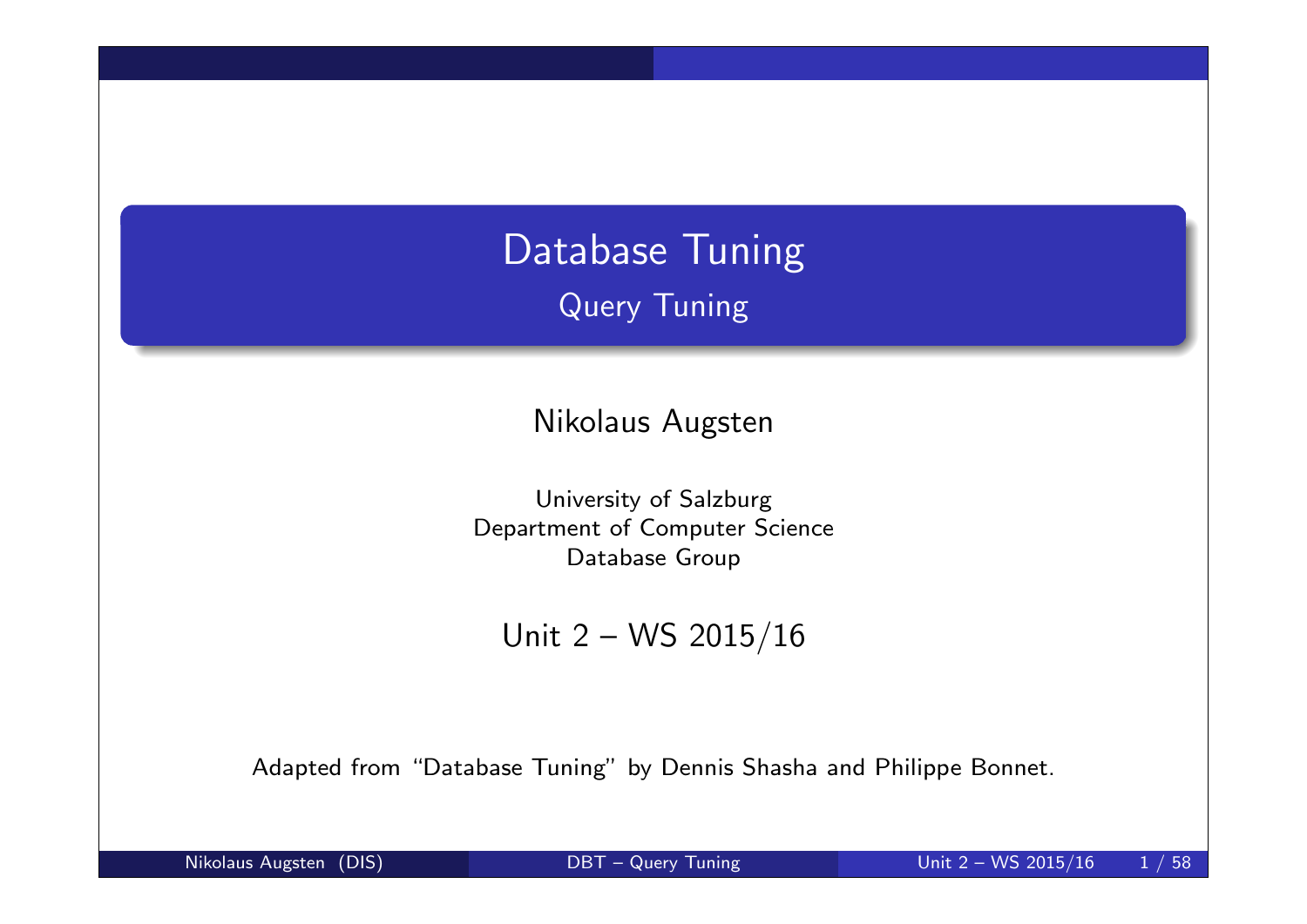Query Tuning

# **Outline**



- Query Processing
- **•** Problematic Queries
- **Minimizing DISTINCTs**
- **•** Rewriting of Nested Queries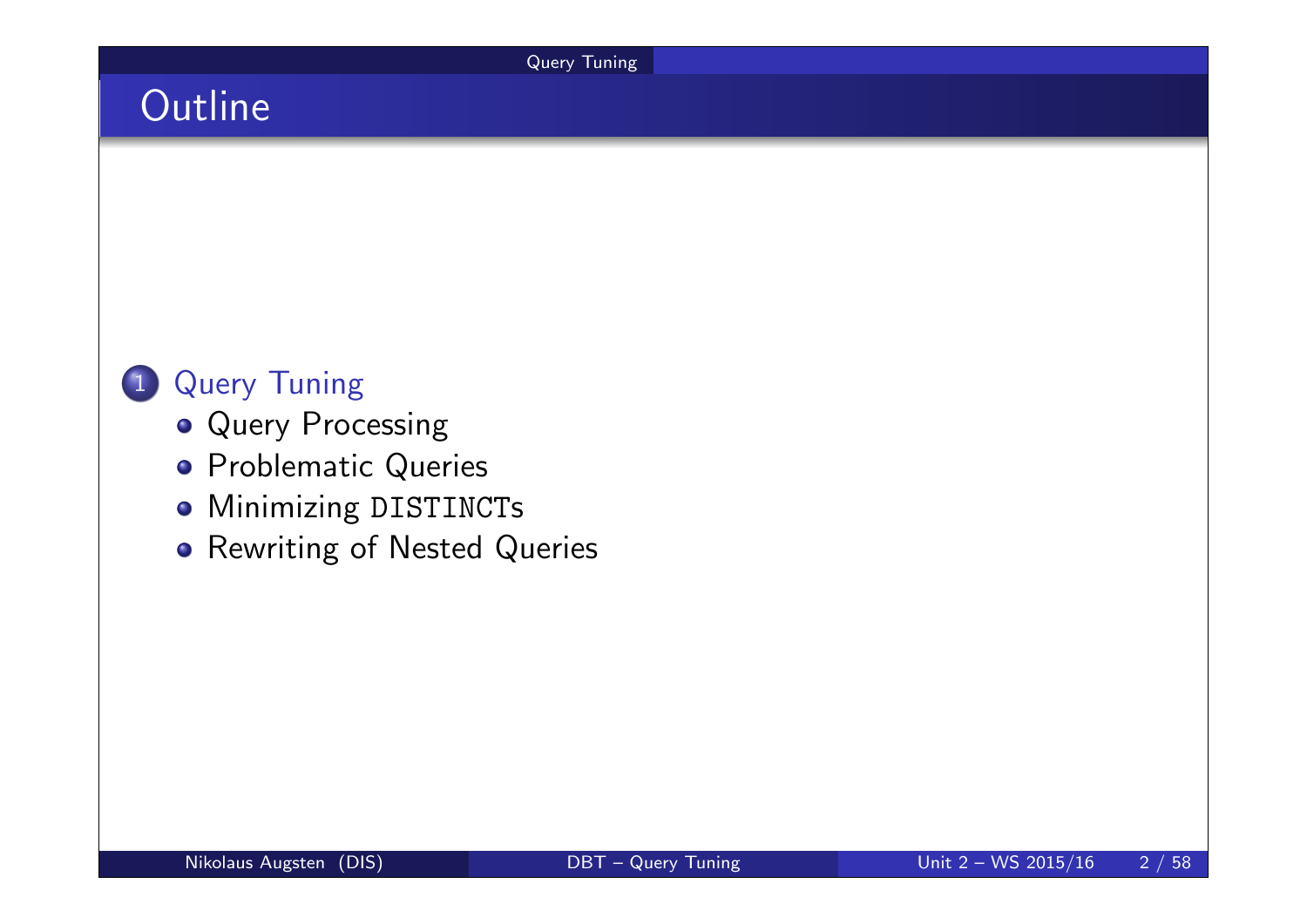Query Tuning

## About Query Tuning

- Query tuning: rewrite a query to run faster!
- o Other tuning approaches may have harmful side effects:
	- adding index
	- o changing the schema
	- modify transaction length
- Query tuning: only beneficial side effects
	- first thing to do if query is slow!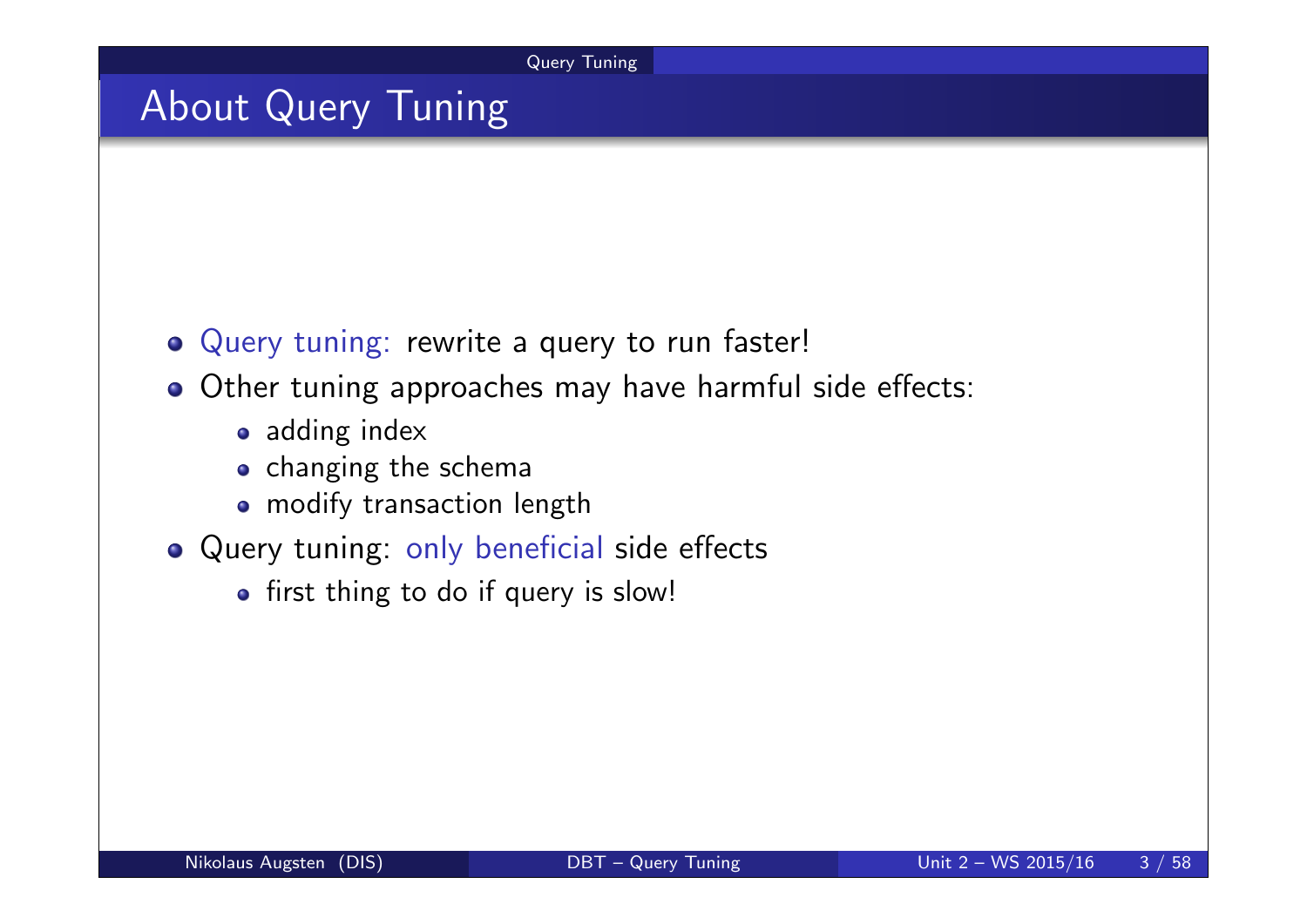# **Outline**



- **Query Processing**
- **Problematic Queries**
- **Minimizing DISTINCTs**
- **Rewriting of Nested Queries**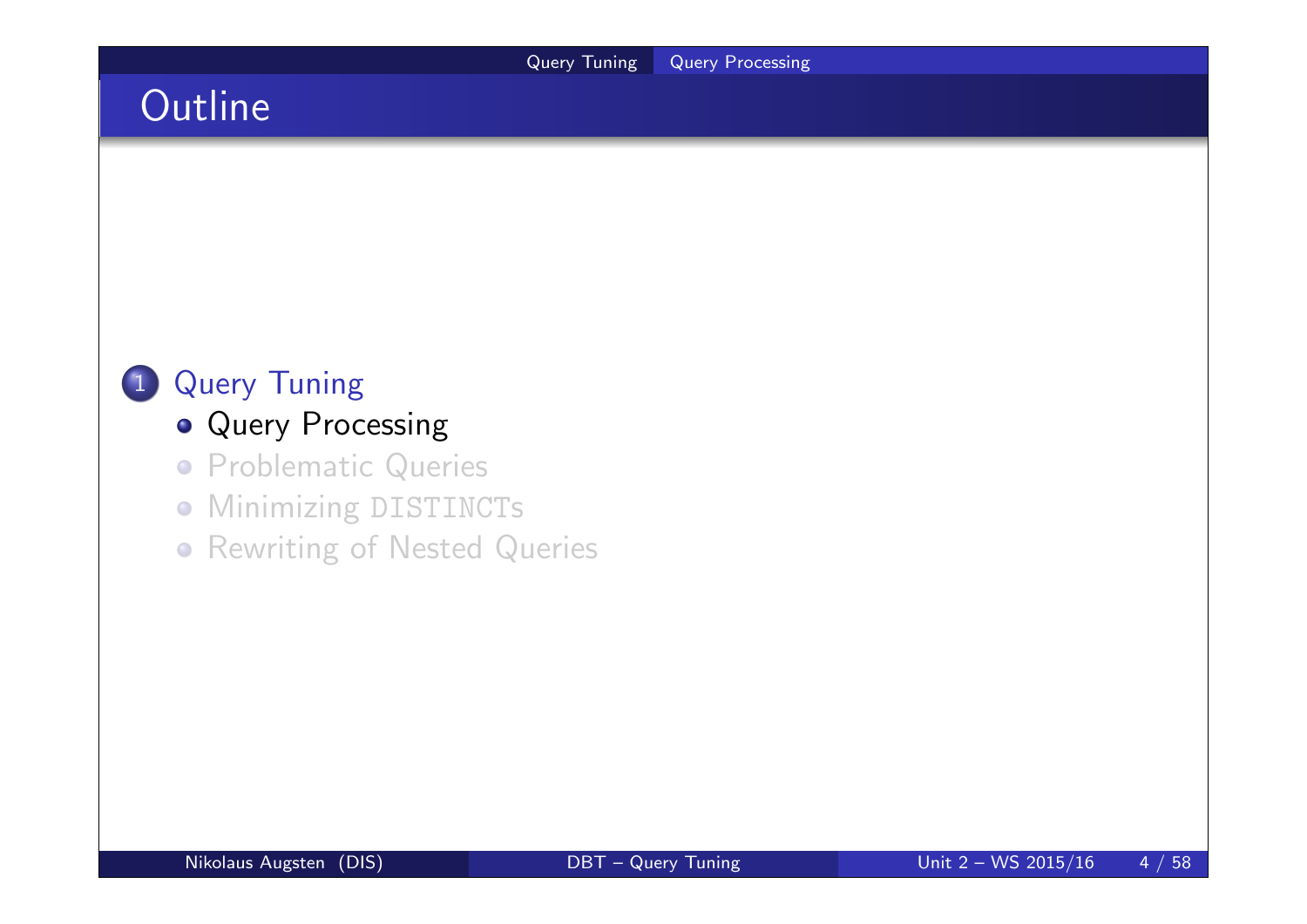# Steps in Query Processing

#### 1. Parser

- input: SQL query
- o output: relational algebra expression

### 2. Optimizer

- input: relational algebra expression
- o output: query plan
- 3. Execution engine
	- o input: query plan
	- o output: query result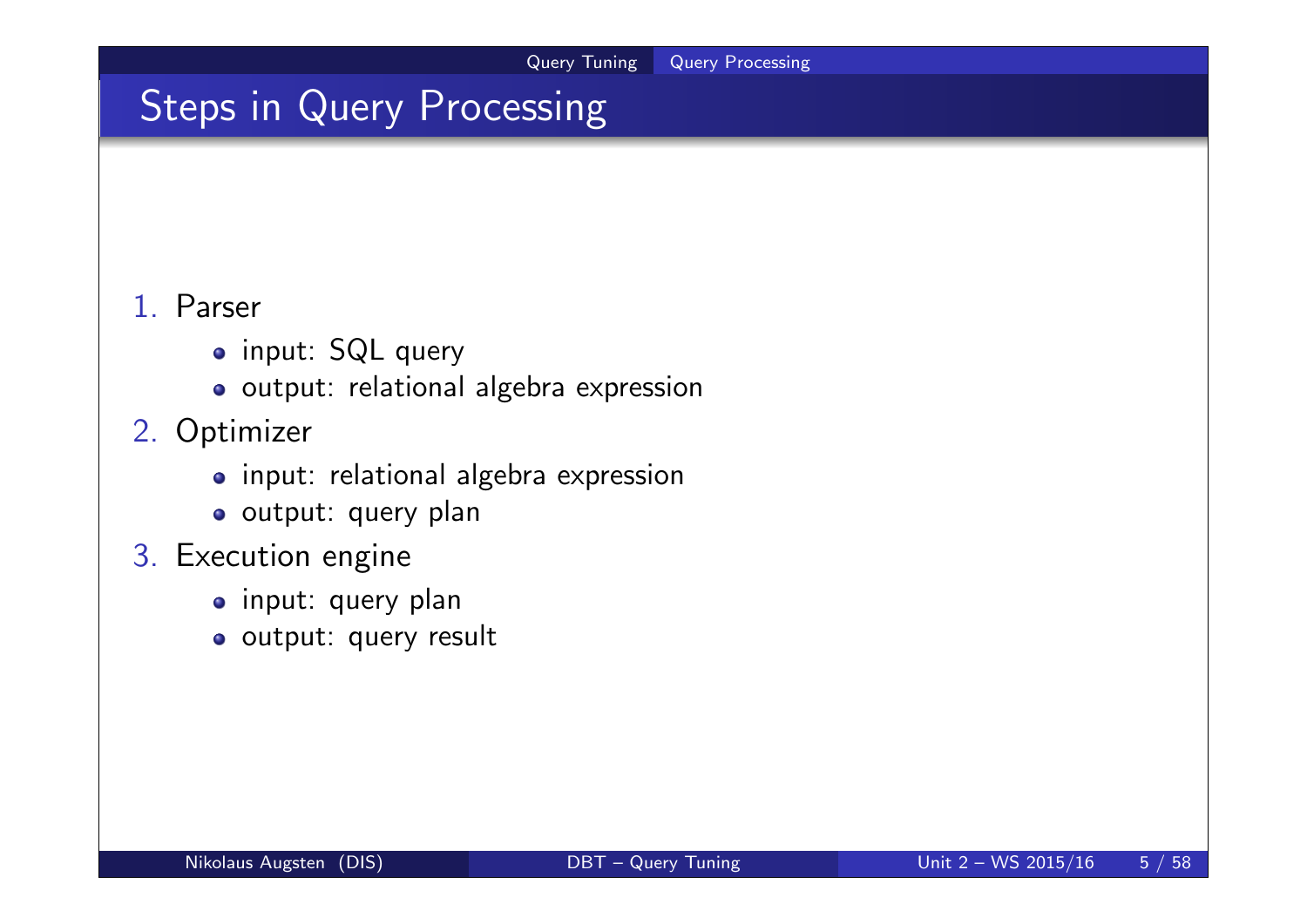## 1. Parser

#### Parser:

- o Input: SQL query from user Example: SELECT balanace FROM account WHERE balance < 2500
- Output: relational algebra expression Example:  $\sigma_{\text{balance} < 2500}(\Pi_{\text{balance}}(\text{account}))$
- Algebra expression for a given query not unique! Example: The following relational algebra expressions are equivalent.
	- $\bullet$   $\sigma_{\text{balance} < 2500}(\Pi_{\text{balance}}(\text{account}))$
	- $\bullet$   $\Pi_{\text{balance}}(\sigma_{\text{balance}<2500}(\text{account}))$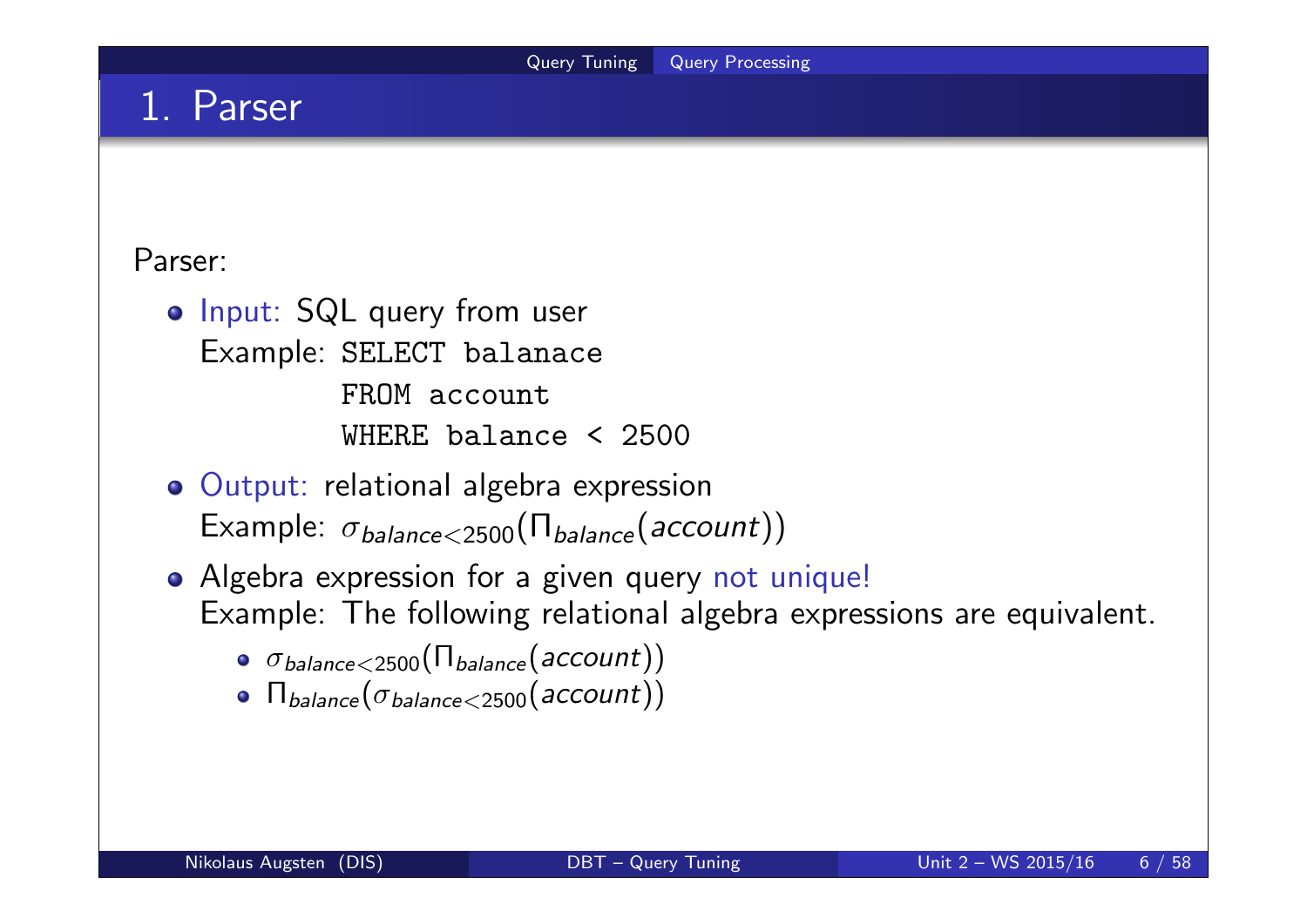## 2. Optimizer

Optimizer:

- o Input: relational algebra expression Example:  $\Pi_{\text{balance}}(\sigma_{\text{balance} < 2500}(\text{account}))$
- Output: query plan Example: Π<sub>balance</sub>

```
\sigma_{\textit{balance}<2500}use index 1
   account
```
- o query plan is selected in three steps:
	- A) equivalence transformation
	- B) annotation of the relational algebra expression
	- C) cost estimation for different query plans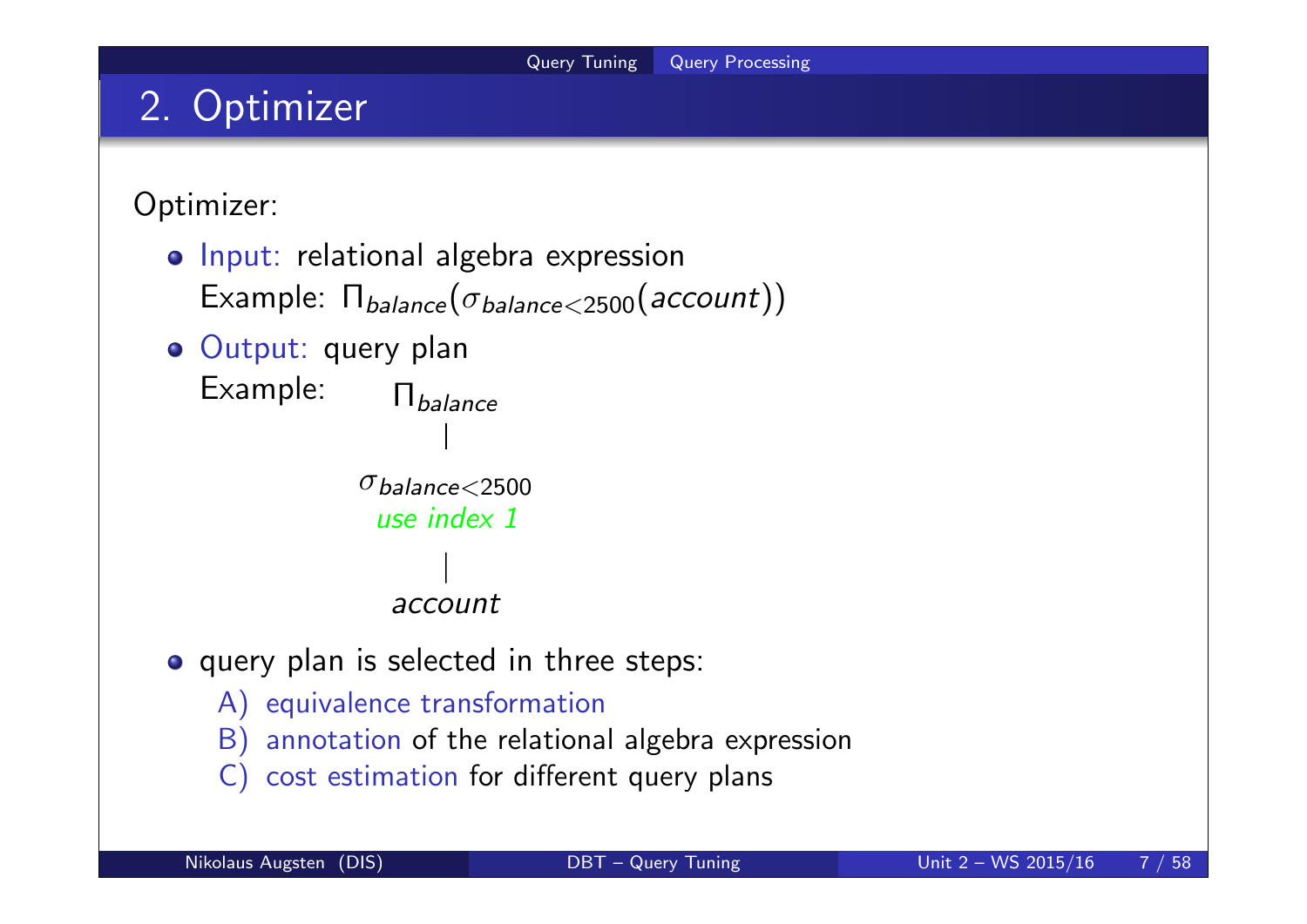## A) Equivalence Transformation

#### Equivalence of relational algebra expressions:

- o equivalent if they generate the same set of tuples on every legal database instance
- legal: database satisfies all integrity constraints specified in the database schema
- **o** Equivalence rules:
	- o transform one relational algebra expression into equivalent one
	- similar to numeric algebra:  $a + b = b + a$ ,  $a(b + c) = ab + ac$ , etc.
- o Why producing equivalent expressions?
	- equivalent algebraic expressions give the same result
	- but usually the execution time varies significantly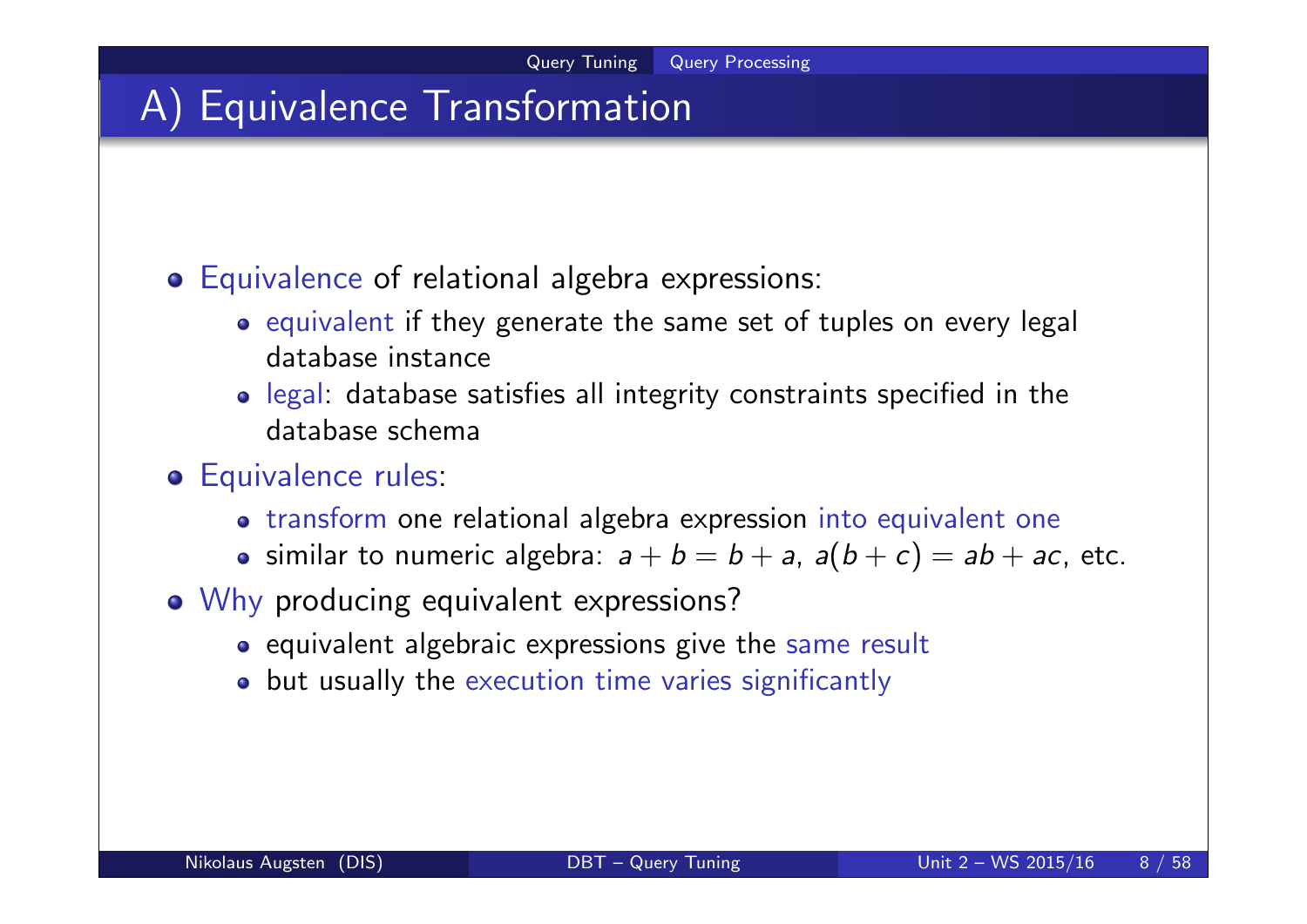## Equivalence Rules – Examples

Selection operations are commutative:  $\sigma_{\theta_1}(\sigma_{\theta_2}(E)) = \sigma_{\theta_2}(\sigma_{\theta_1}(E))$ 

- $\bullet$  E is a relation (table)
- $\theta_1$  and  $\theta_2$  are conditions on attributes, e.g.  $\emph{\textbf{E}}$  .sallary  $<$  2500
- $\sigma_\theta$  selects all tuples that satisfy  $\theta$
- **•** Selection distributes over the theta-join operation if  $\theta_1$  involves only attributes of  $E_1$  and  $\theta_2$  only attributes of  $E_2$ :

$$
\sigma_{\theta_1 \wedge \theta_2} (E_1 \bowtie_{\theta} E_2) = (\sigma_{\theta_1}(E_1)) \bowtie_{\theta} (\sigma_{\theta_2}(E_2))
$$

- $\bullet$   $\bowtie$   $\theta$  is the theta-join; it pairs tuples from the input relations (e.g.,  $E_1$ ) and  $E_2)$  that satisfy condition  $\theta$ , e.g.  $E_1$ .accountI $D=E_2$ .ID
- Natural join is associative:  $(E_1 \Join E_2) \Join E_3 = E_1 \Join (E_2 \Join E_3)$ 
	- the join condition in the natural join is equality on all attributes of the two input relations that have the same name
- Many other rules can be found in Silberschatz et al.,"Database System Concepts"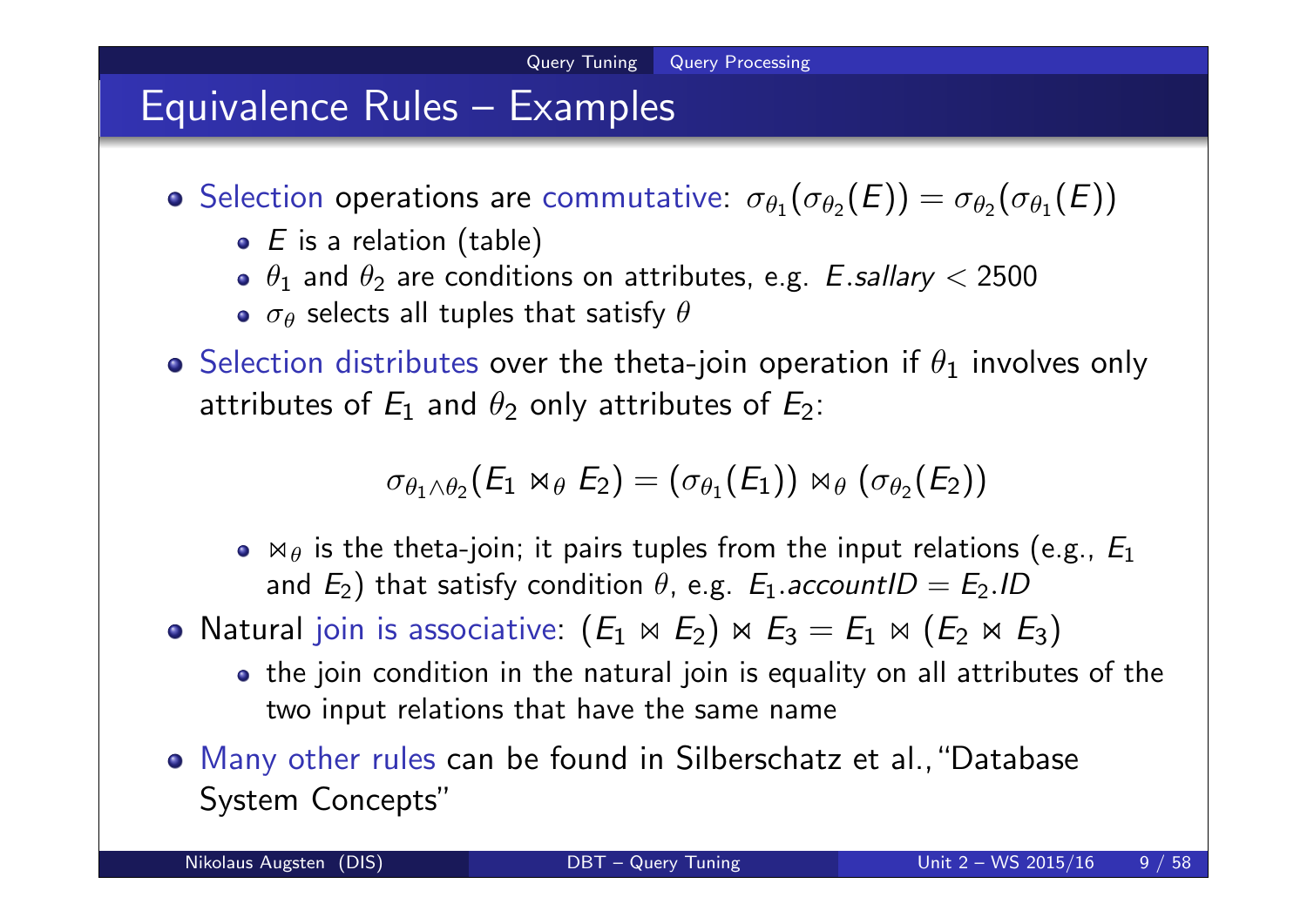## Equivalence Rules – Example Query

#### Schema:

branch(branch-name, branch-city, assets) account(account-number, branch-name, balance) depositor(customer-name,account-number)

### • Query: SELECT customer-name FROM branch, account, depositor WHERE branch-city=Brooklyn AND balance  $<$  1000 AND  $branch\, branch\,-name = account\, branch\,-name\, AND$  $account$  account-number  $=$  depositor account-number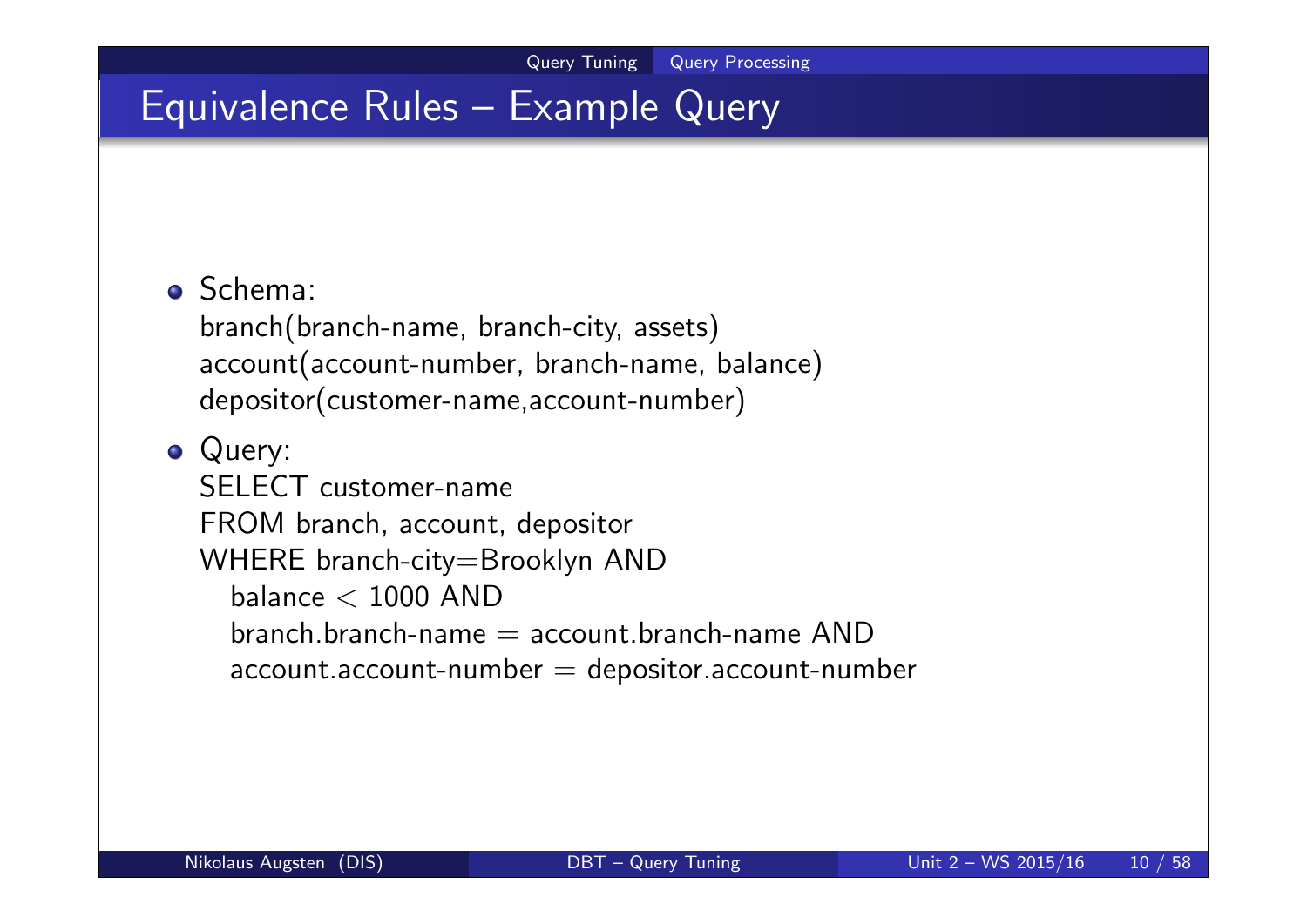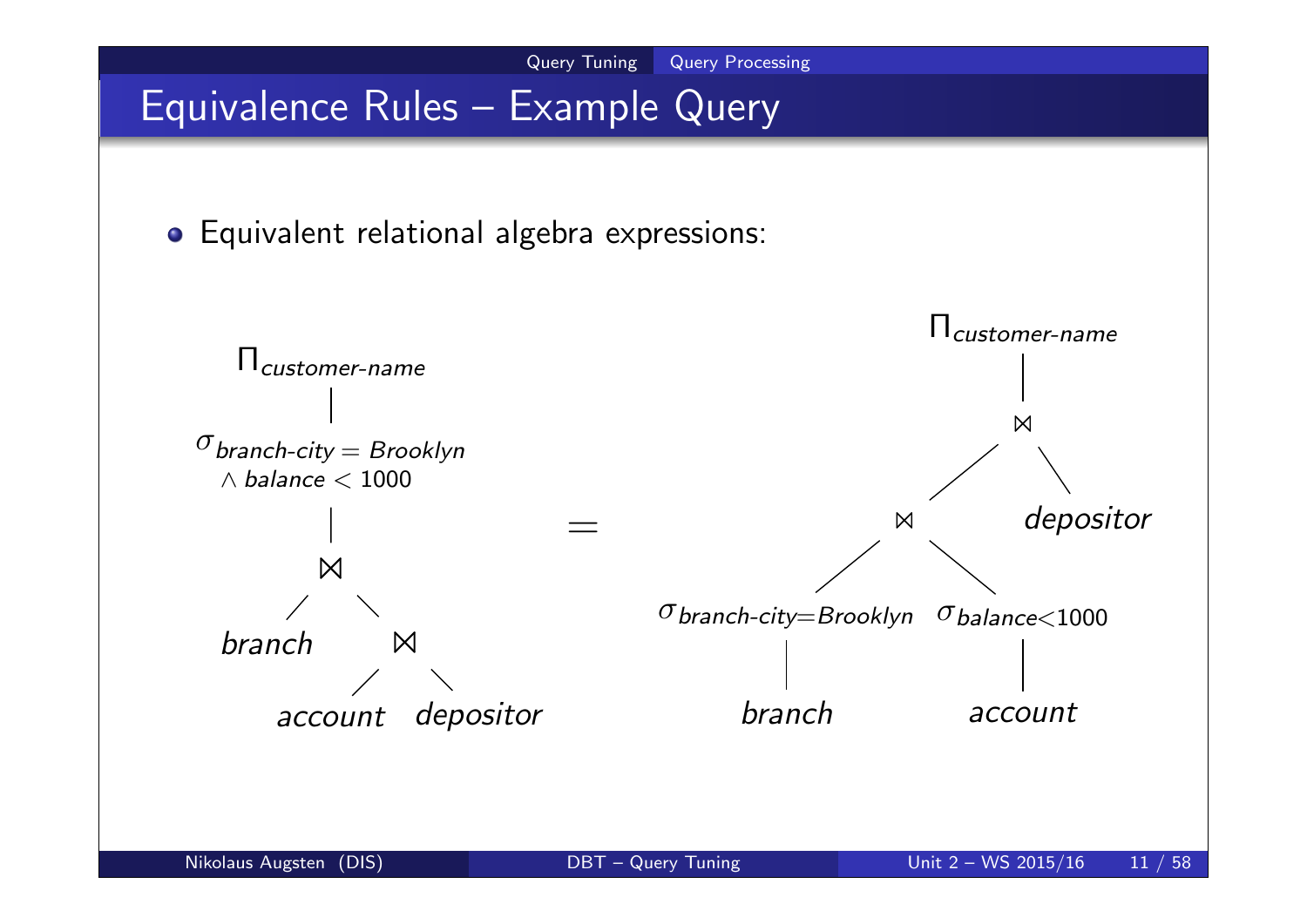# B) Annotation: Creating Query Plans

- Algebra expression is not a query plan.
- Additional decisions required:
	- which indexes to use, for example, for joins and selects?
	- which algorithms to use, for example, sort-merge vs. hash join?
	- materialize intermediate results or pipeline them?
	- etc.
- Each relational algebra expression can result in many query plans.
- Some query plans may be better than others!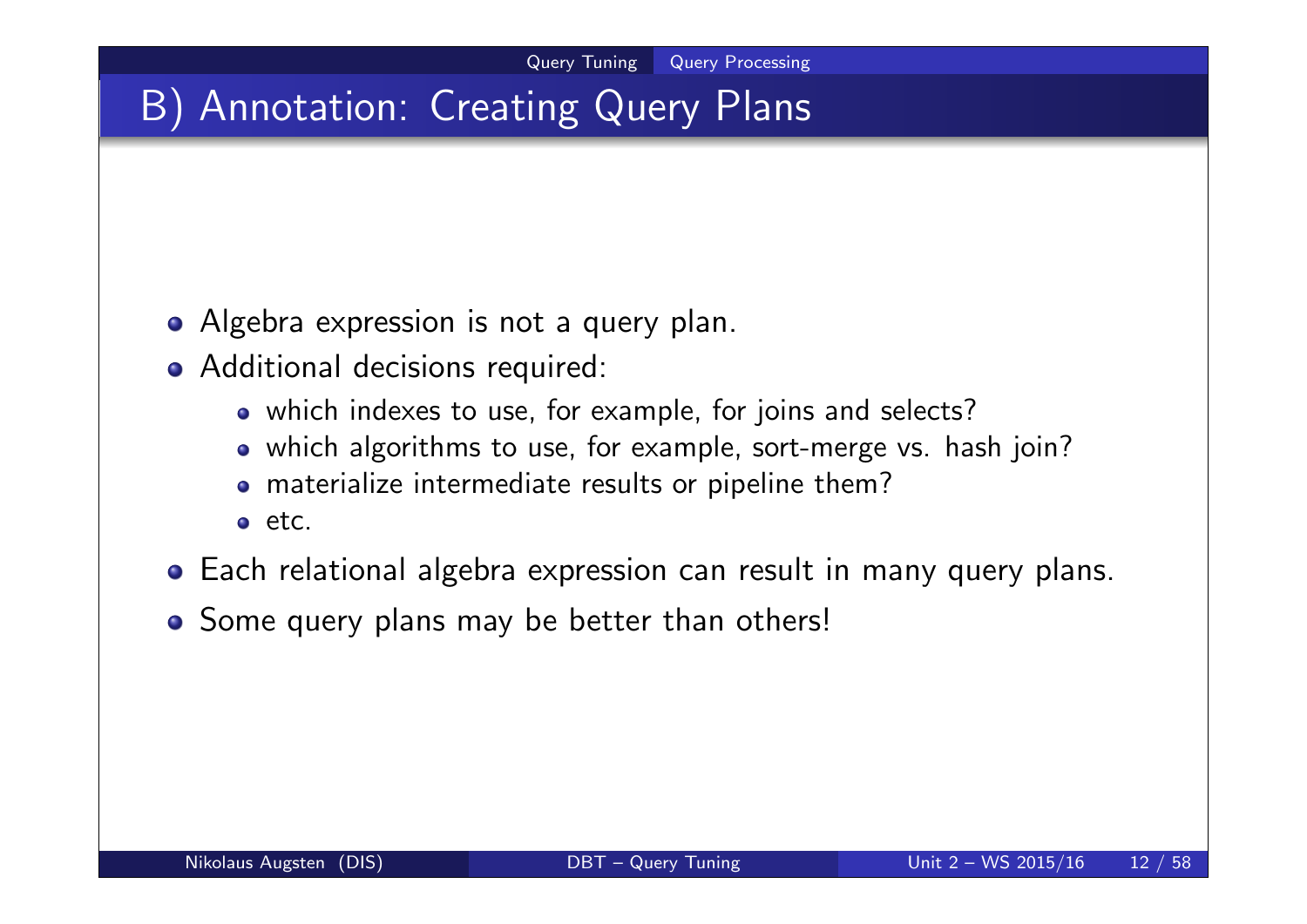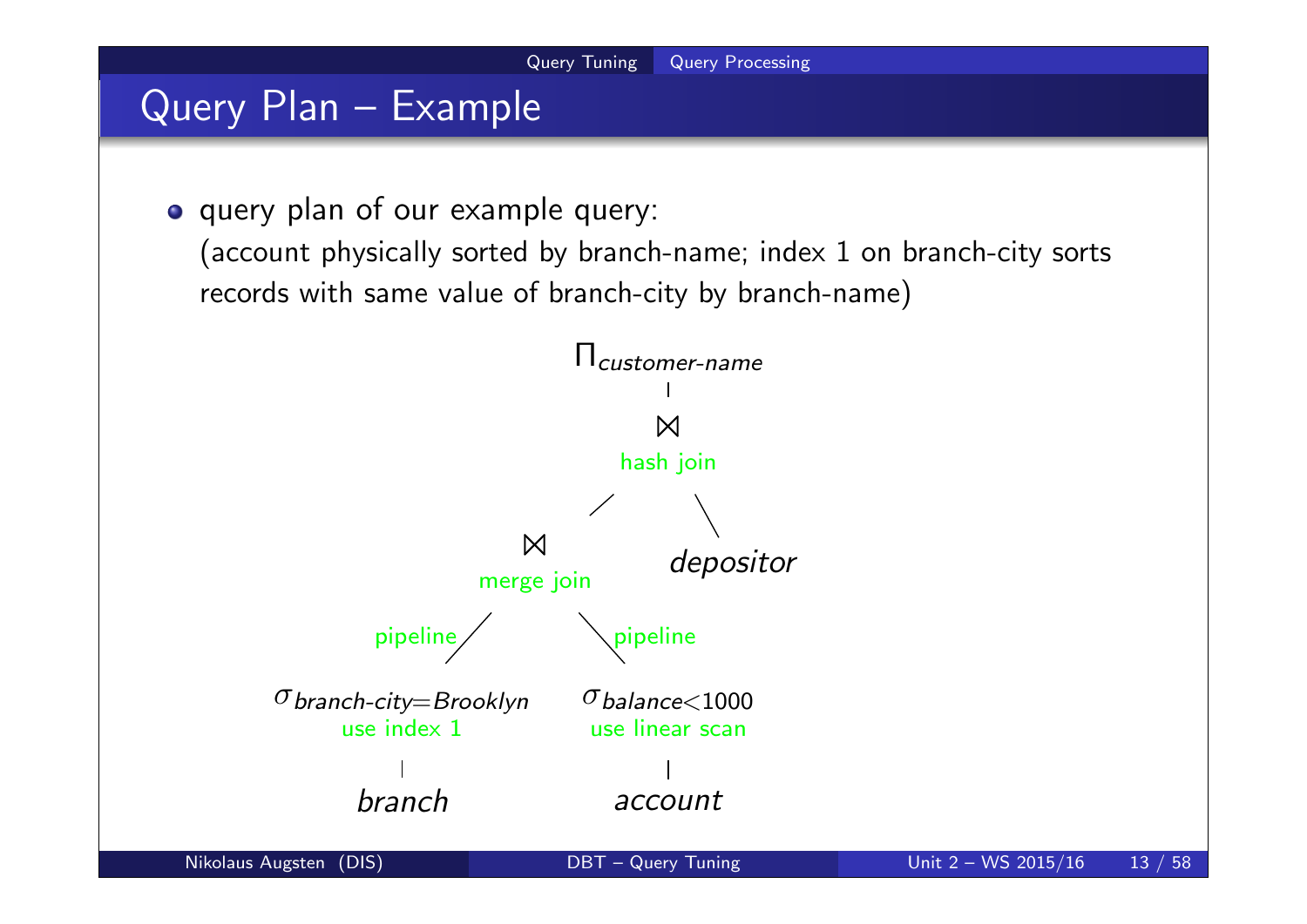## C) Cost Estimation

- Which query plan is the fastest one?
- This is a very hard problem:
	- cost for each query plan can only be estimated
	- huge number of query plans may exist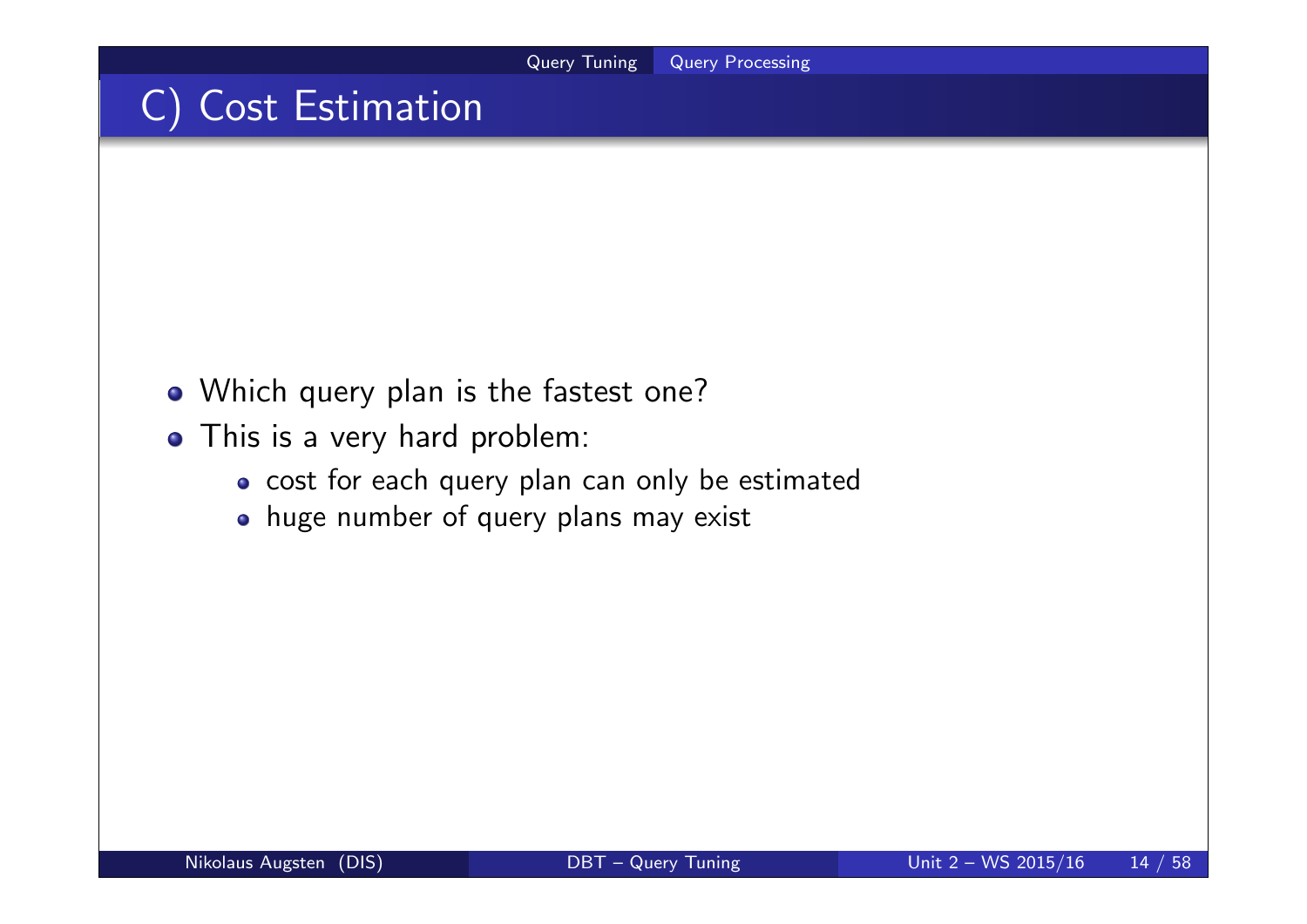### Statistics for Cost Estimation

- Catalog information: database maintains statistics about relations
- **o** Example statistics:
	- number of tuples per relation
	- number of blocks on disk per relation
	- number of distinct values per attribute
	- histogram of values per attribute
- Statistics used to estimate cost of operations, for example
	- selection size estimation
	- join size estimation
	- **•** projection size estimation
- Problems:
	- o cost can only be estimated
	- updating statistics is expensive, thus they are often out of date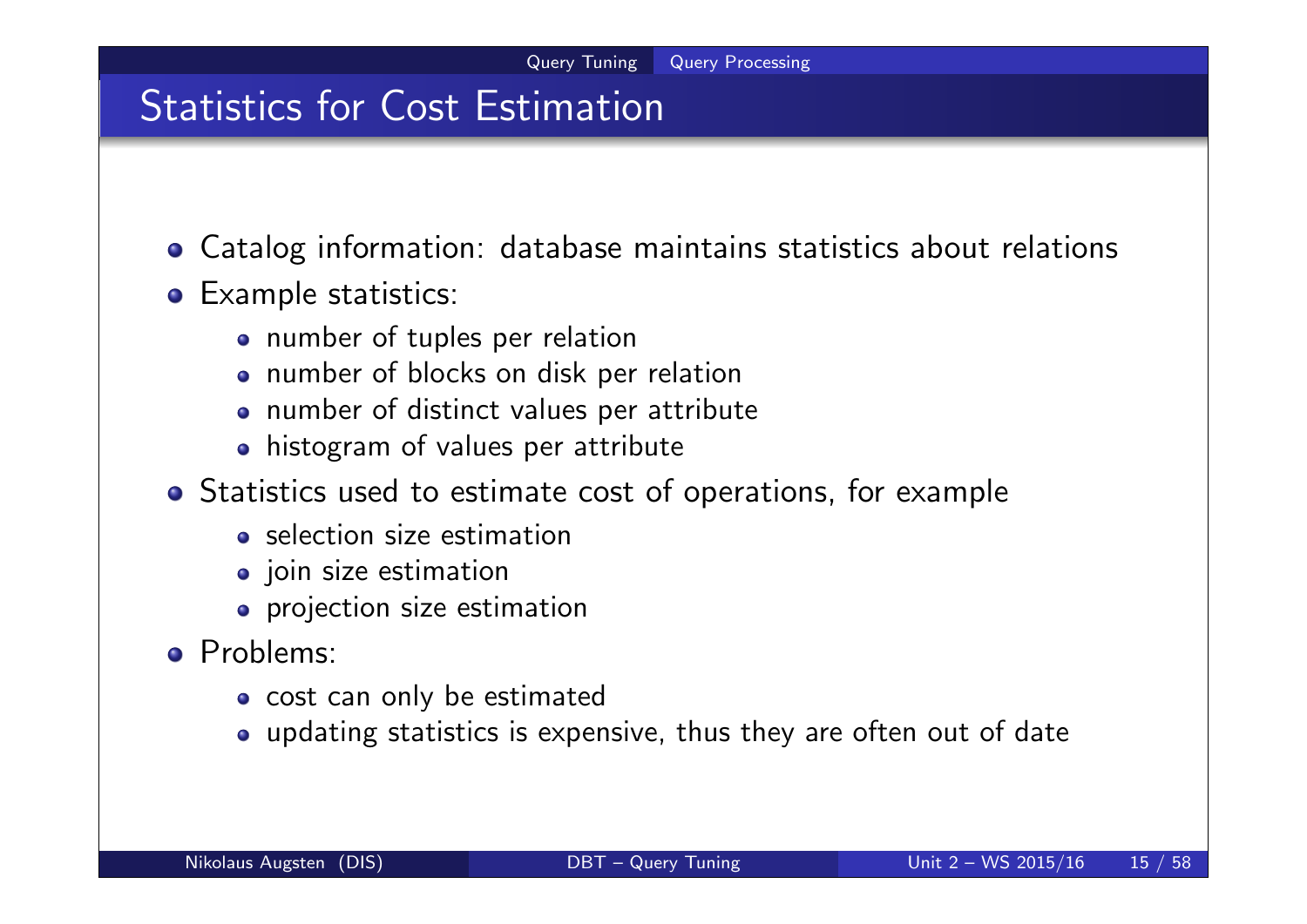## Choosing the Cheapest Query Plan

- **•** Problem: Estimating cost for all possible plans too expensive.
- **o** Solutions:
	- pruning: stop early to evaluate a plan
	- heuristics: do not evaluate all plans
- Real databases use a combination:
	- Apply heuristics to choose promising query plans.
	- Choose cheapest plan among the promising plans using pruning.
- Examples of heuristics:
	- perform selections as early as possible
	- **•** perform projections early
	- avoid Cartesian products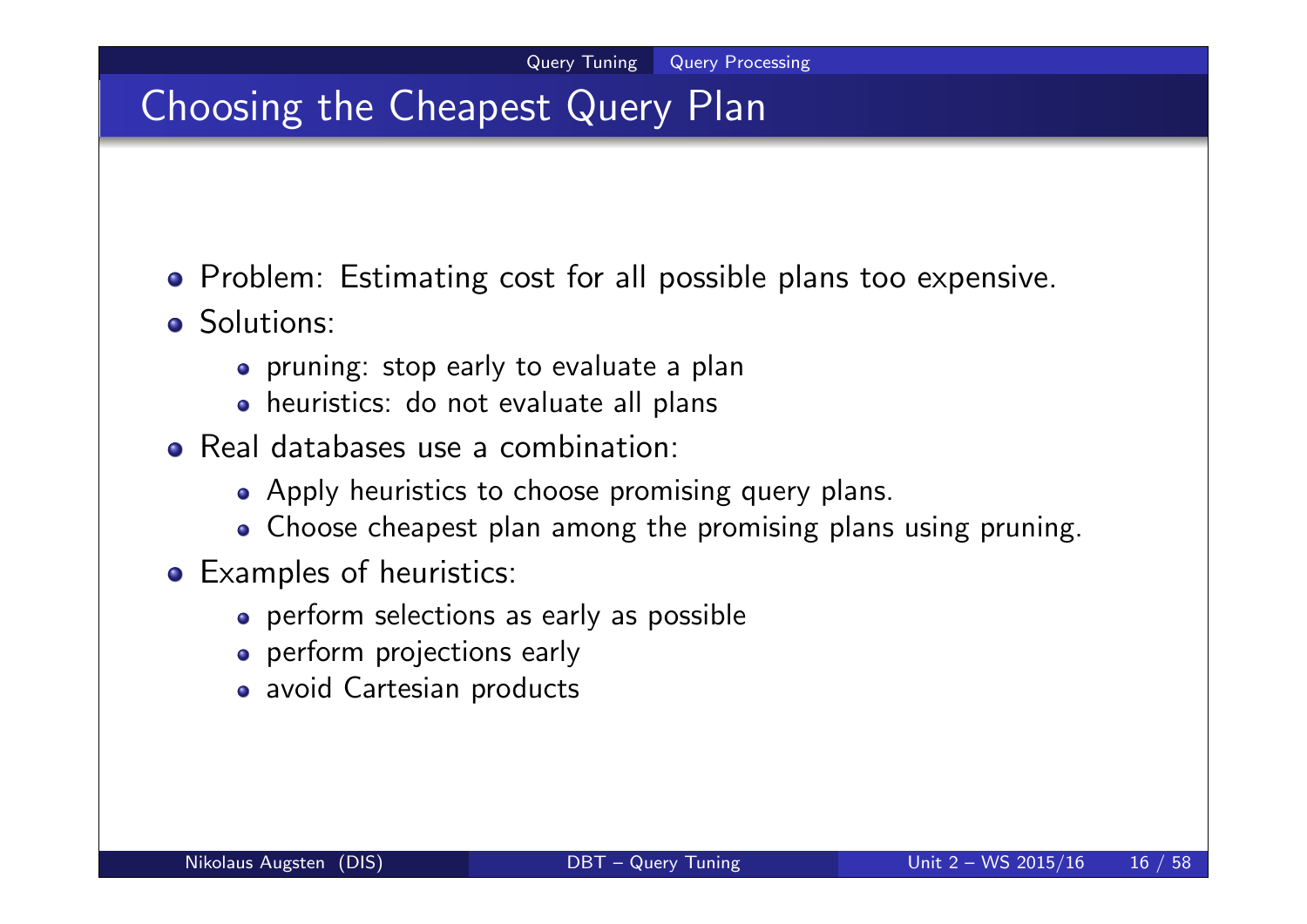# 3. Execution Engine

The execution engine

- o receives query plan from optimizer
- executes plan and returns query result to user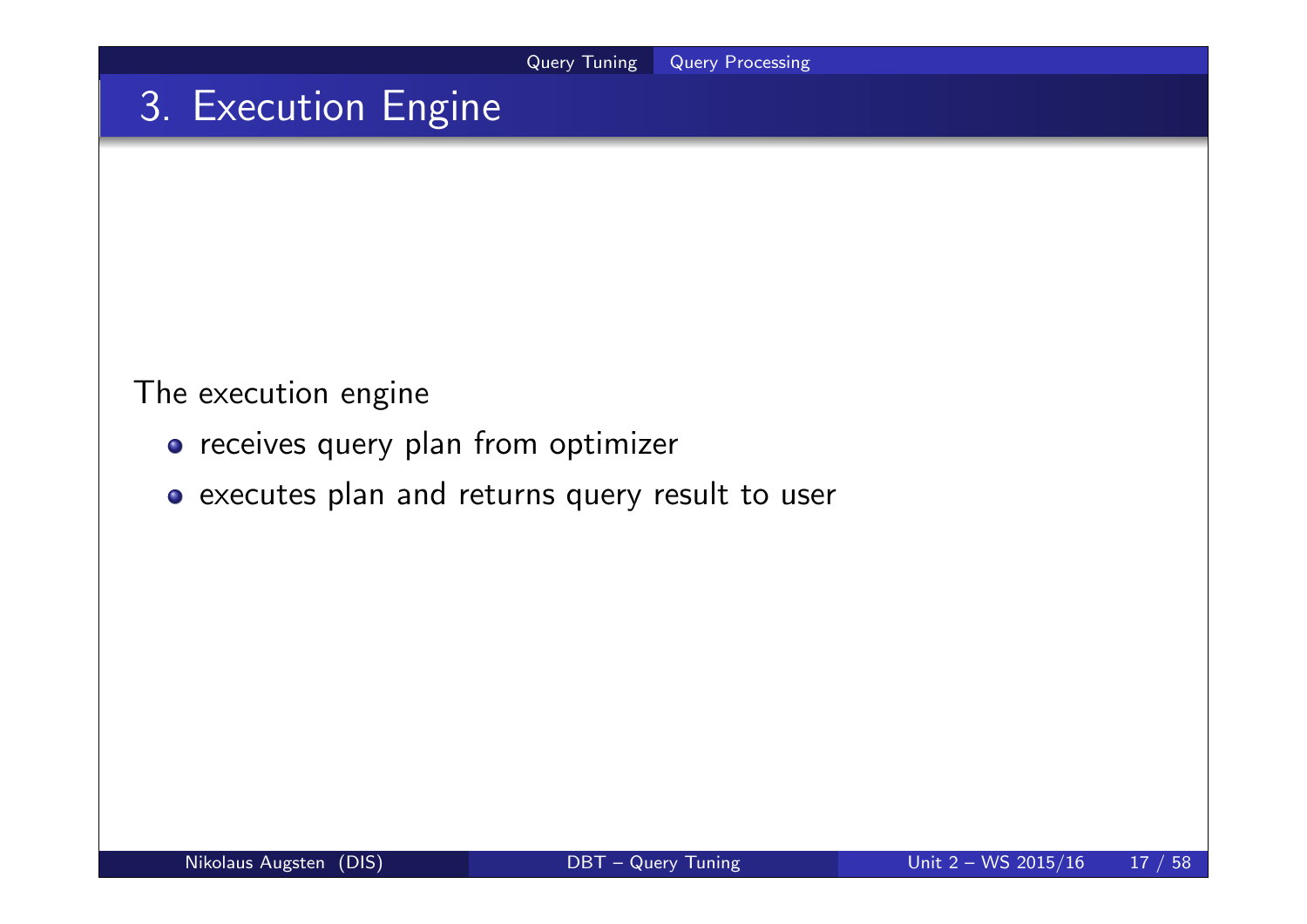## Query Tuning and Query Optimization

#### o Optimizers are not perfect:

- transformations produce only a subset of all possible query plans
- only a subset of possible annotations might be considered
- o cost of query plans can only be estimated
- Query Tuning: Make life easier for your query optimizer!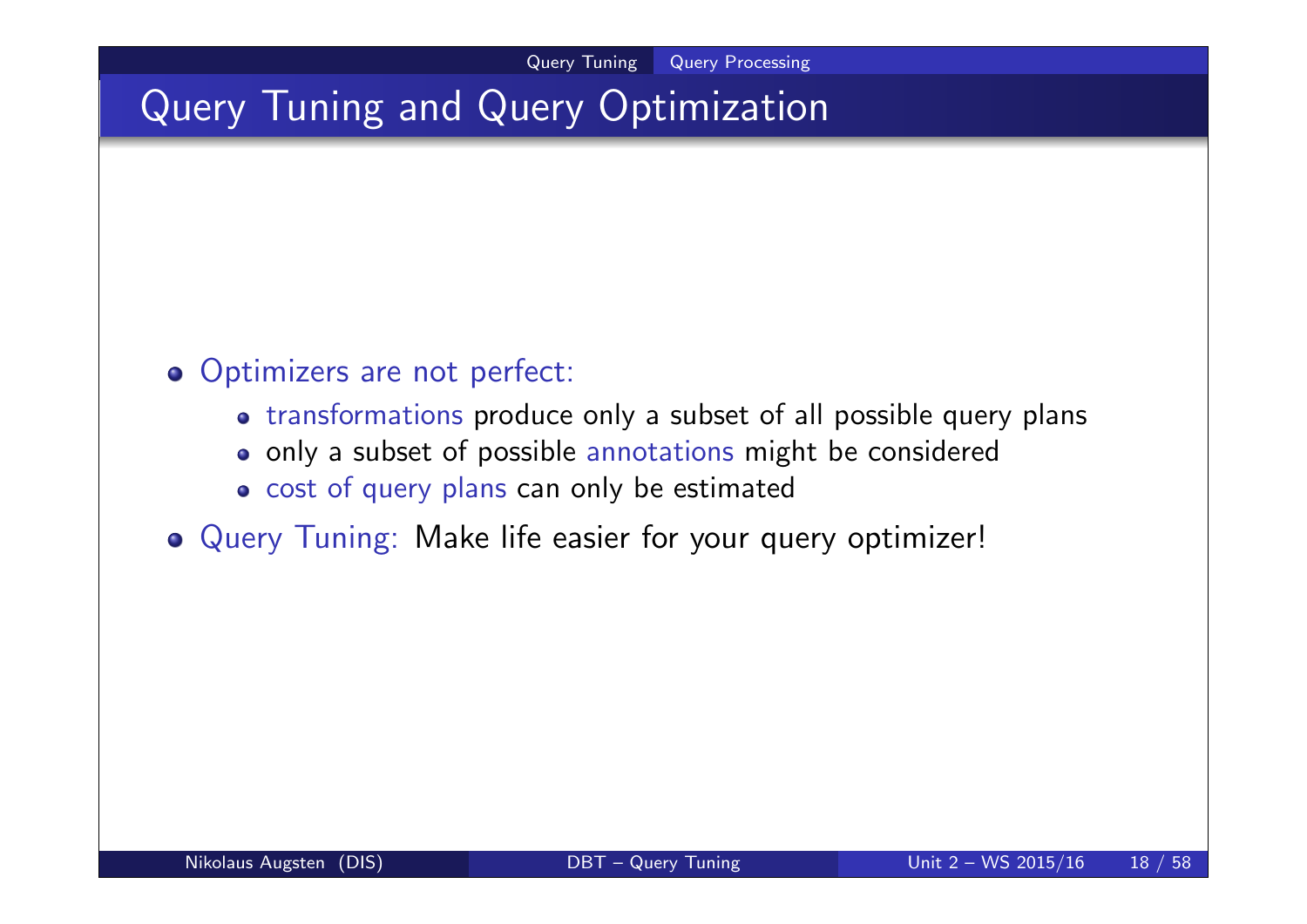# **Outline**



- **Query Processing**
- **•** Problematic Queries
- **Minimizing DISTINCTs**
- **Rewriting of Nested Queries**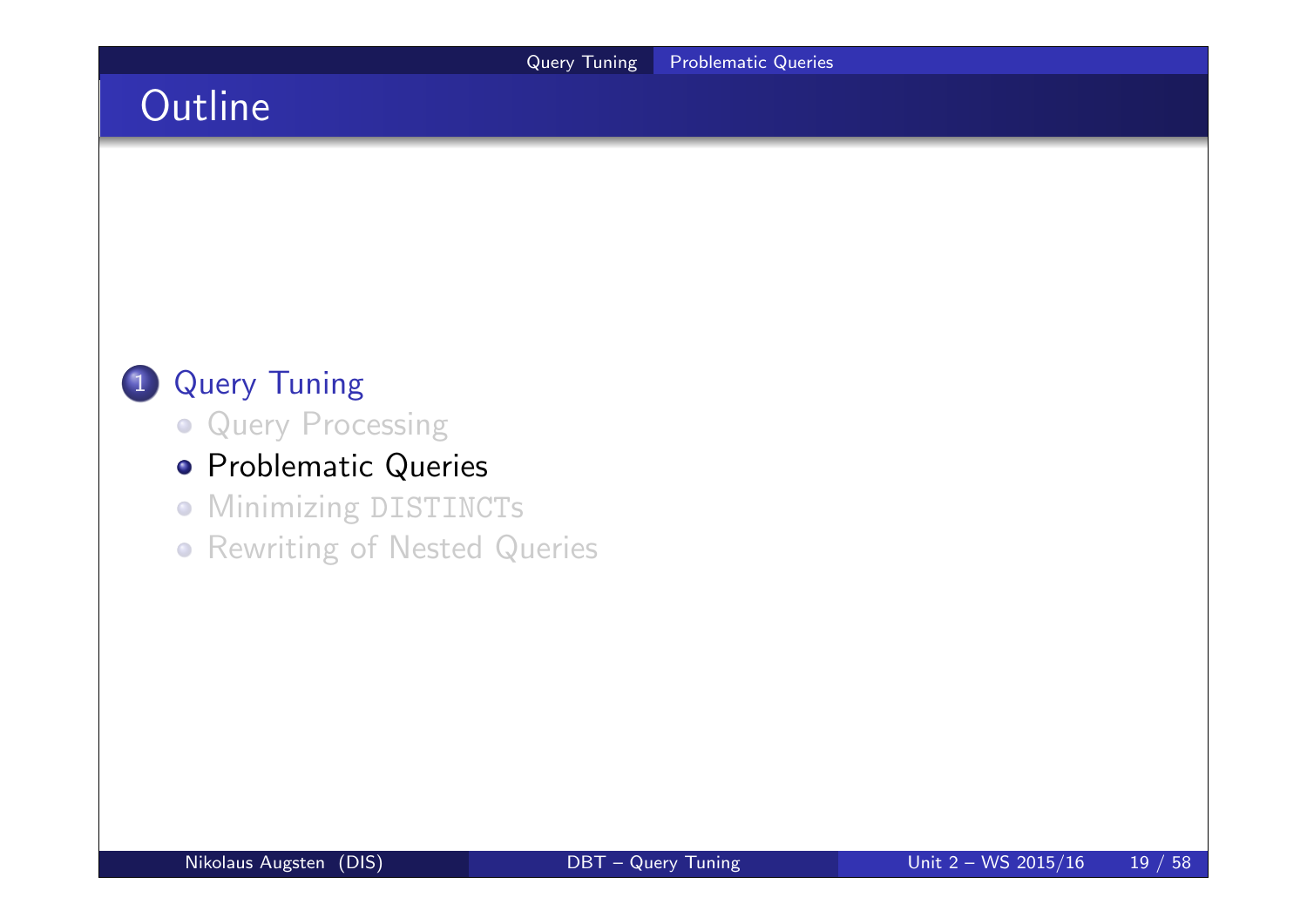# Which Queries Should Be Rewritten?

- o Rewrite queries that run "too slow"
- How to find these queries?
	- query issues far too many disc accesses, for example, point query scans an entire table
	- you look at the query plan and see that relevant indexes are not used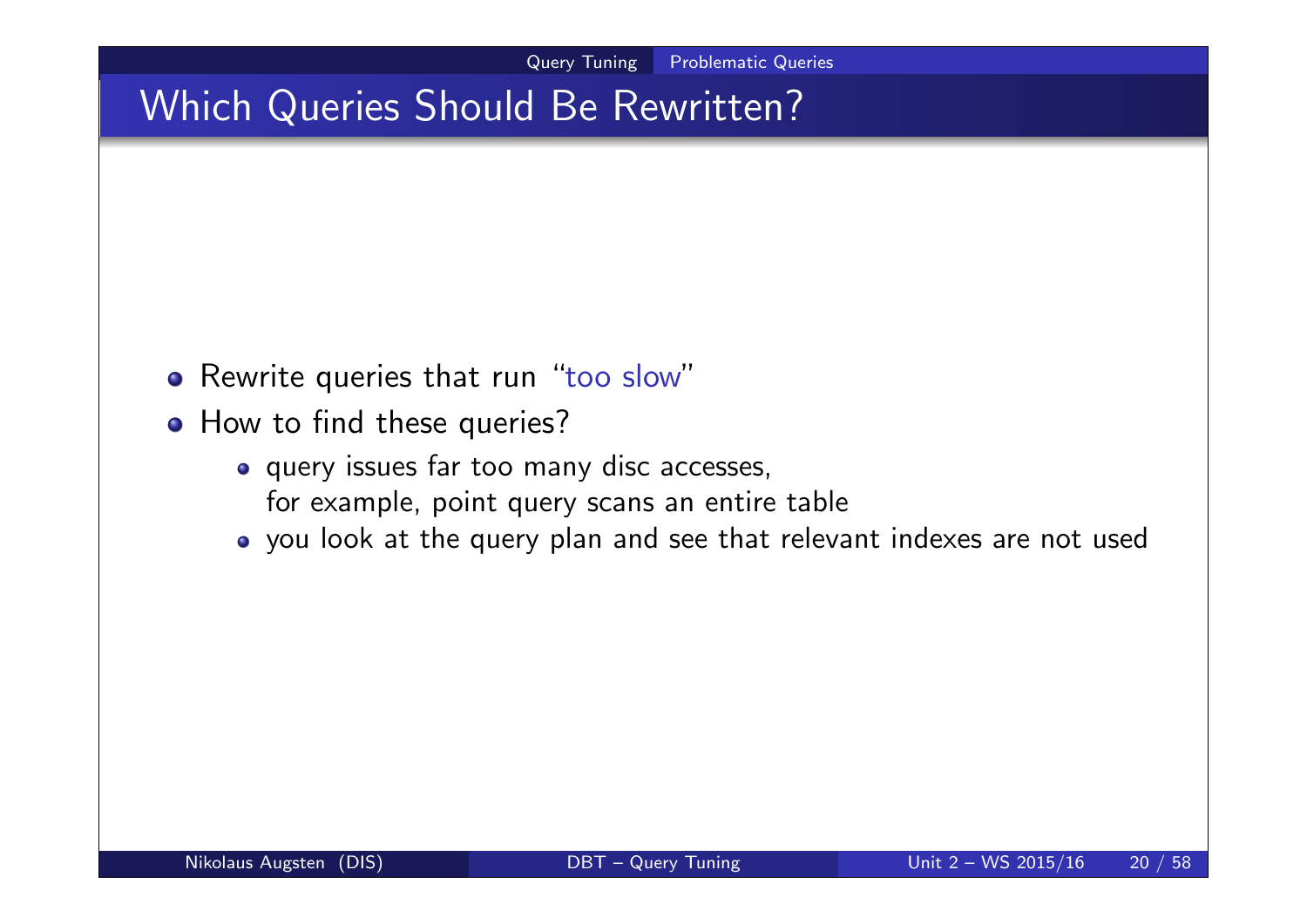### Running Example

Employee(ssnum,name,manager,dept,salary,numfriends)

- o clustering index on ssnum
- non-clustering index on name
- non-clustering index on dept
- keys: ssnum, name
- o Students(ssnum, name, course, grade)
	- o clustering index on ssnum
	- non-clustering index on name
	- keys: ssnum, name
- Techdept(dept,manager,location)
	- o clustering index on dept
	- key: dept
	- manager may manage many departments
	- a location may contain many departments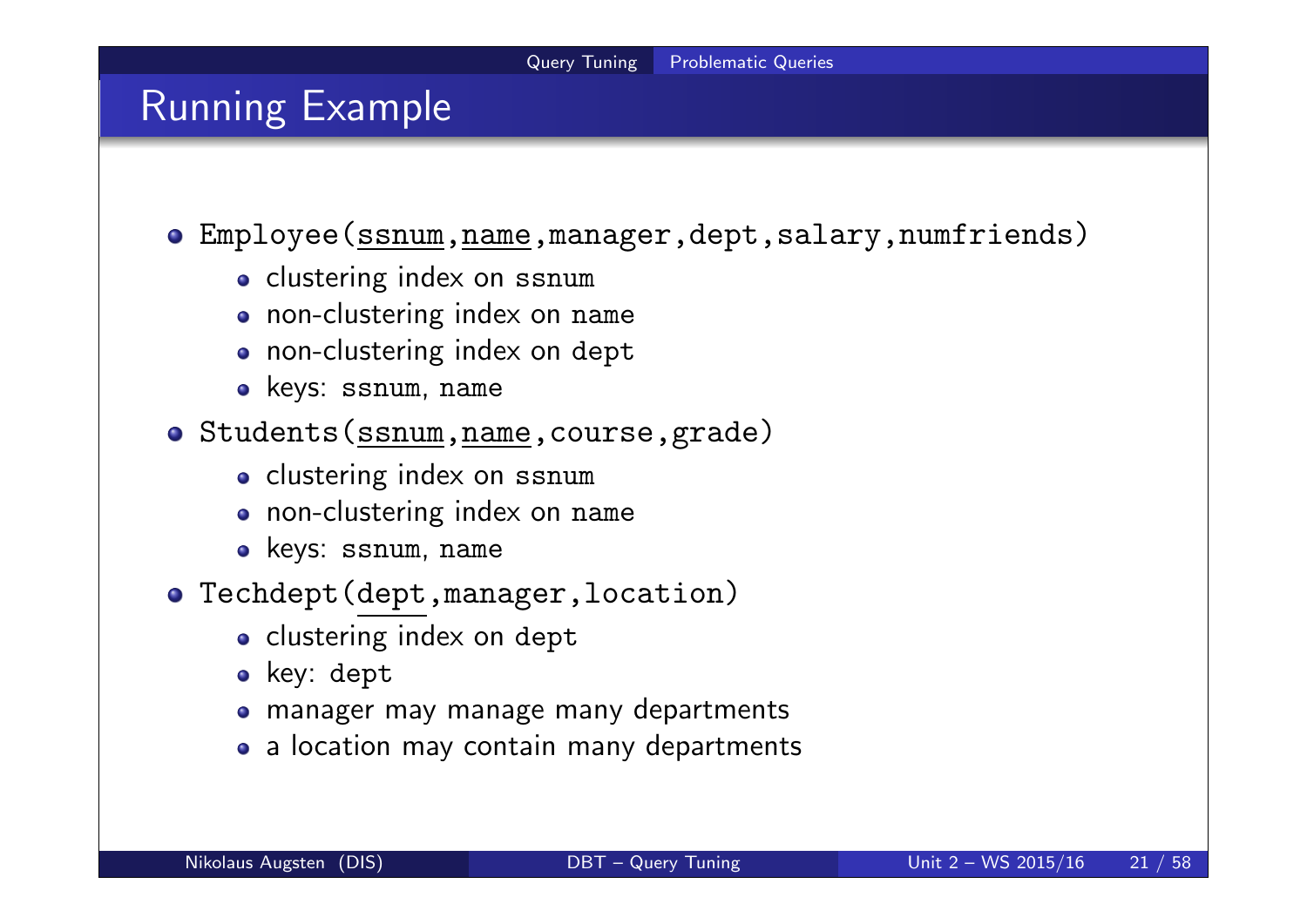# **DISTINCT**

**• How can DISTINCT hurt?** 

- DISTINCT forces sort or other overhead.
- If not necessary, it should be avoided.
- Query: Find employees who work in the information systems department.

```
SELECT DISTINCT ssnum
FROM Employee
WHERE dept = 'information systems'
```
- DISTINCT not necessary:
	- ssnum is a key of Employee, so it is also a key of a subset of Employee.
	- Note: Since an index is defined on ssnum, there is likely to be no overhead in this particular examples.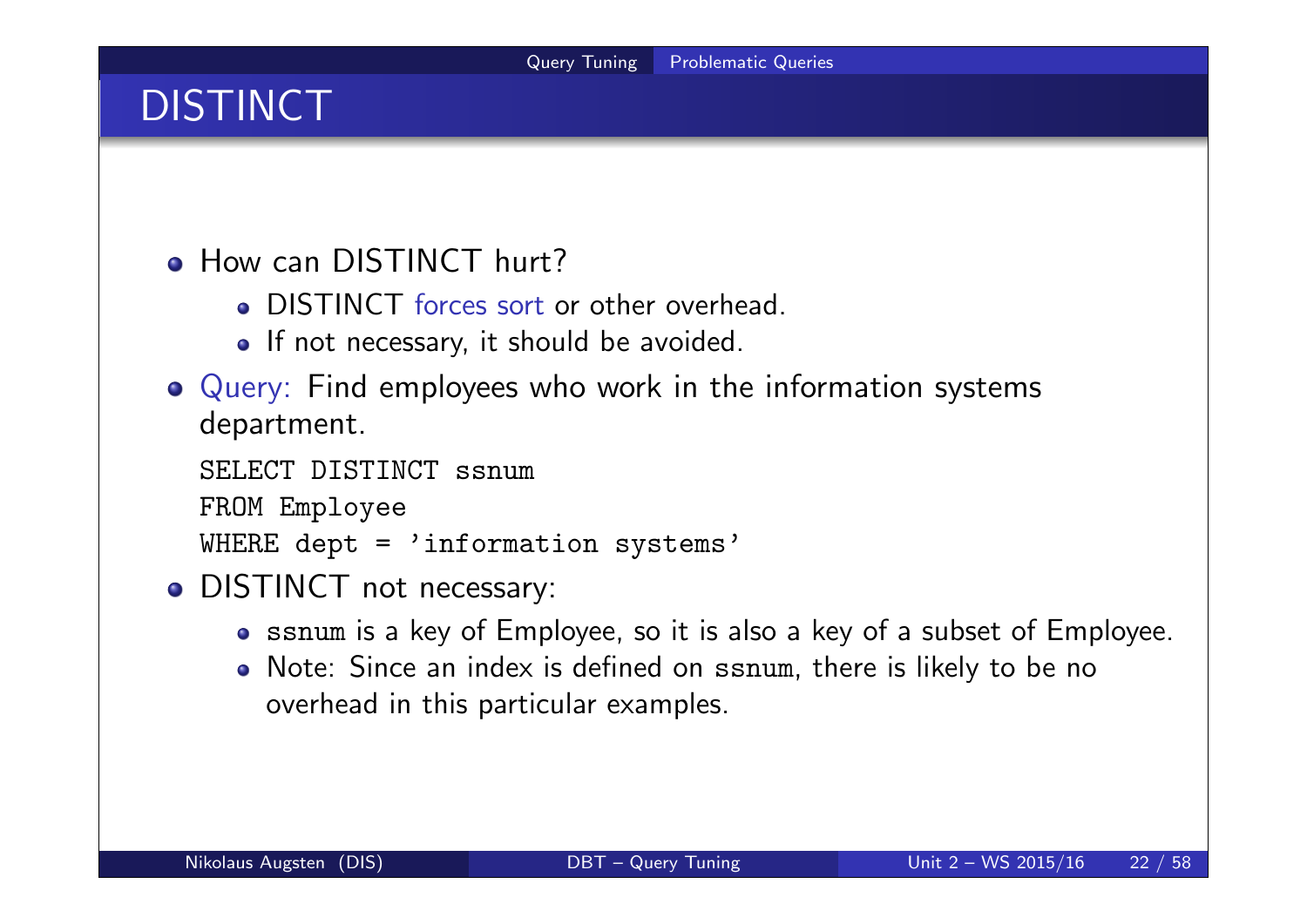## Non-Correlated Subqueries

- Many systems handle subqueries inefficiently.
- Non-correlated: attributes of outer query not used in inner query.
- Query:

```
SELECT ssnum
```

```
FROM Employee
```

```
WHERE dept IN (SELECT dept FROM Techdept)
```
- May lead to inefficient evaluation:
	- check for each employee whether they are in Techdept
	- index on Employee.dept not used!
- Equivalent query:

SELECT ssnum FROM Employee, Techdept WHERE Employee.dept = Techdept.dept

- **•** Efficient evaluation:
	- look up employees for each dept in Techdept
	- use index on Employee.dept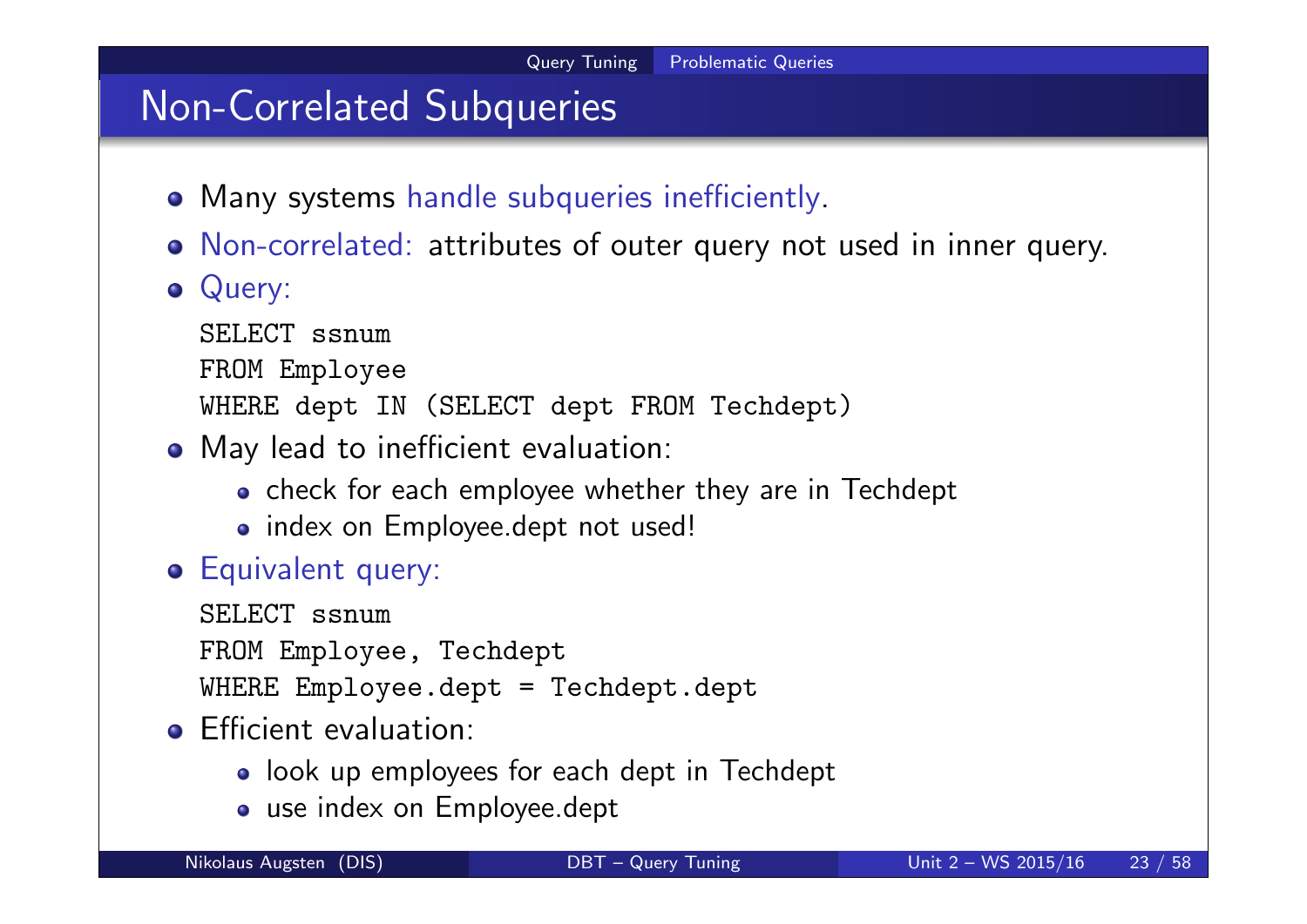### Temporary Tables

#### Temporary tables can hurt in the following ways:

- force operations to be performed in suboptimal order (optimizer often does a very good job!)
- creating temporary tables i.s.s. $^1\,$  causes catalog update  $-$  possible concurrency control bottleneck
- system may miss opportunity to use index
- Temporary tables are good:
	- to rewrite complicated correlated subqueries
	- to avoid ORDER BYs and scans in specific cases (see example)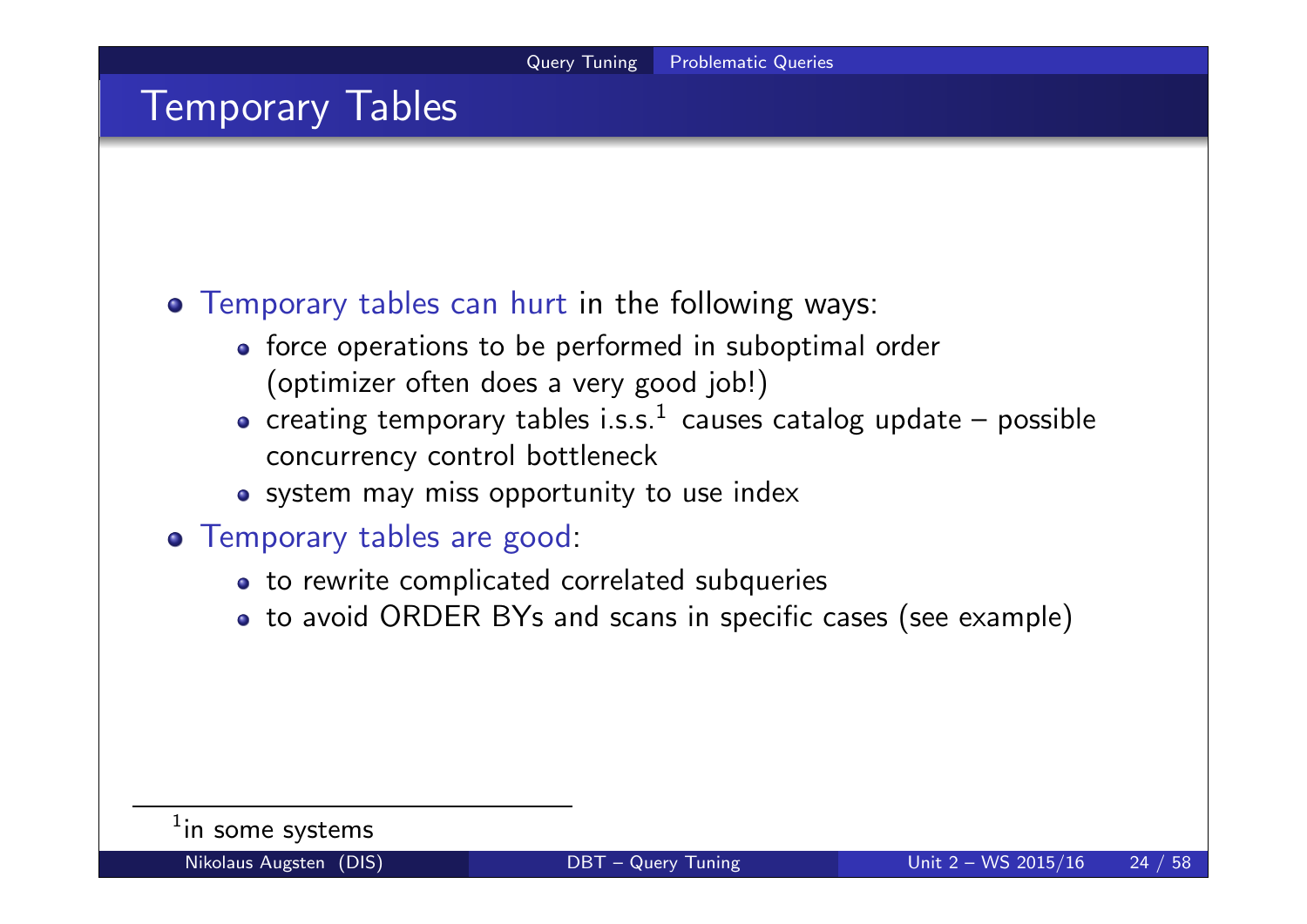### Unnecessary Temporary Table

Query: Find all IT department employees who earn more than 40000.

```
SELECT * INTO Temp
FROM Employee
WHERE salary > 40000
```
SELECT ssnum FROM Temp WHERE Temp.dept =  $'IT'$ 

- o Inefficient SQL:
	- index on dept can not be used
	- o overhead to create Temp table (materialization vs. pipelining)

### Efficient SQL:

```
SELECT ssnum
FROM Employee
WHERE Employee.dept = 'IT'
      AND salary > 40000
```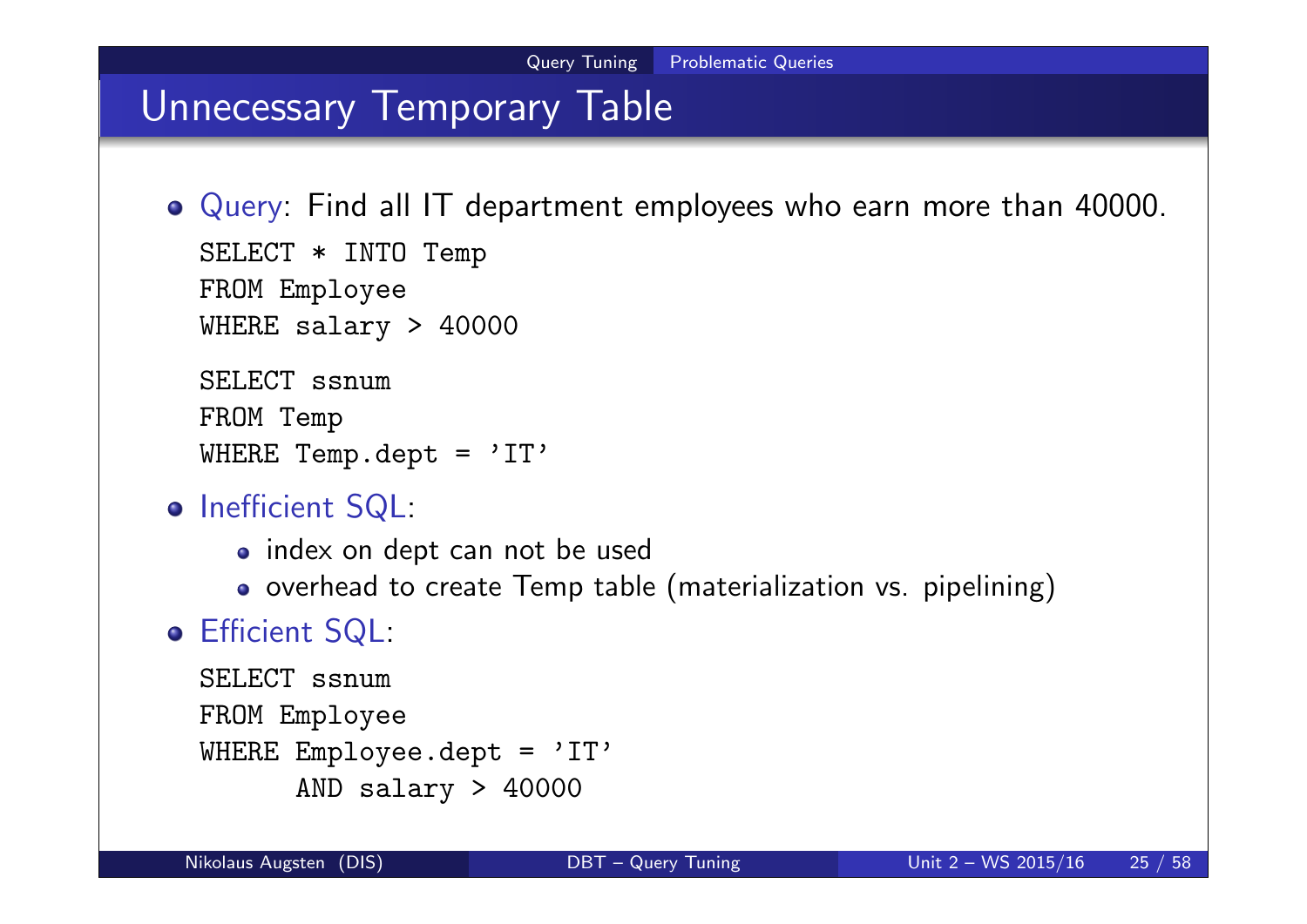## Joins: Use Clustering Indexes and Numeric Values

- Query: Find all students who are also employees.
- o Inefficient SQL:

SELECT Employee.ssnum FROM Employee, Student WHERE Employee.name = Student.name

Efficient SQL:

SELECT Employee.ssnum FROM Employee, Student WHERE Employee.ssnum = Student.ssnum

- **o** Benefits:
	- Join on two clustering indexes allows merge join (fast!).
	- Numerical equality is faster evaluated than string equality.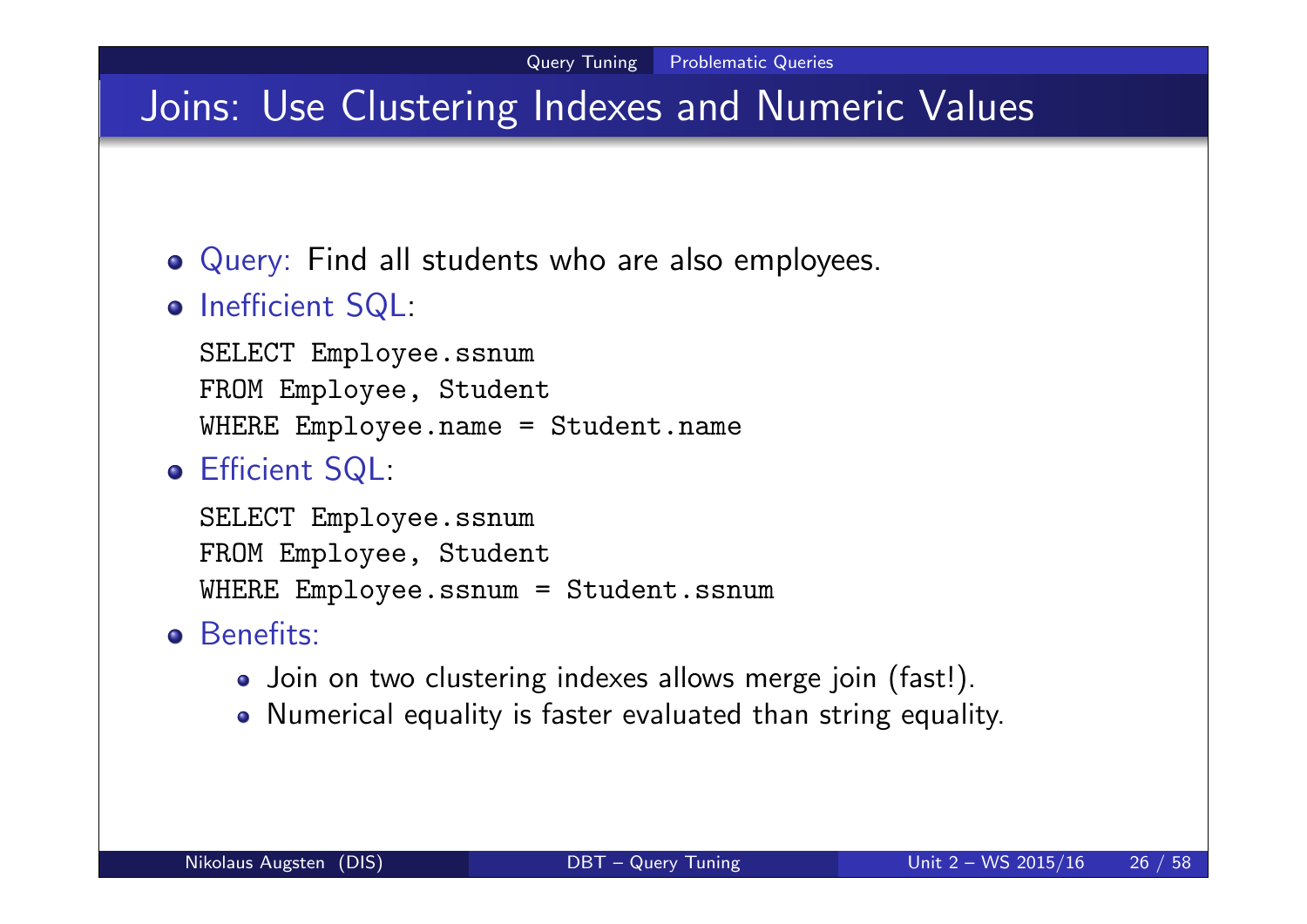## Don't use HAVING where WHERE is enough

- Query: Find average salary of the IT department.
- o Inefficient SQL:

```
SELECT AVG(salary) as avgsalary, dept
FROM Employee
GROUP BY dept
HAVING dept = 'IT'
```
- Problem: May first compute average for employees of all departments.
- Efficient SQL: Compute average only for relevant employees. SELECT AVG(salary) as avgsalary, dept FROM Employee WHERE dept =  $'IT'$ GROUP BY dept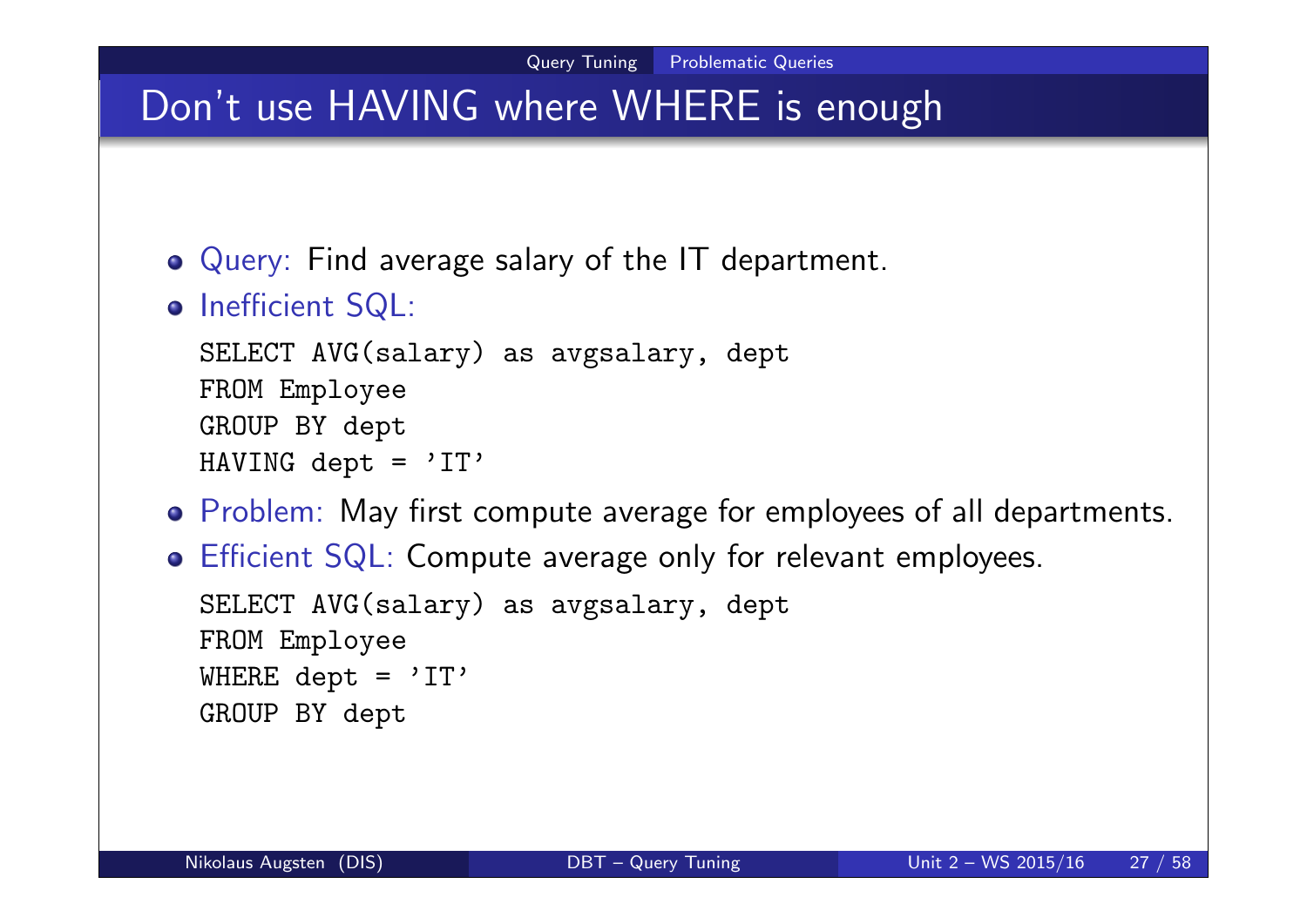# Use Views with Care (I/II)

- Views: macros for queries
	- **o** queries look simpler
	- **•** but are never faster and sometimes slower

### **o** Creating a view:

CREATE VIEW Techlocation AS SELECT ssnum, Techdept.dept, location FROM Employee, Techdept WHERE Employee.dept = Techdept.dept

```
• Using the view:
```
SELECT location FROM Techlocation WHERE ssnum = 452354786

```
o System expands view and executes:
```

```
SELECT location
FROM Employee, Techdept
WHERE Employee.dept = Techdept.dept
      AND ssnum = 452354786
```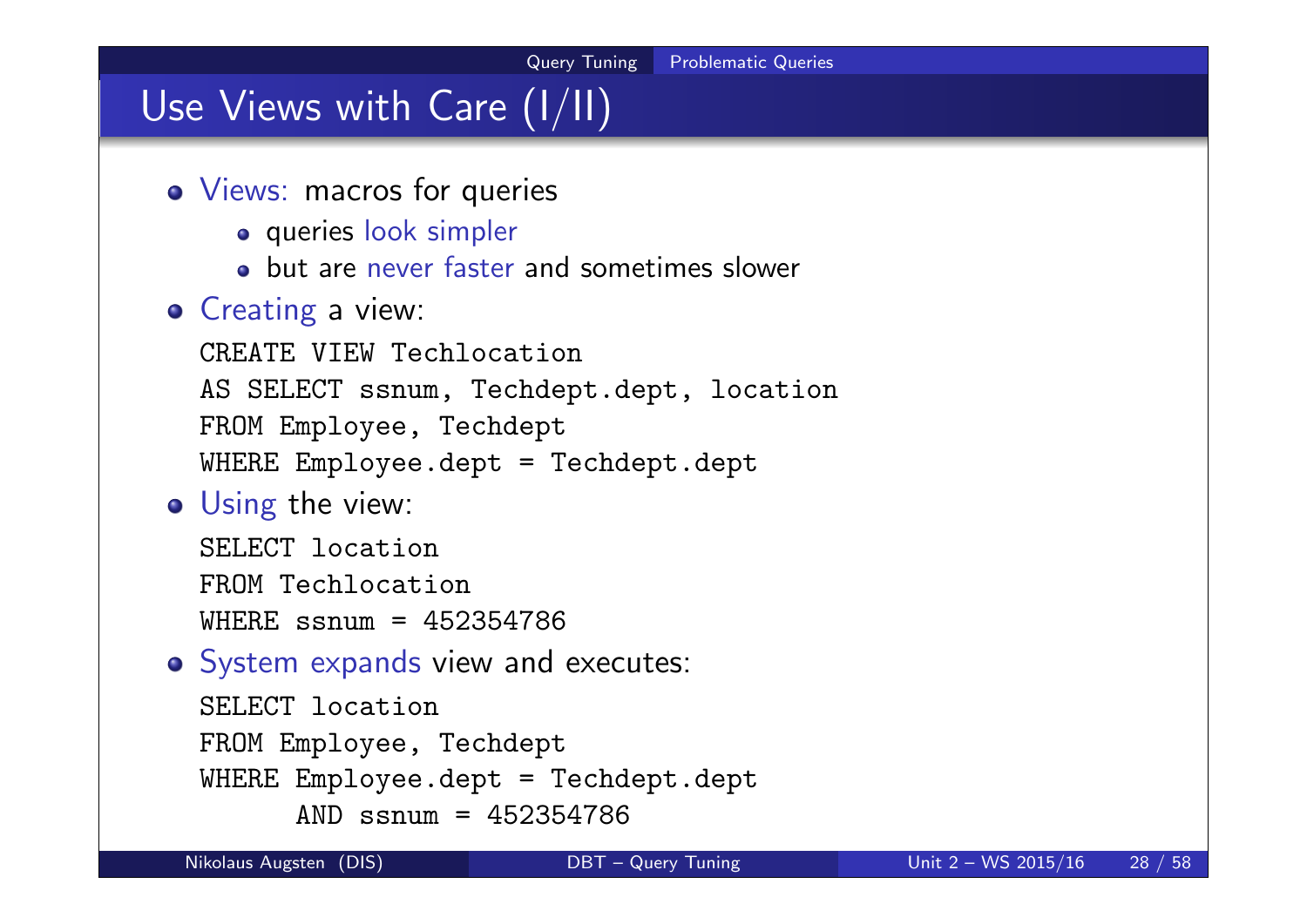## Use Views with Care (II/II)

- Query: Get the department name for the employee with social security number 452354786 (who works in a technical department).
- Example of an inefficient SQL:

```
SELECT dept
FROM Techlocation
WHERE ssnum = 452354786
```
This SQL expands to:

```
SELECT Techdept.dept
FROM Employee, Techdept
WHERE Employee.dept = Techdept.dept
      AND ssnum = 452354786
```
• But there is a more efficient SQL (no join!) doing the same thing:

```
SELECT dept
FROM Employee
WHERE ssnum = 452354786
```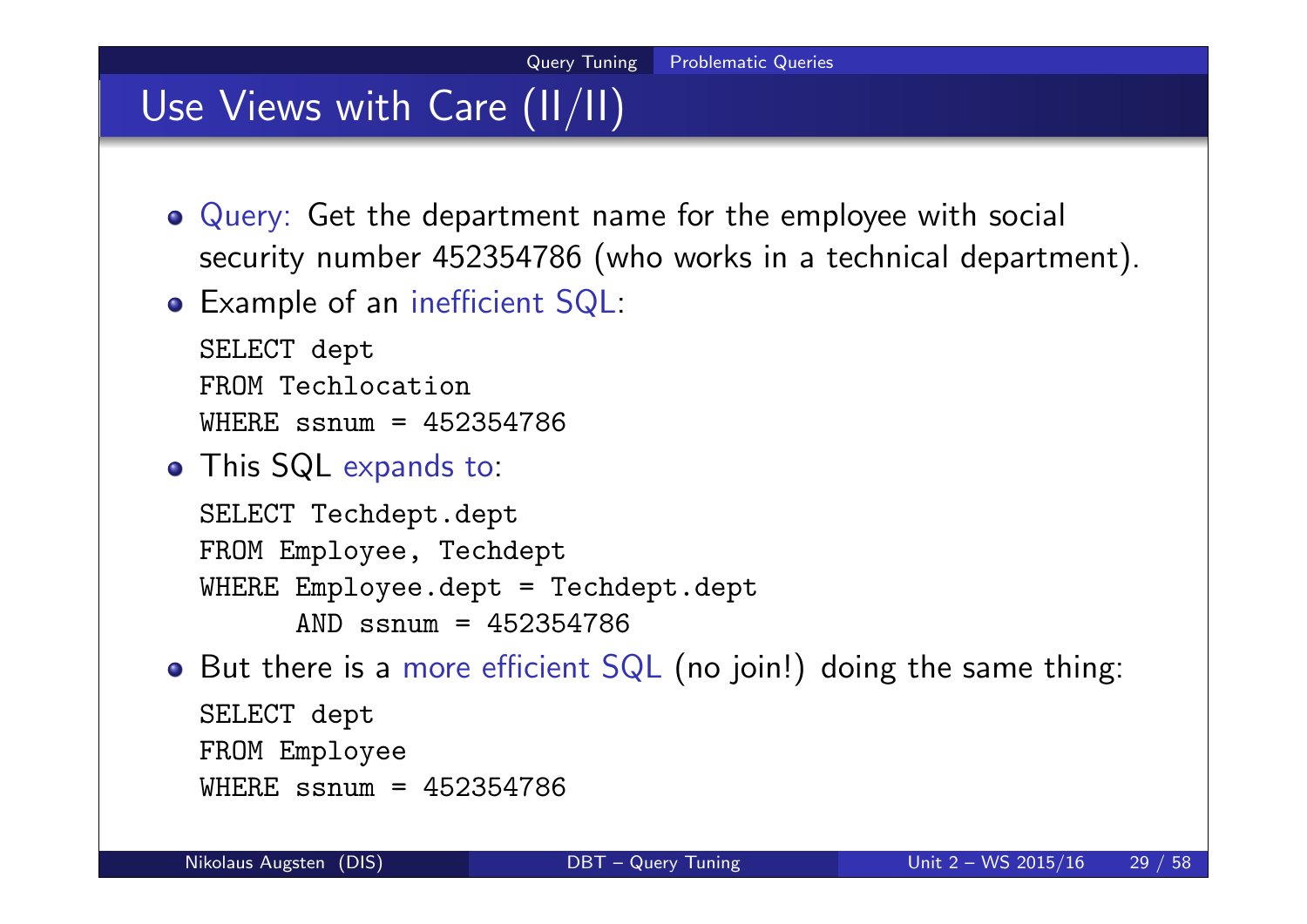## System Peculiarity: Indexes and OR

- Some systems never use indexes when conditions are OR-connected.
- Query: Find employees with name Smith or who are in the acquisitions department.

SELECT Employee.ssnum

```
FROM Employee
```

```
WHERE Employee.name = 'Smith'
```

```
OR Employee.dept = 'acquisitions'
```
Fix: use UNION instead of OR

```
SELECT Employee.ssnum
FROM Employee
WHERE Employee.name = 'Smith'
```

```
UNTON
```

```
SELECT Employee.ssnum
```

```
FROM Employee
```

```
WHERE Employee.dept = 'acquisitions'
```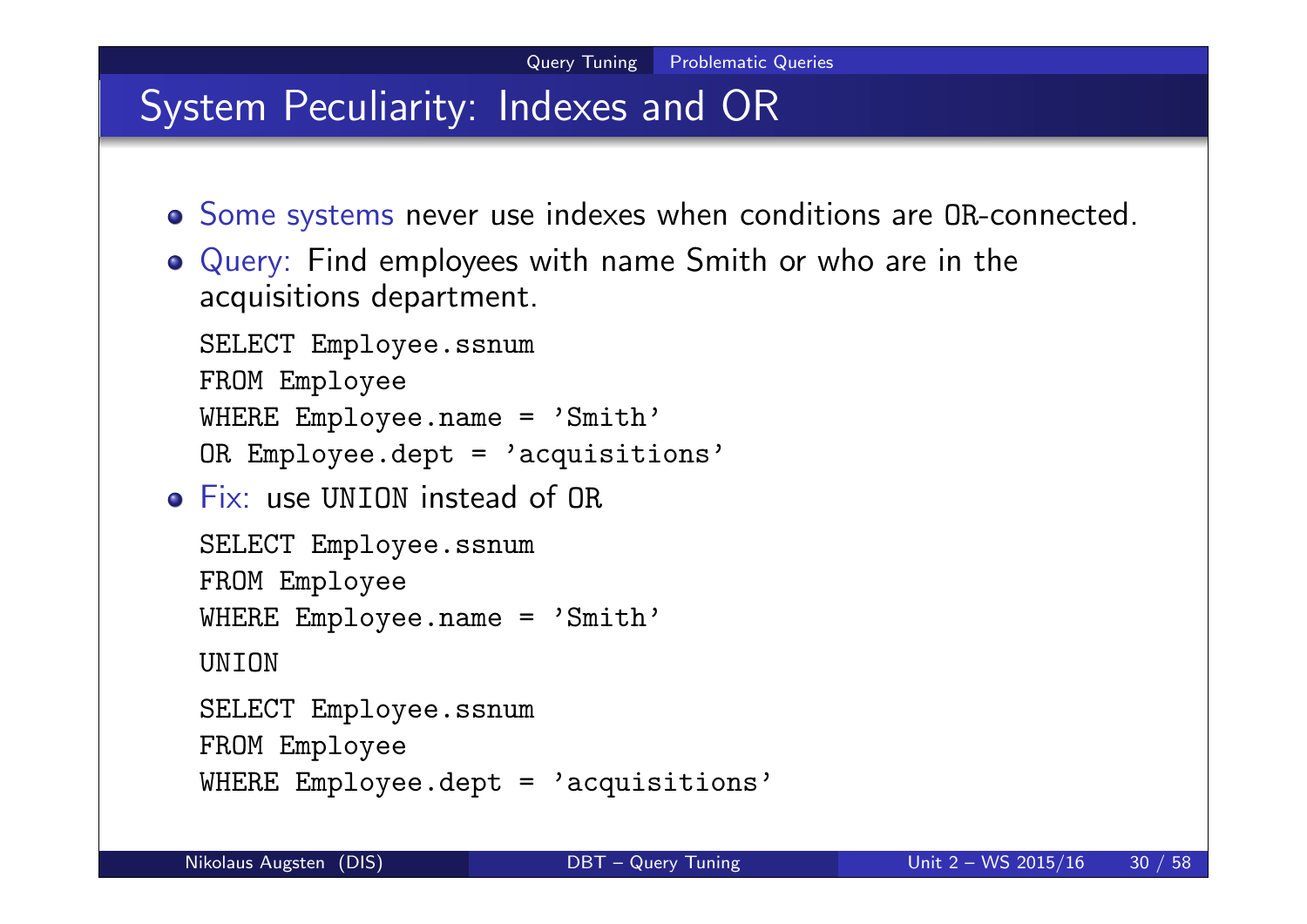## System Peculiarity: Order in FROM clause

- **Order in FROM clause should be irrelevant.**
- However: For long joins (e.g., more than 8 tables) and in some systems the order matters.
- o How to figure out? Check query plan!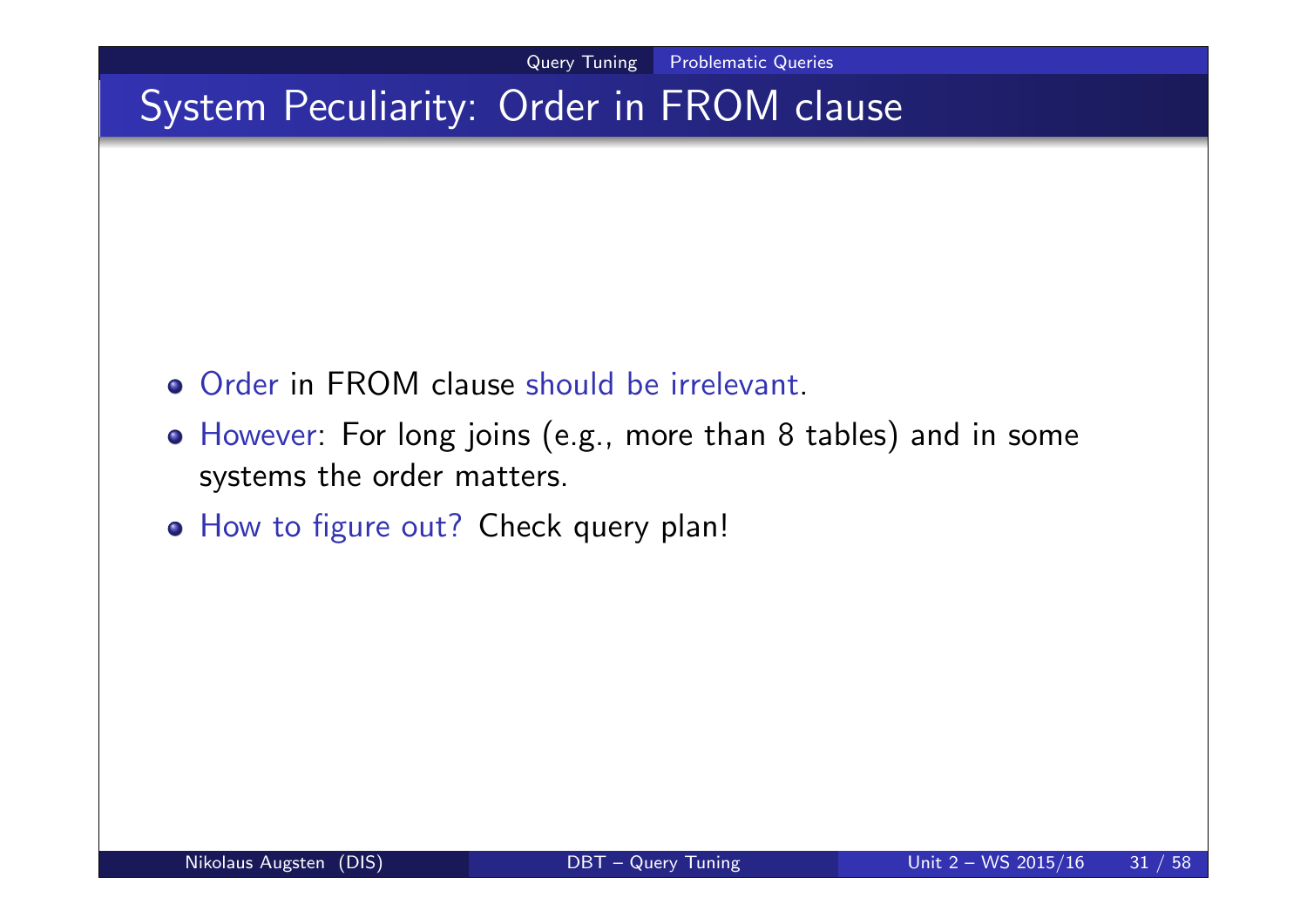## Experimental Evaluation

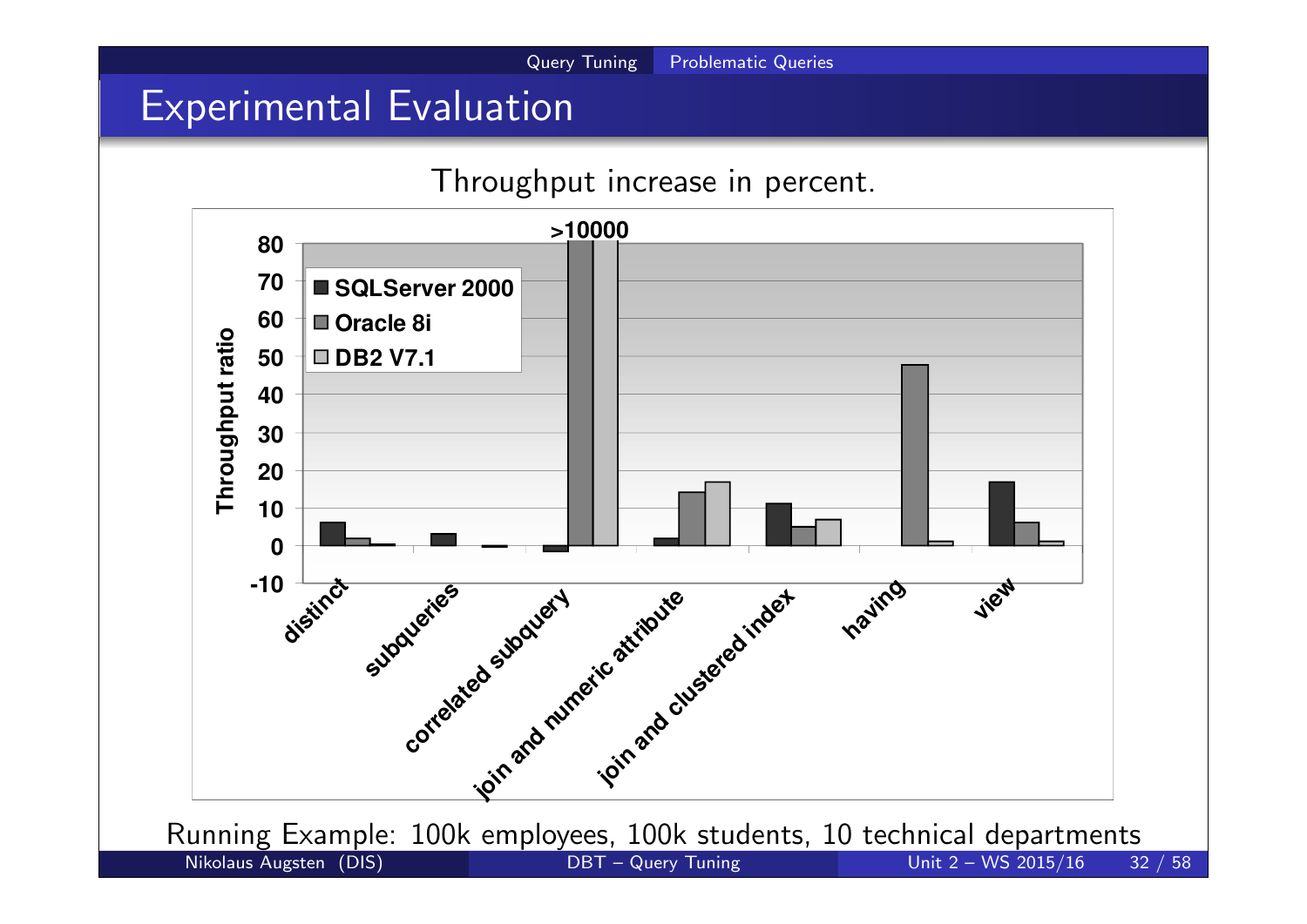# **Outline**



- **Query Processing**
- **Problematic Queries**

### **• Minimizing DISTINCTs**

**• Rewriting of Nested Queries**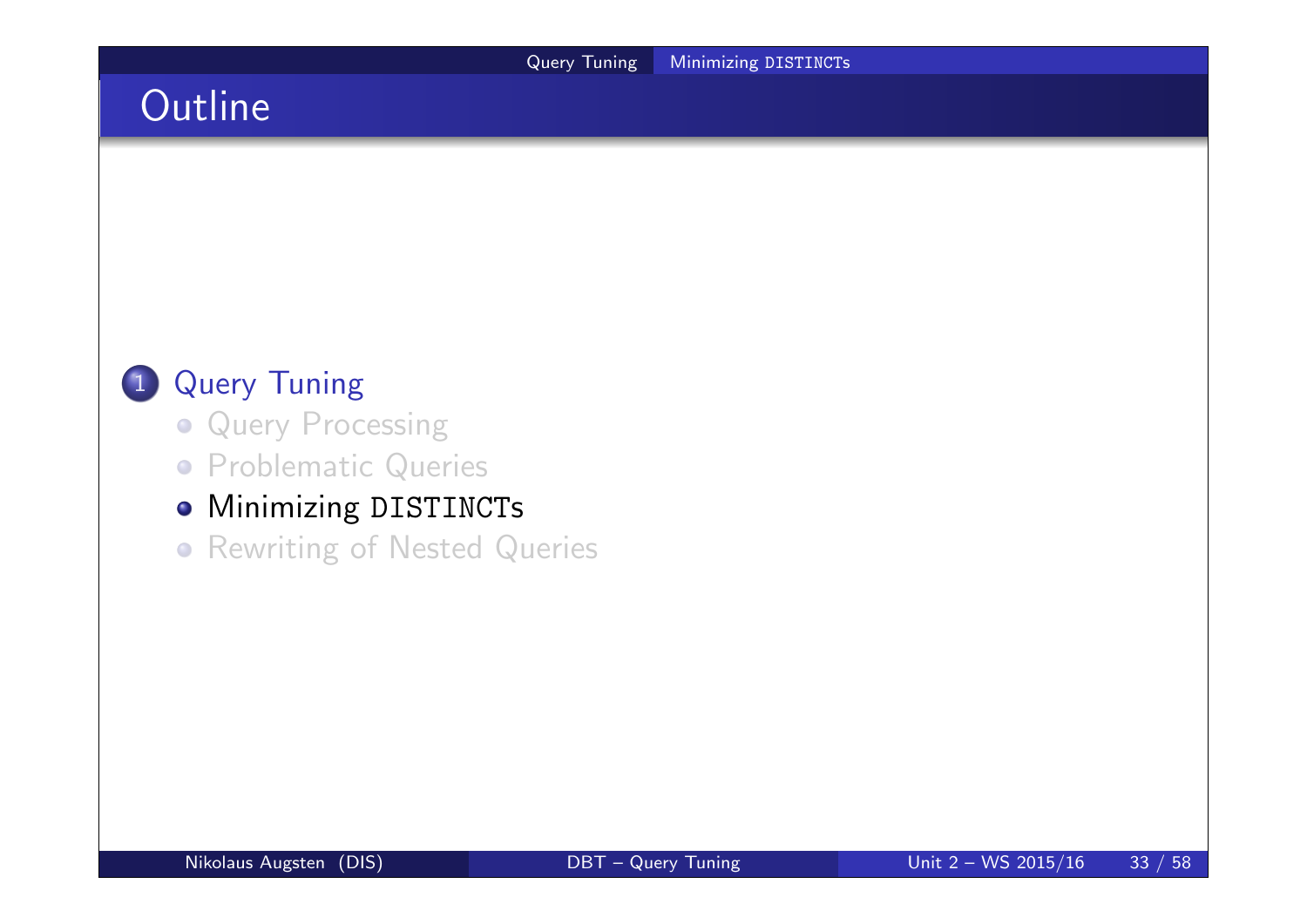## About Query Tuning

- DISTINCT removes duplicate tuples from the query result.
- Goal: avoid DISTINCT if possible!
- o How to know if DISTINCT is necessary?
- We use the notions of
	- privileged tables and
	- **•** reachability

to decide whether there can be duplicates in the query result.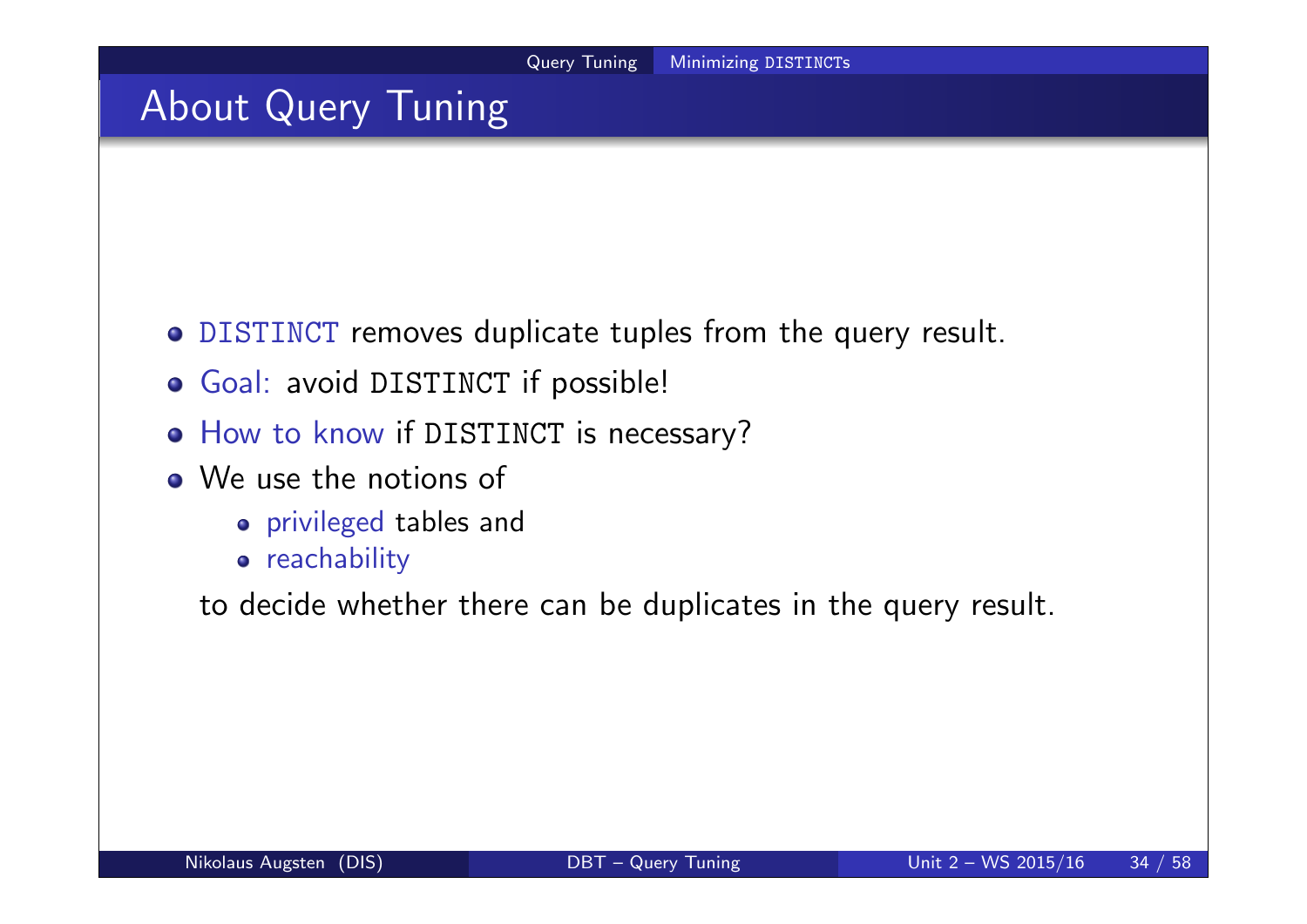## Privileged Tables

- Privileged table: Attributes returned by SELECT clause contain a key.
- Example: Get the social security numbers of all employees that work in a technical department.

SELECT ssnum FROM Employee, Techdept WHERE Employee.dept = Techdept.dept

- Employee is a privileged table:
	- the SELECT clause projects the attribute ssnum
	- ssnum is a key of Employee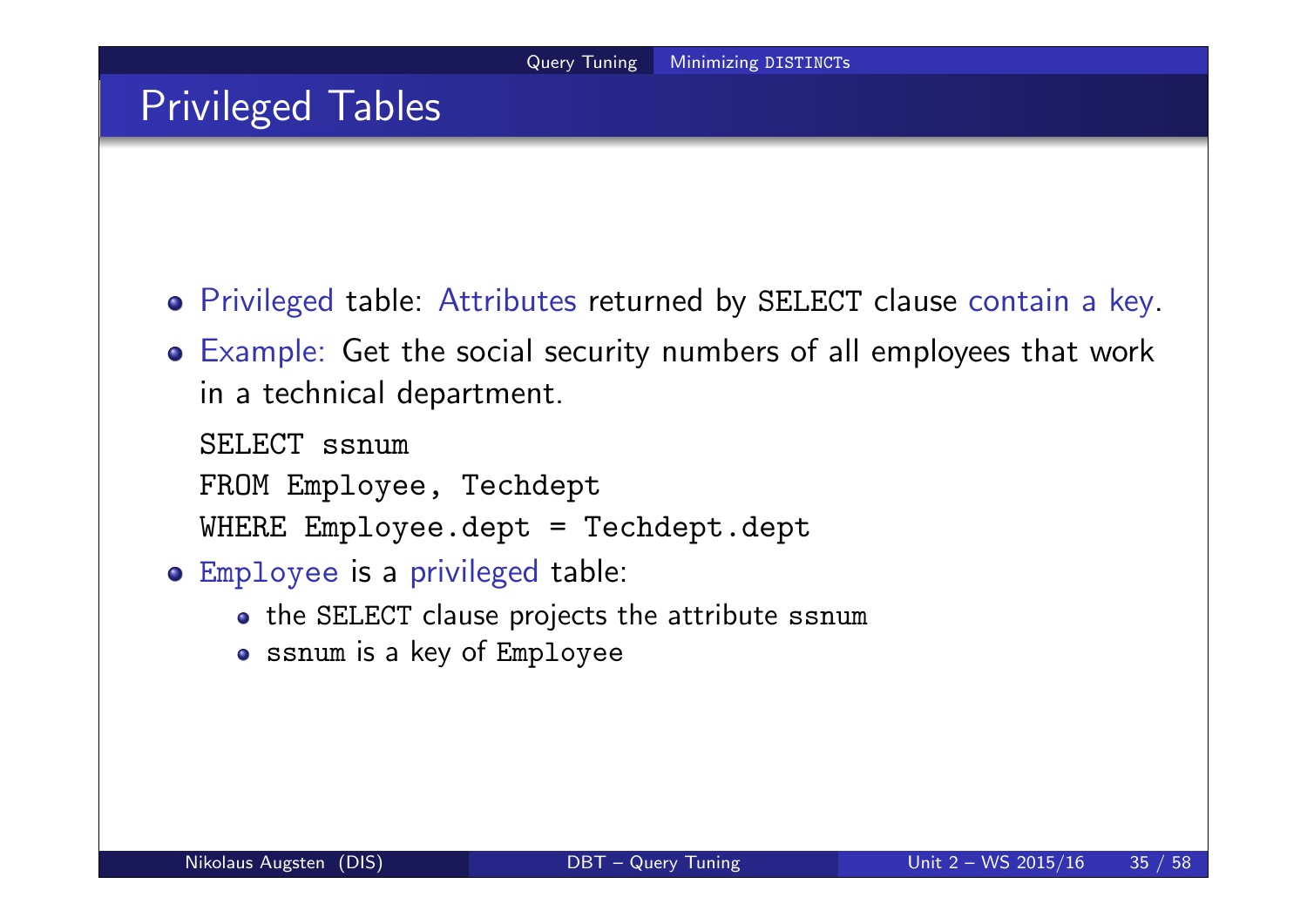## Reachability

- $\bullet$  R and S are tables
- $\bullet$  R reaches S if
	- $R$  and  $S$  are joined on equality and
	- the join attribute in  $R$  is a key of  $R$
- $\bullet$  Intuition: A tuple from S is joined to at most one tuple from R.
- Reachability is transitive: if A reaches  $B$  and  $B$  reaches  $C$  then  $A$ reaches C.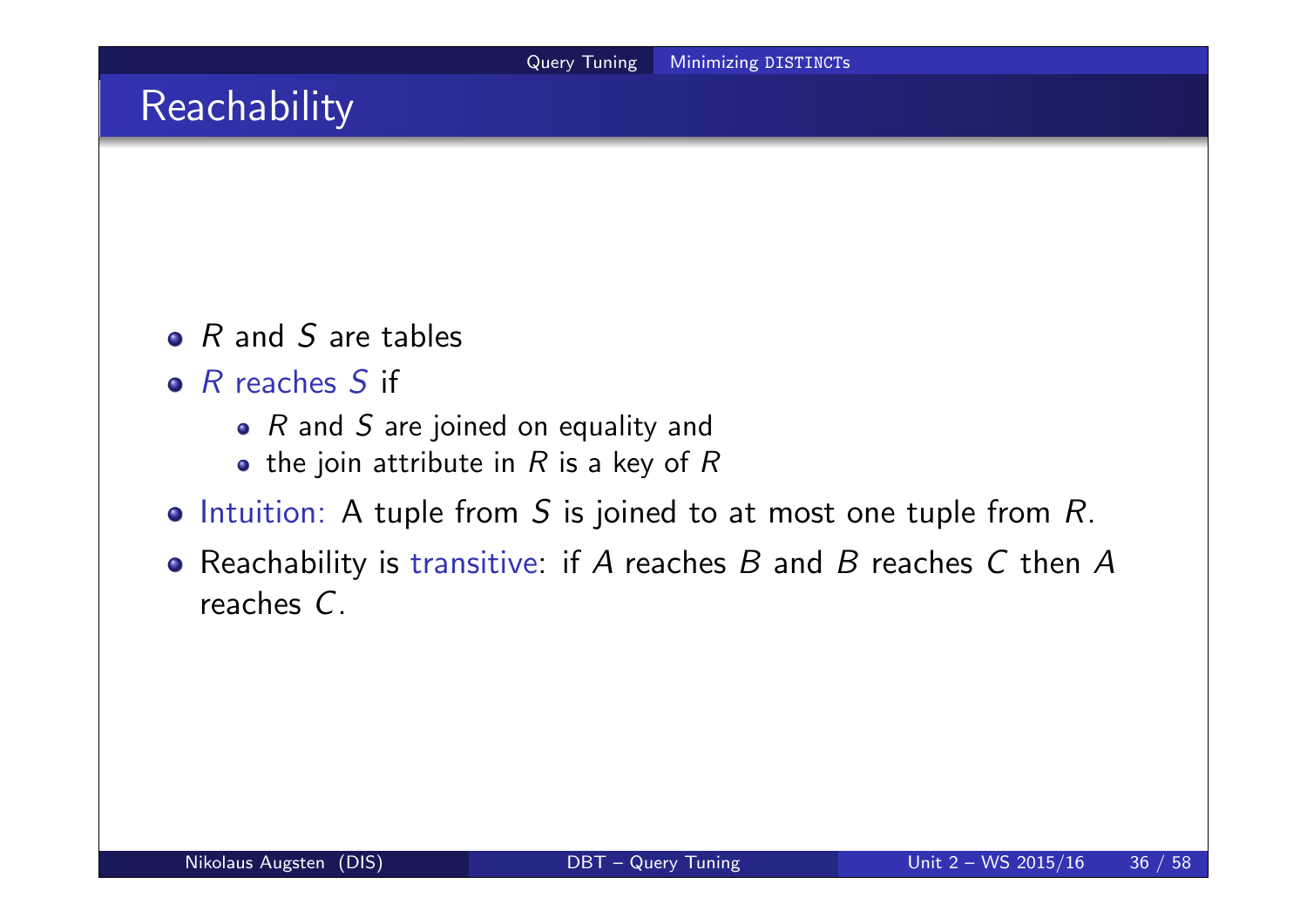## Reachability – Example

Previous Example: Get the social security numbers of all employees that work in a technical department.

SELECT ssnum FROM Employee, Techdept WHERE Employee.dept = Techdept.dept

- Techdept reaches Employee:
	- Techdept and Employee are joined on equality
	- dept is a key of Techdept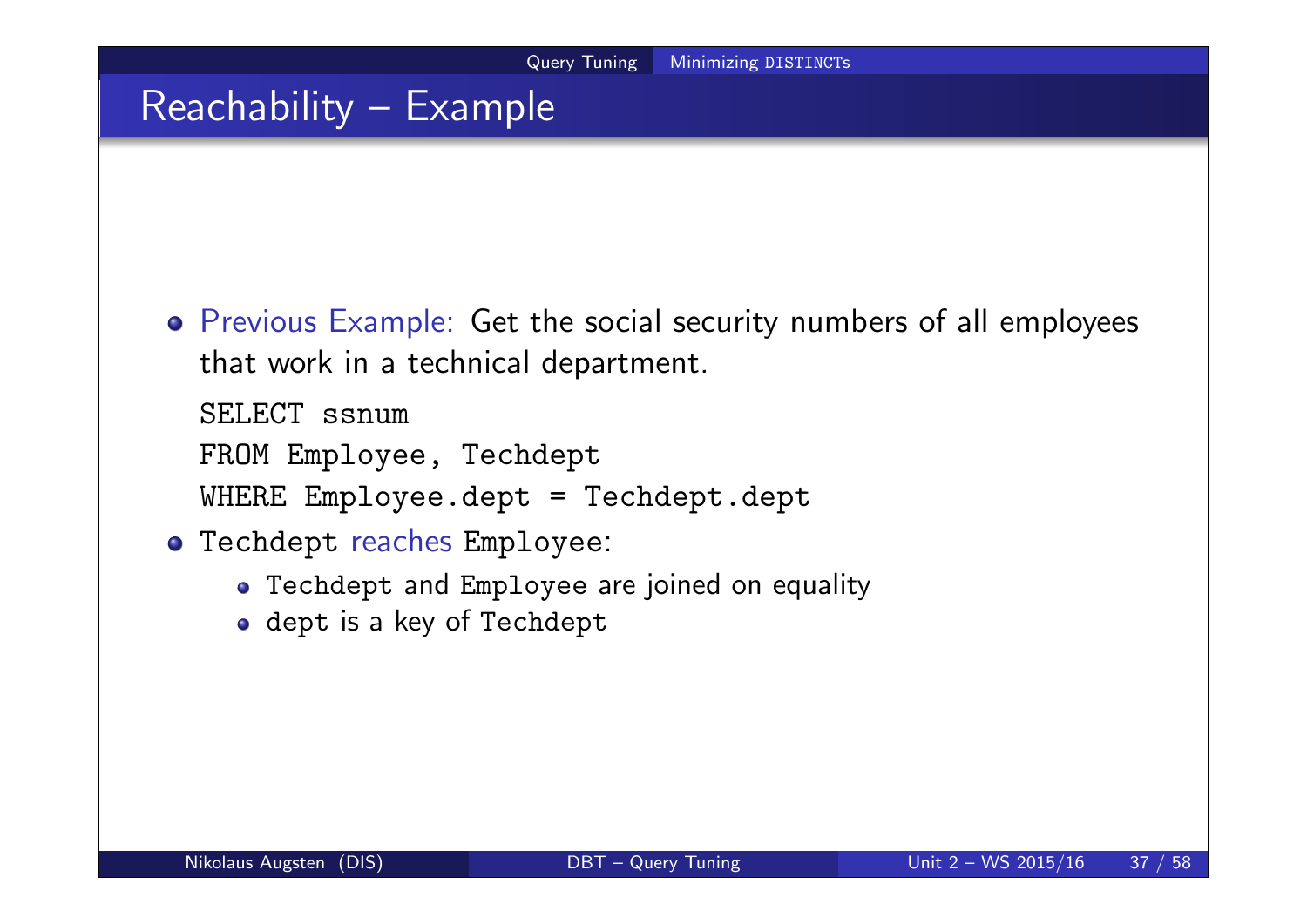### No-Duplicate Guarantee

- A query returns no duplicates if the following conditions hold:
	- Every attribute in the SELECT clause is from a privileged table.
	- Every unprivileged table reaches at least one privileged one.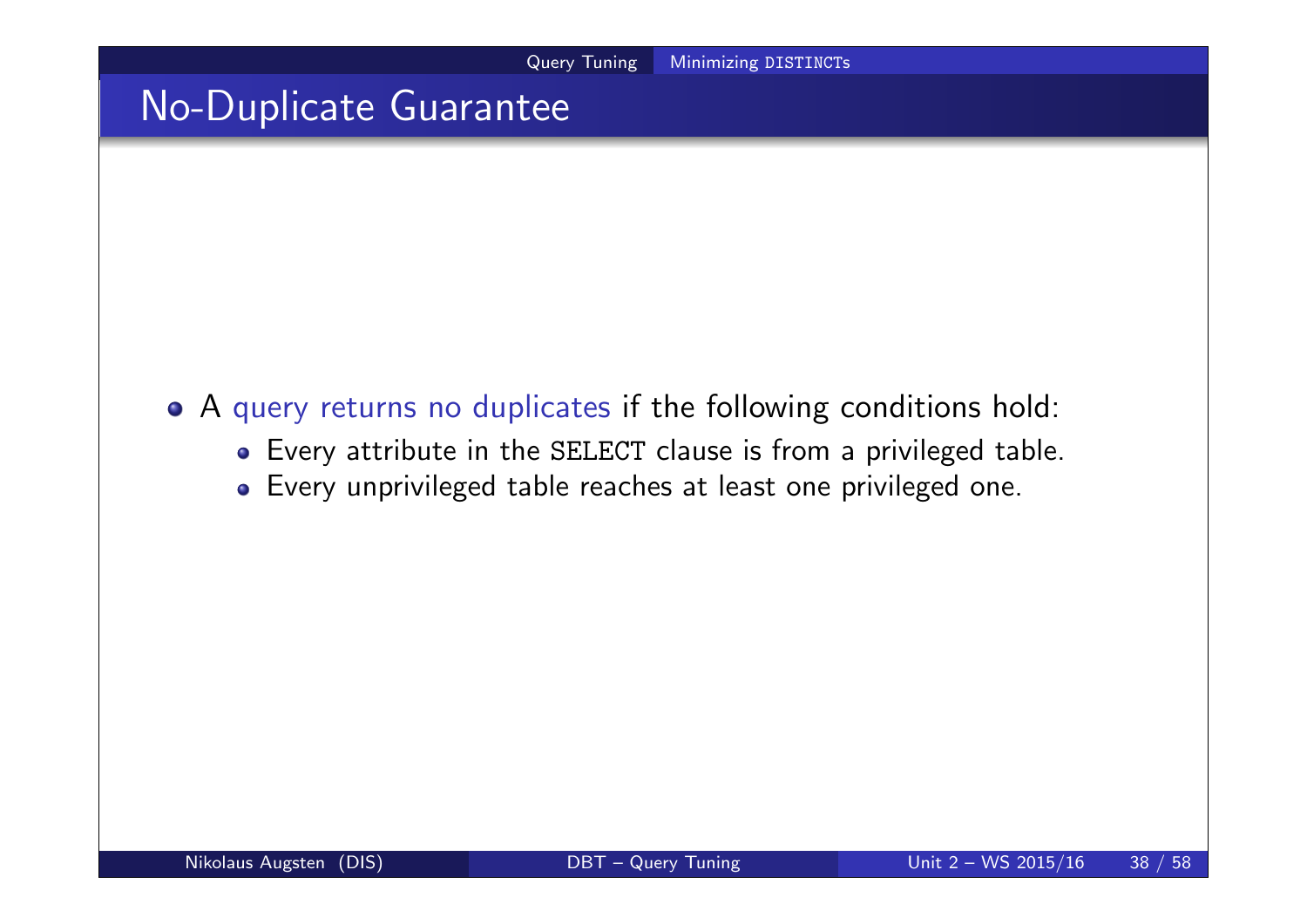- This query may return duplicates:
	- SELECT ssnum
	- FROM Employee, Techdept
	- WHERE Employee.manager = Techdept.manager
- Reason:
	- manager is not a key of Techdept
	- thus Techdept does not reach privileged table Employee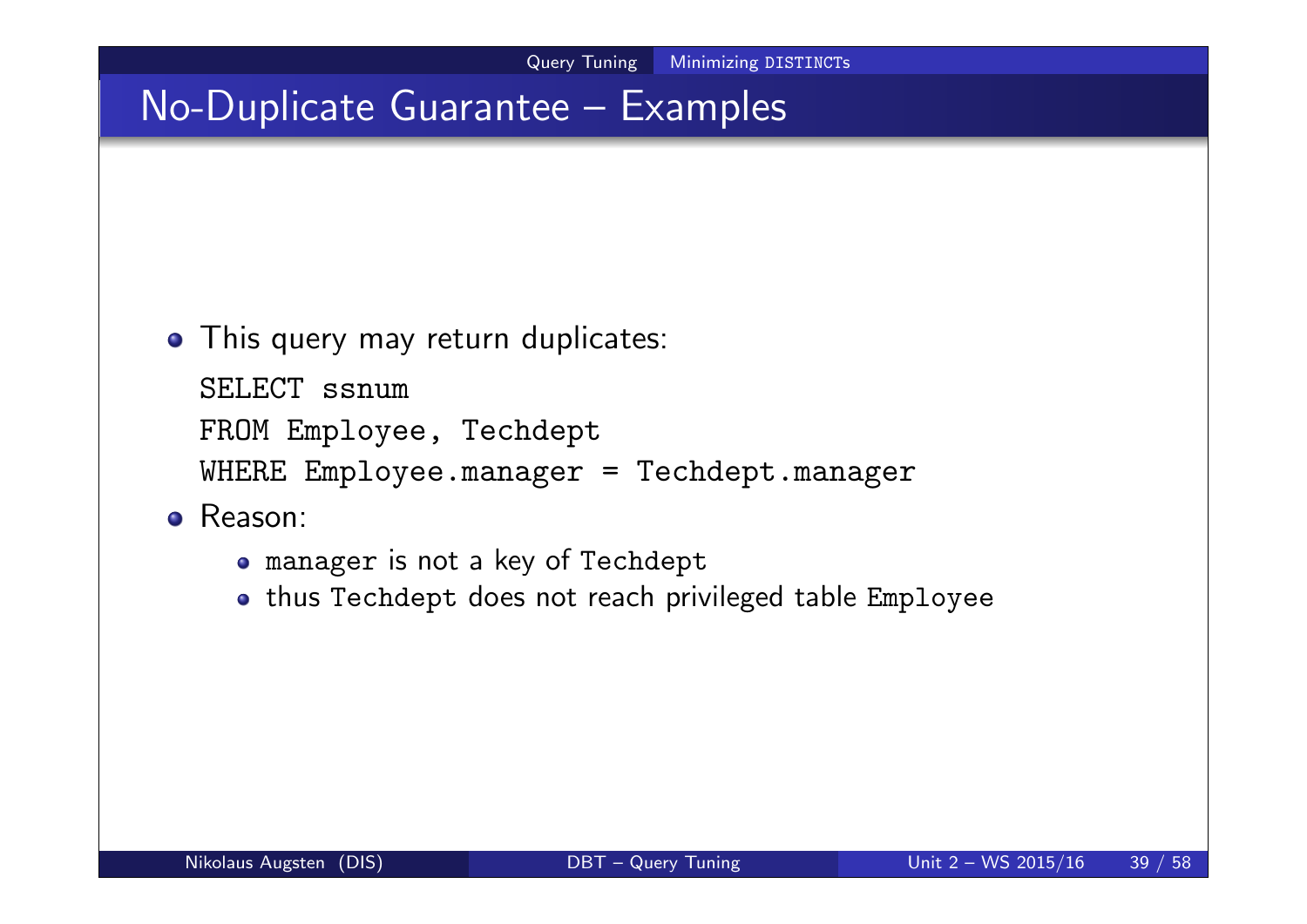- This query returns no duplicates: SELECT ssnum, Techdept.dept FROM Employee, Techdept WHERE Employee.manager = Techdept.manager
- Reason: different from previous example,
	- both Techdept and Employee are privileged table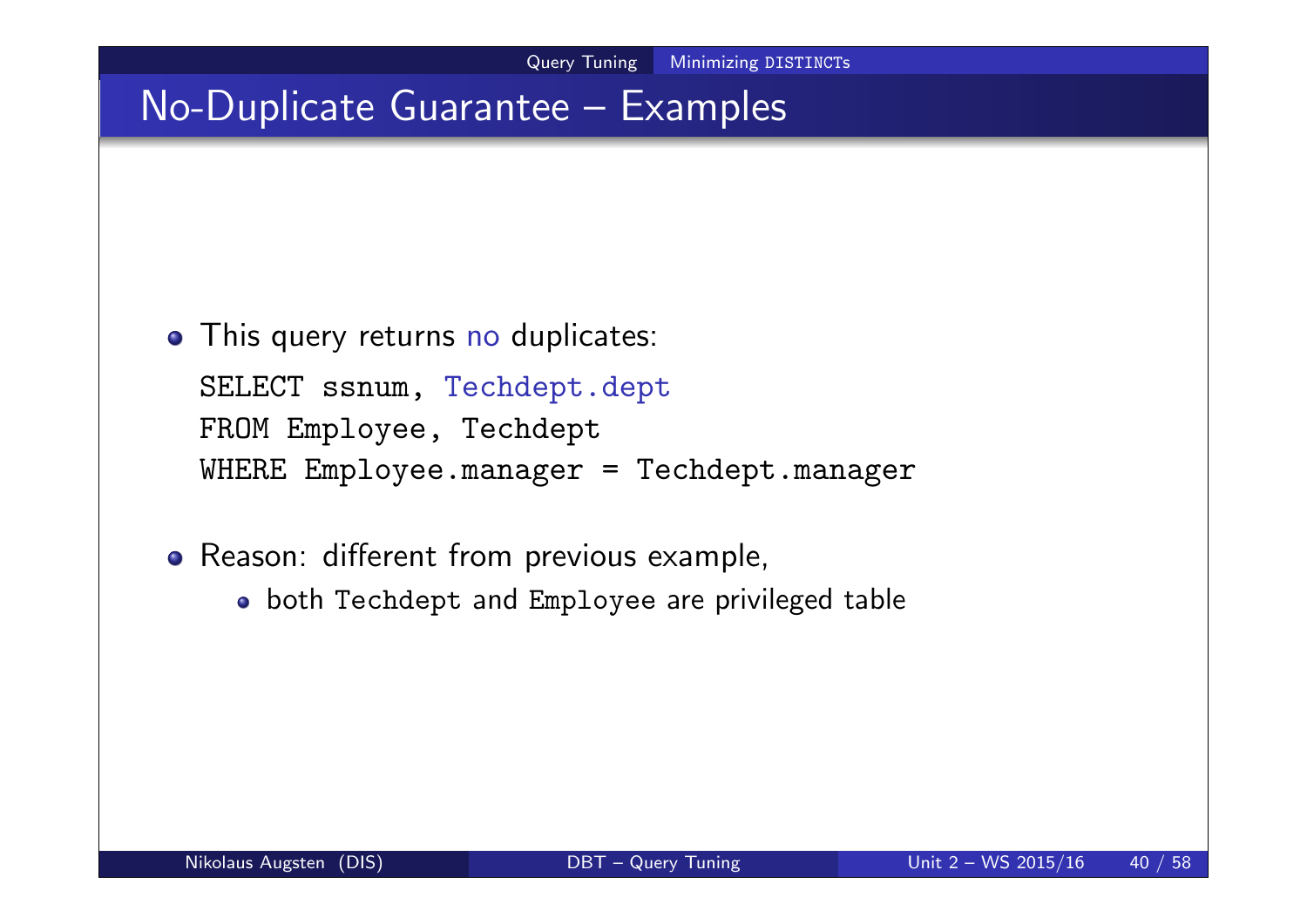- This query also returns no duplicates:
	- SELECT ssnum, Techdept.dept FROM Employee, Techdept
- Reason: as before,
	- both Techdept and Employee are privileged table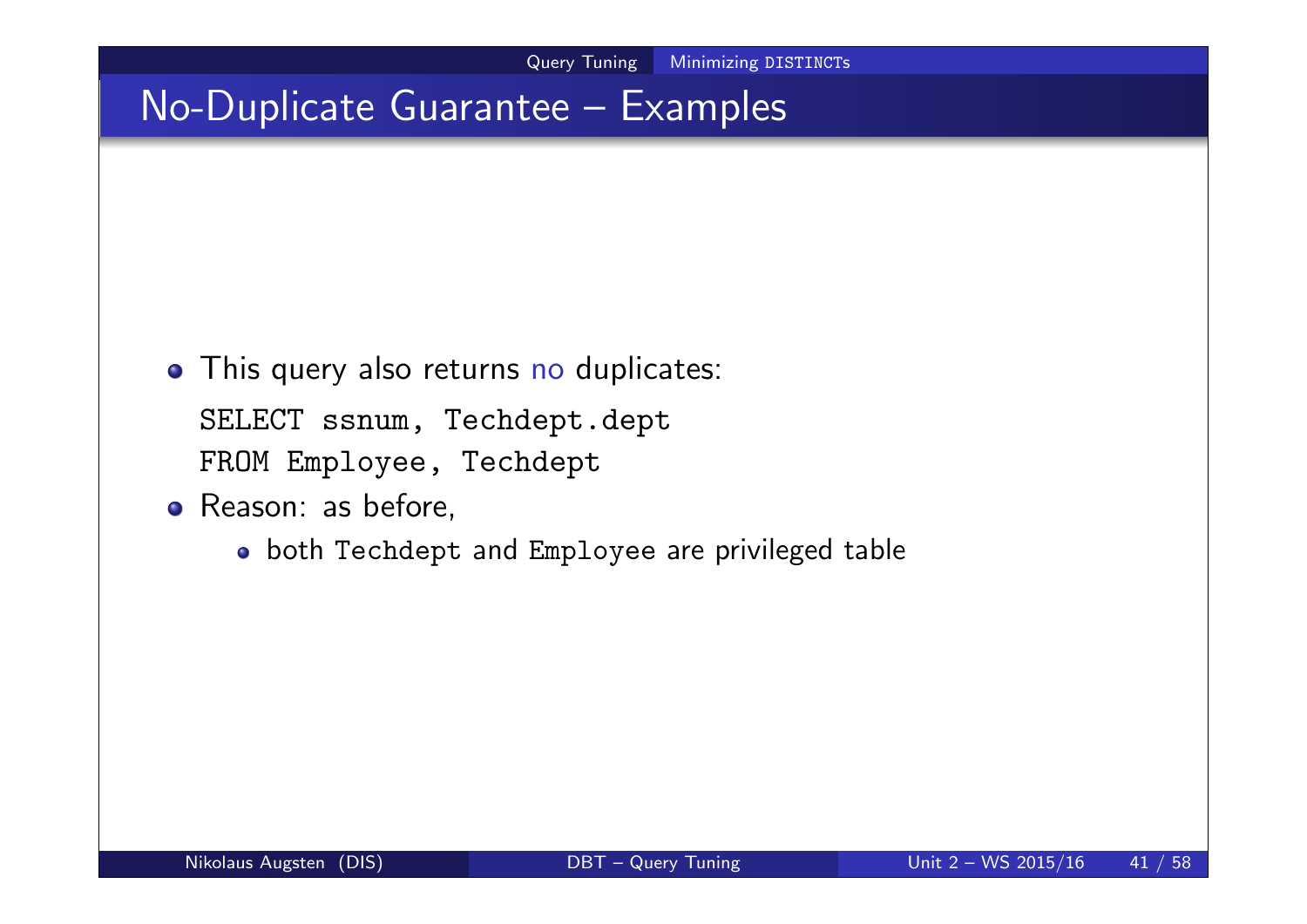- This query returns no duplicates: (even if Student.name is not a key) SELECT Student.ssnum FROM Student, Employee, Techdept WHERE Student.name = Employee.name AND Employee.dept = Techdept.dept
- **•** Reason:
	- join attribute Employee.name is a key, thus Employee reaches privileged table Student
	- join attribute Techdept.dept is a key thus Techdept reaches Employee
	- transitivity: Techdept reaches Employee and Employee reaches Student, thus Techdept reaches Student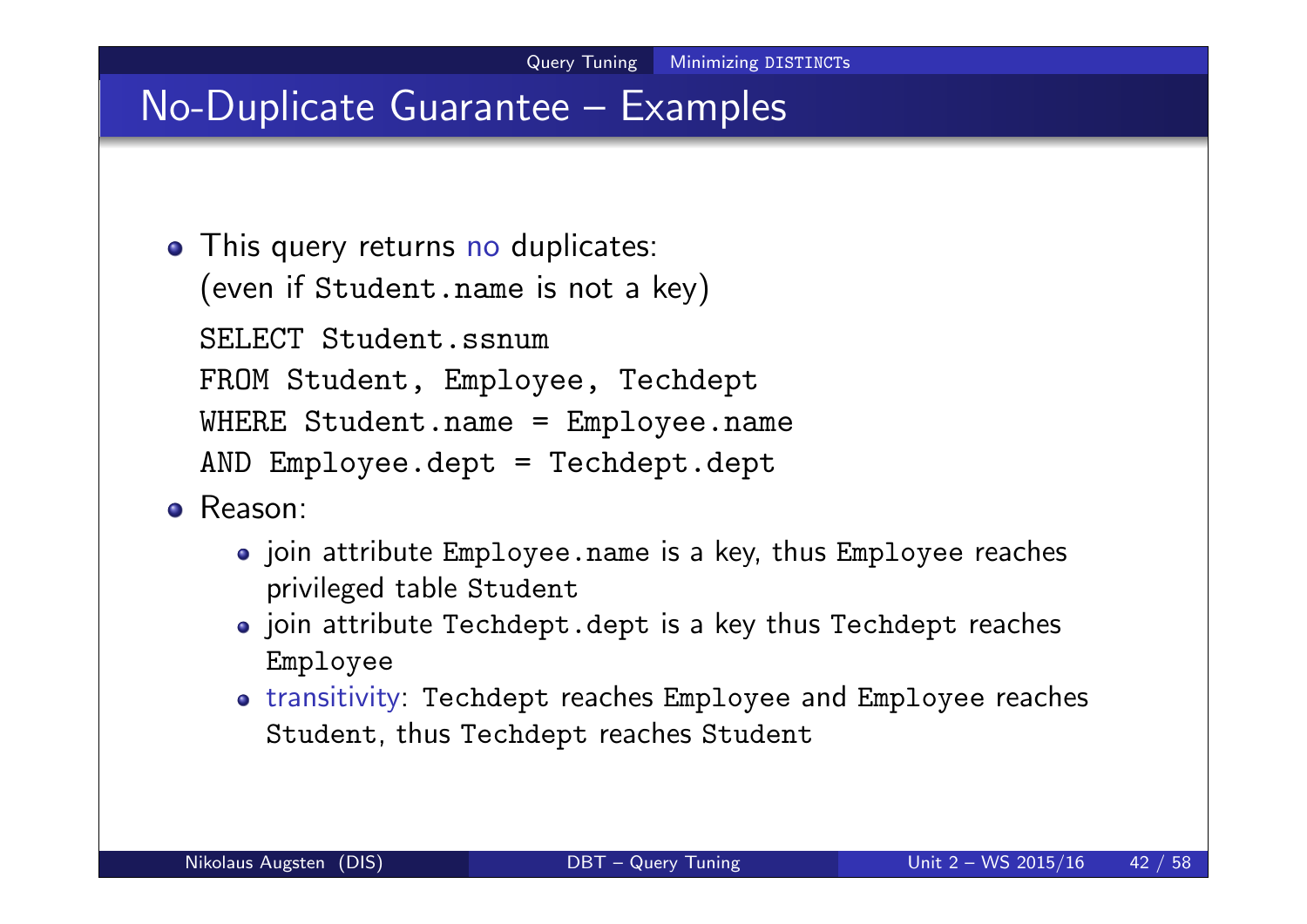```
• This query returns duplicates:
  (even if Student.name is a key)
  SELECT Student.ssnum
 FROM Student, Employee, Techdept
  WHERE Student.name = Employee.name
  AND Employee.manager = Techdept.manager
Reason:
```
- o join attribute Techdept.manager is not key
- . thus Techdept does not reach Employee (and Student)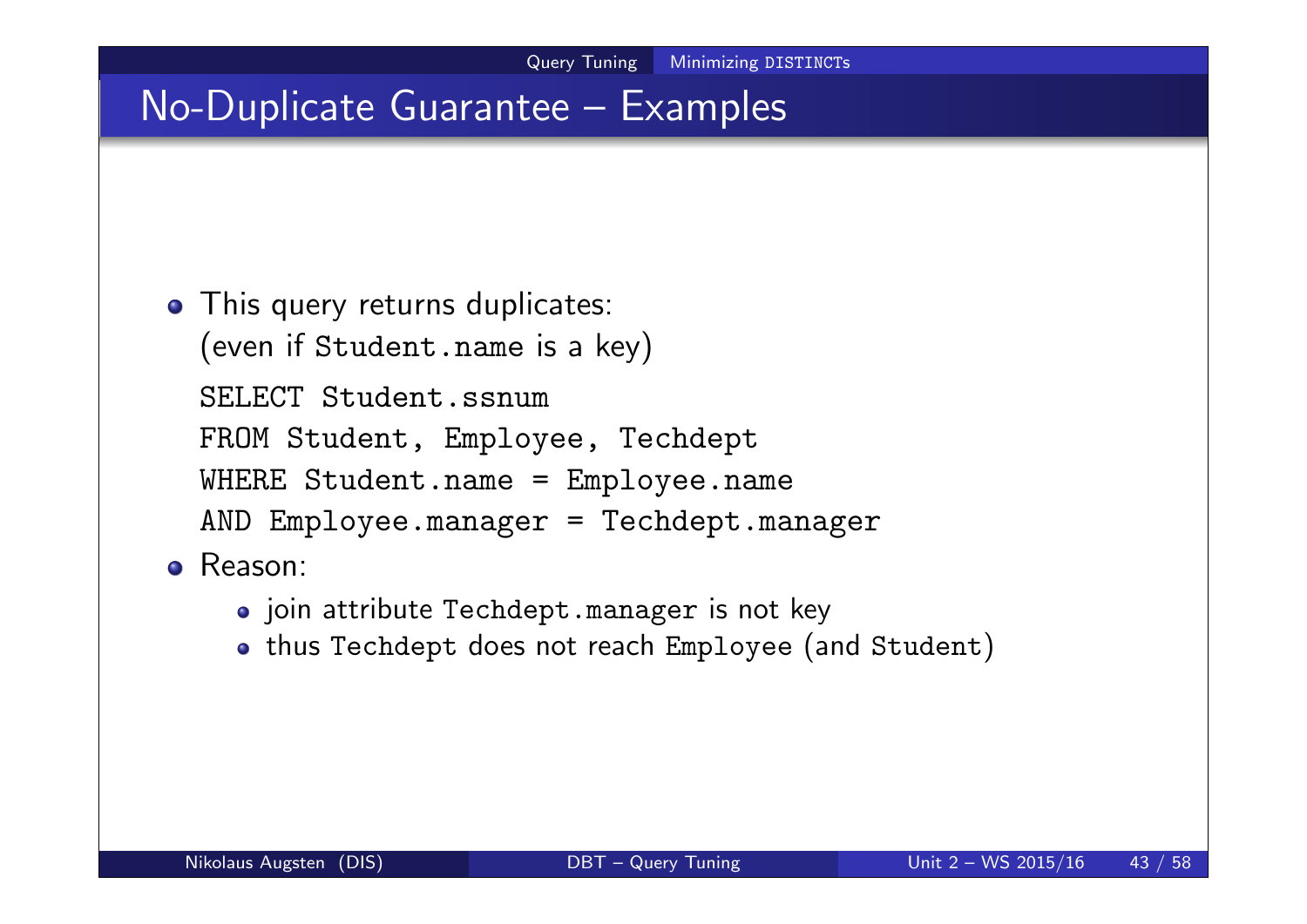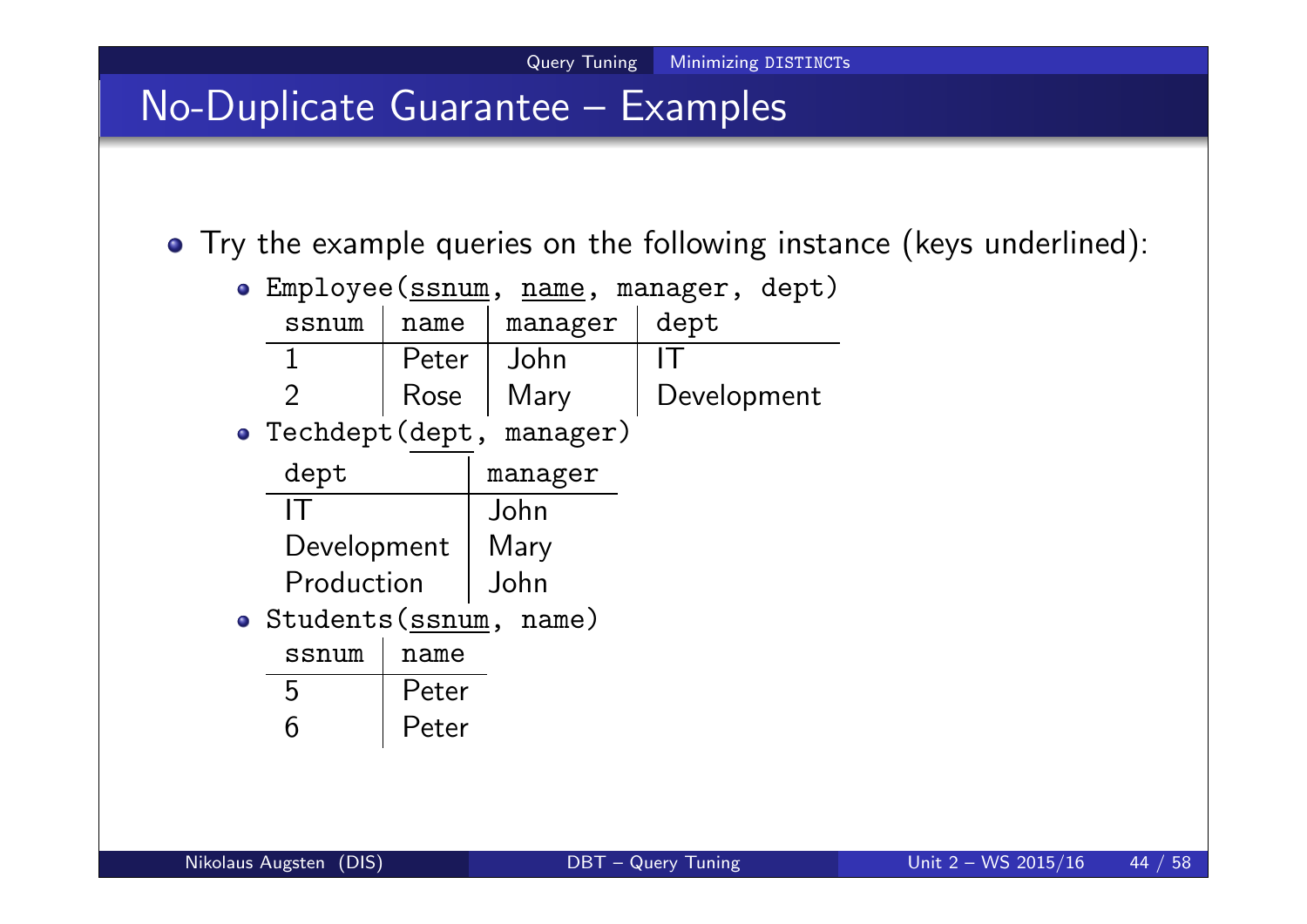# **Outline**



- **Query Processing**
- **Problematic Queries**
- **Minimizing DISTINCTs**
- **•** Rewriting of Nested Queries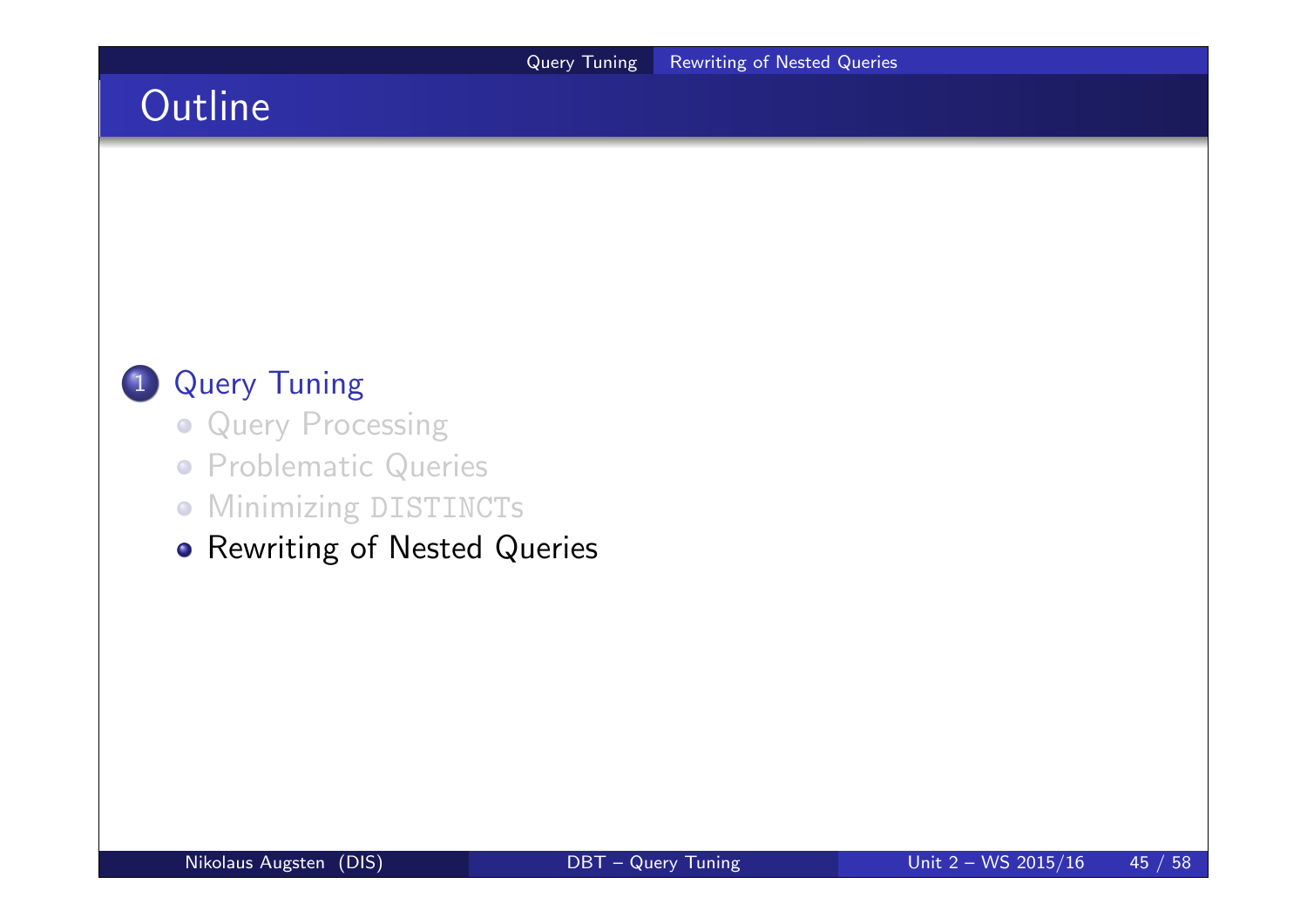### Types of Nested Queries

#### Uncorrelated subqueries

- with aggregates in the inner query
	- SELECT ssnum FROM Employee WHERE salary > (SELECT AVG(salary) FROM Employee)

#### without aggregates in the inner query

SELECT ssnum FROM Employee WHERE dept IN (SELECT dept FROM Techdept)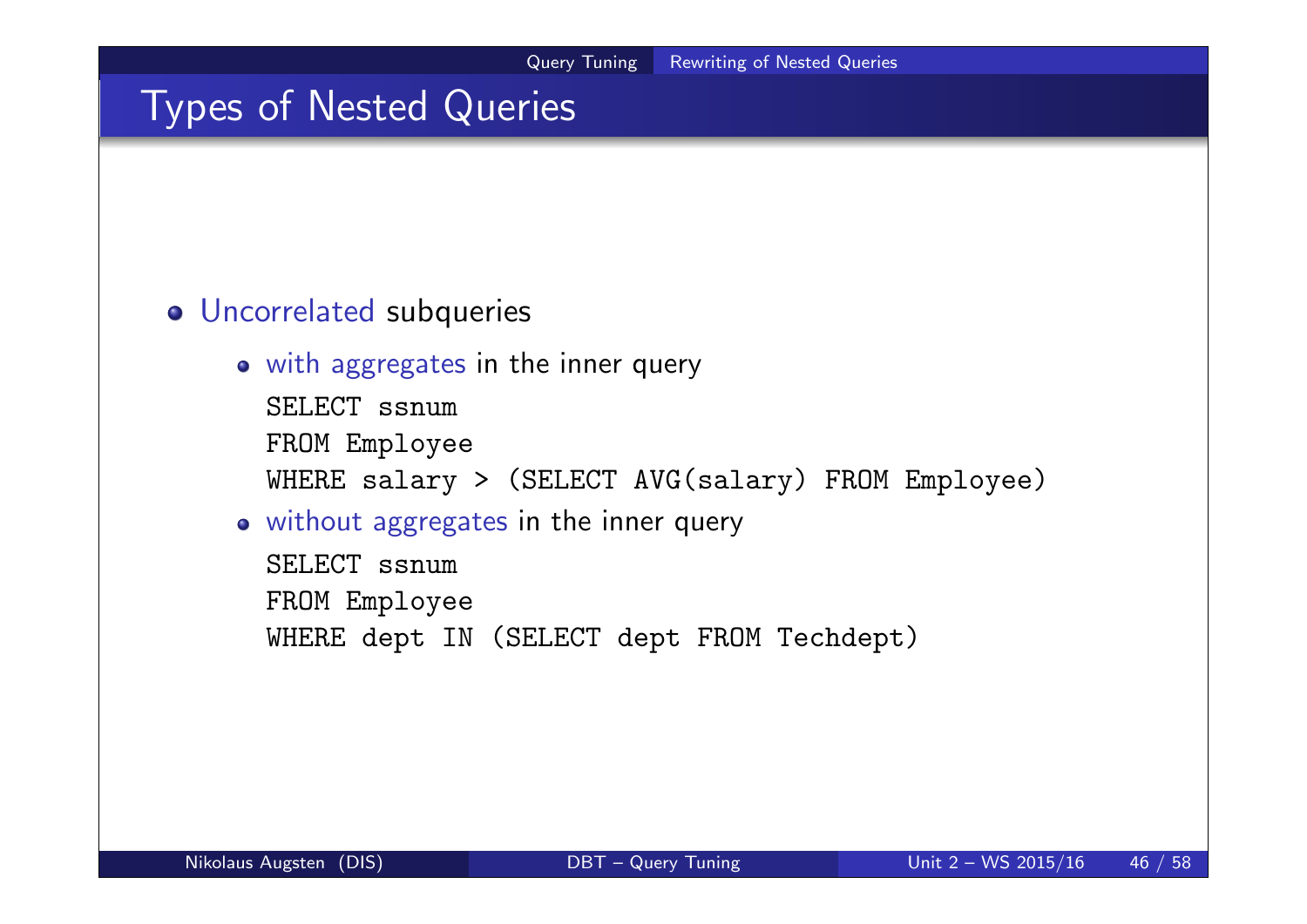### Types of Nested Queries

#### Correlated subqueries

### • with aggregates in the inner query SELECT ssnum FROM Employee e1, Techdept WHERE salary = (SELECT AVG(e2.salary) FROM Employee e2, Techdept WHERE e2.dept = e1.dept AND e2.dept = Techdept.dept)

without aggregates in the inner query (uncommon)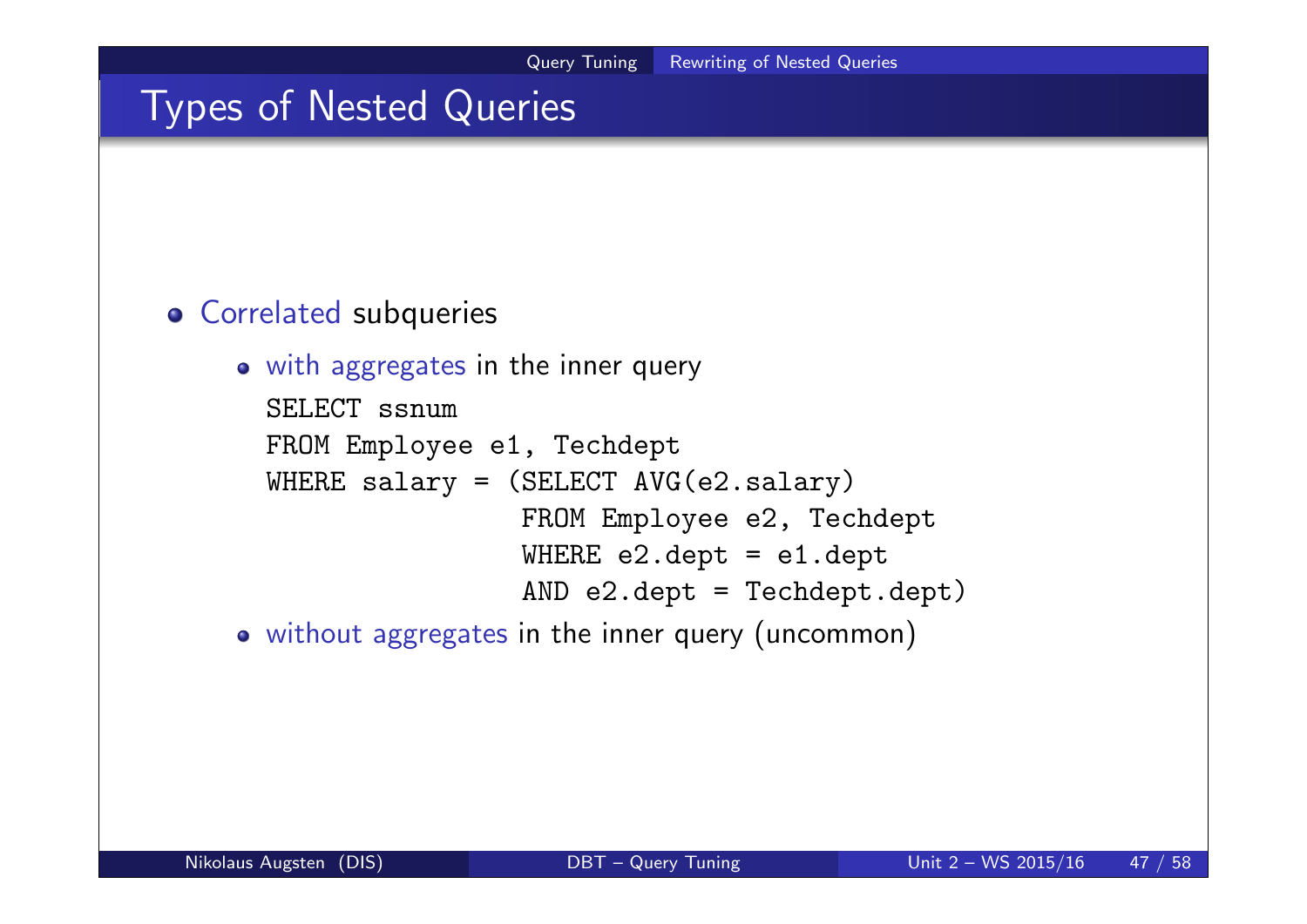# Uncorrelated Subquery with Aggregates

Uncorrelated subqueries with aggregate in the inner query:

SELECT ssnum

FROM Employee

WHERE salary > (SELECT AVG(salary) FROM Employee)

#### • Not problematic:

- Result of inner query is a single value (constant).
- Most systems will first execute the inner query and then substitute it with the resulting constant.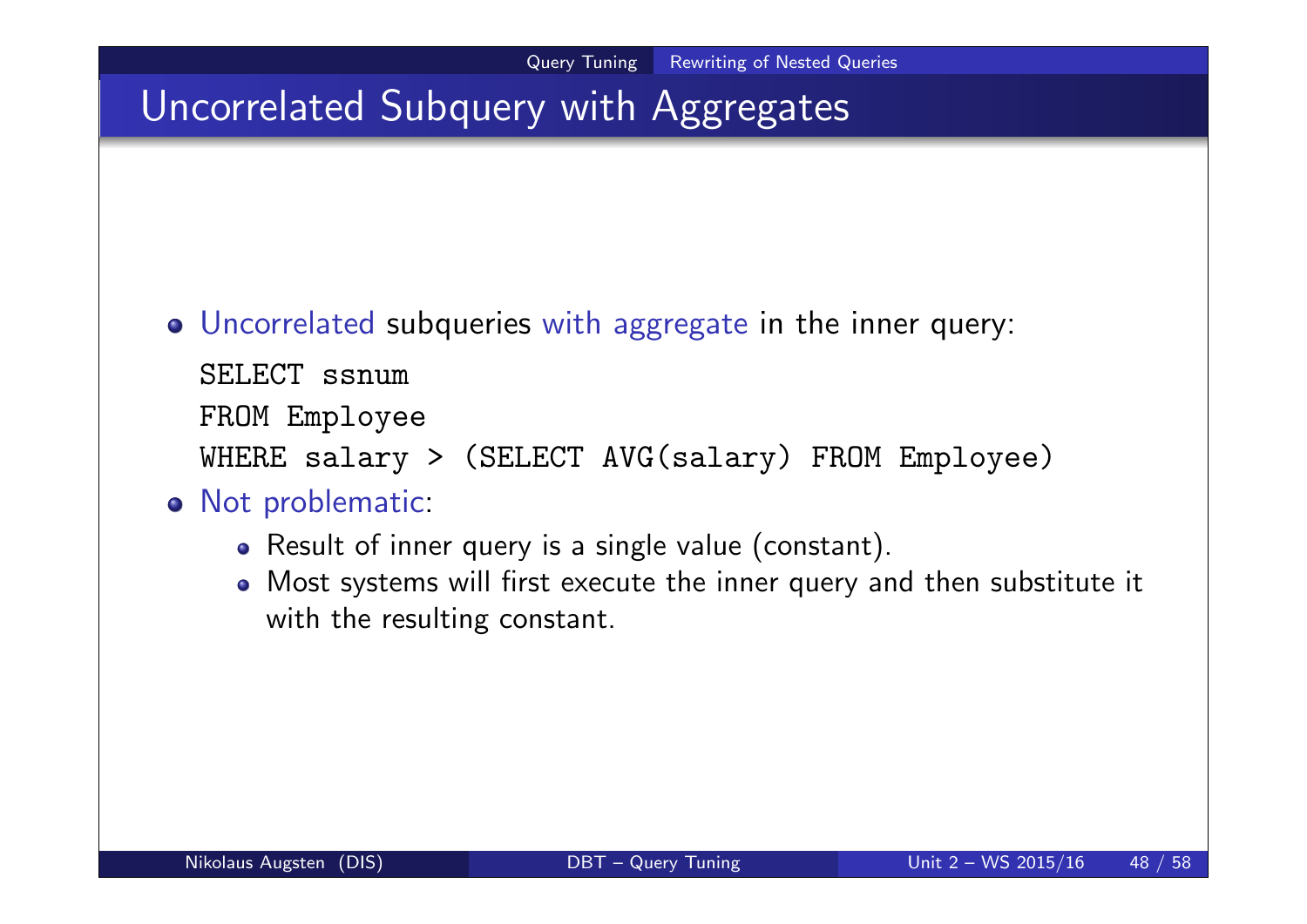# Uncorrelated Subquery without Aggregates

- Uncorrelated subqueries without aggregate in the inner query: SELECT ssnum FROM Employee WHERE dept IN (SELECT dept FROM Techdept)
- o Some systems might not use index on Employee.dept.
- Unnested query:

SELECT ssnum FROM Employee, Techdept WHERE Employee.dept = Techdept.dept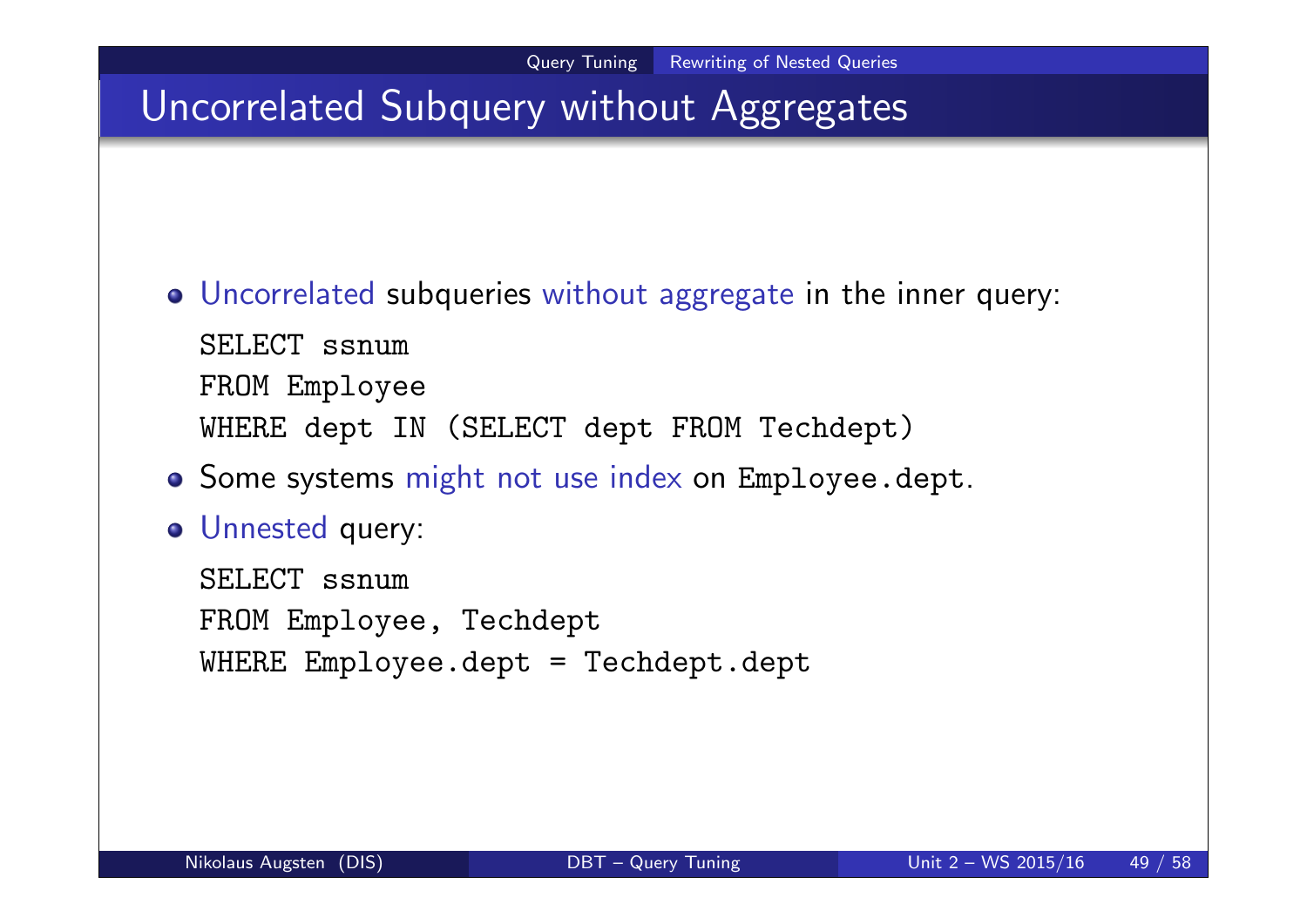## Uncorrelated Subquery without Aggregates

#### Unnesting strategy:

- 1. Combine the arguments of the two FROM clauses.
- 2. AND together the WHERE clauses.
- 3. Replace "outer.attr1 IN (SELECT inner.attr2 ...)" with "outer.attr1 = inner.attr2" in the WHERE clause.
- 4. Retain the SELECT clause from the outer block.
- Strategy works for nesting of any depth.
- Note: If inner table does not reach outer table in new join condition, new duplicates may appear.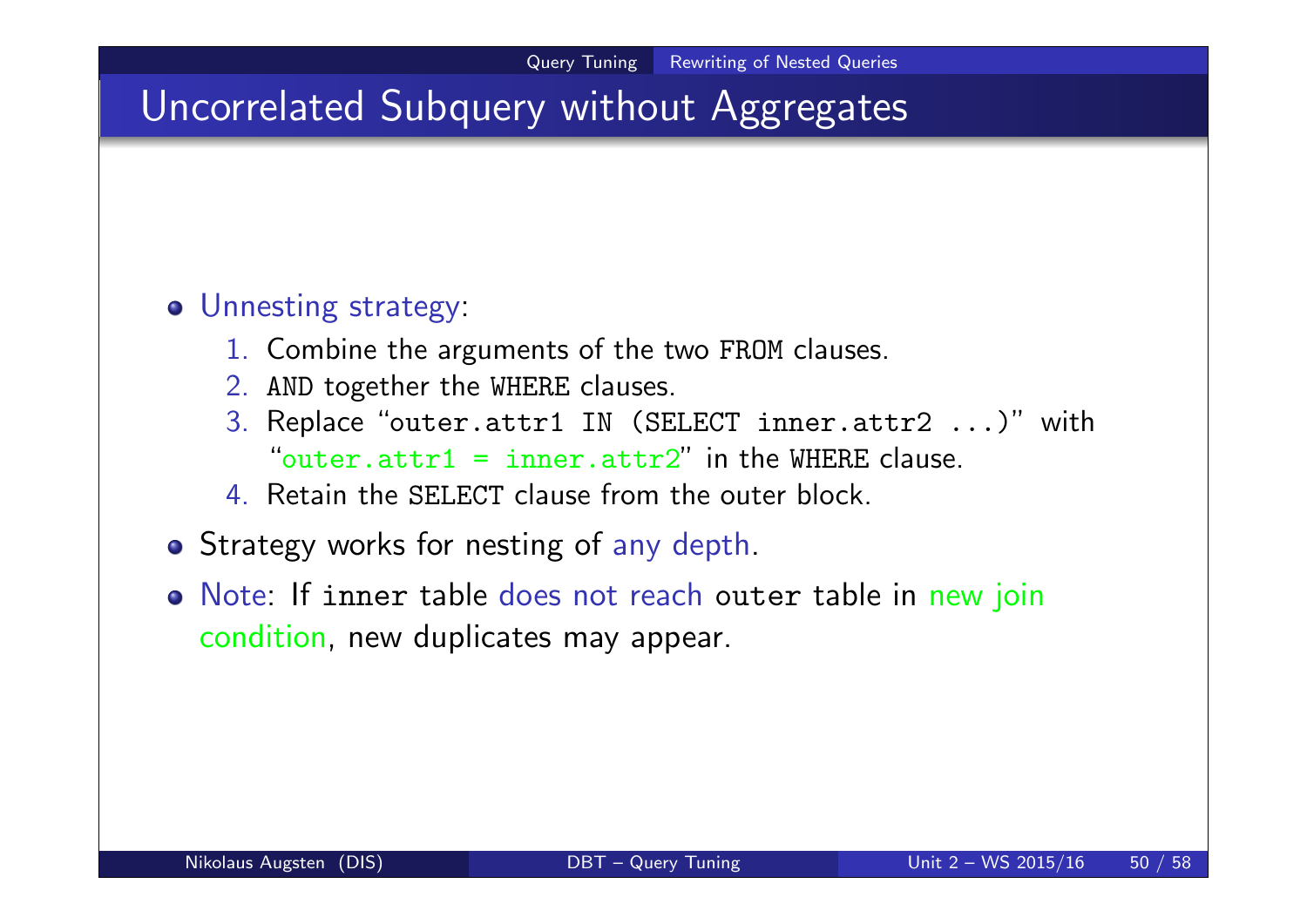## Duplicates in Unnested Queries – Examples

#### Nested query:

SELECT AVG(salary) FROM Employee WHERE dept IN (SELECT dept FROM Techdept)

#### Unnested query:

SELECT AVG(salary) FROM Employee, Techdept WHERE Employee.dept = Techdept.dept

- o Unnesting is correct:
	- Techdept reaches Employee, thus no duplicates are introduced
	- each salary appears once in average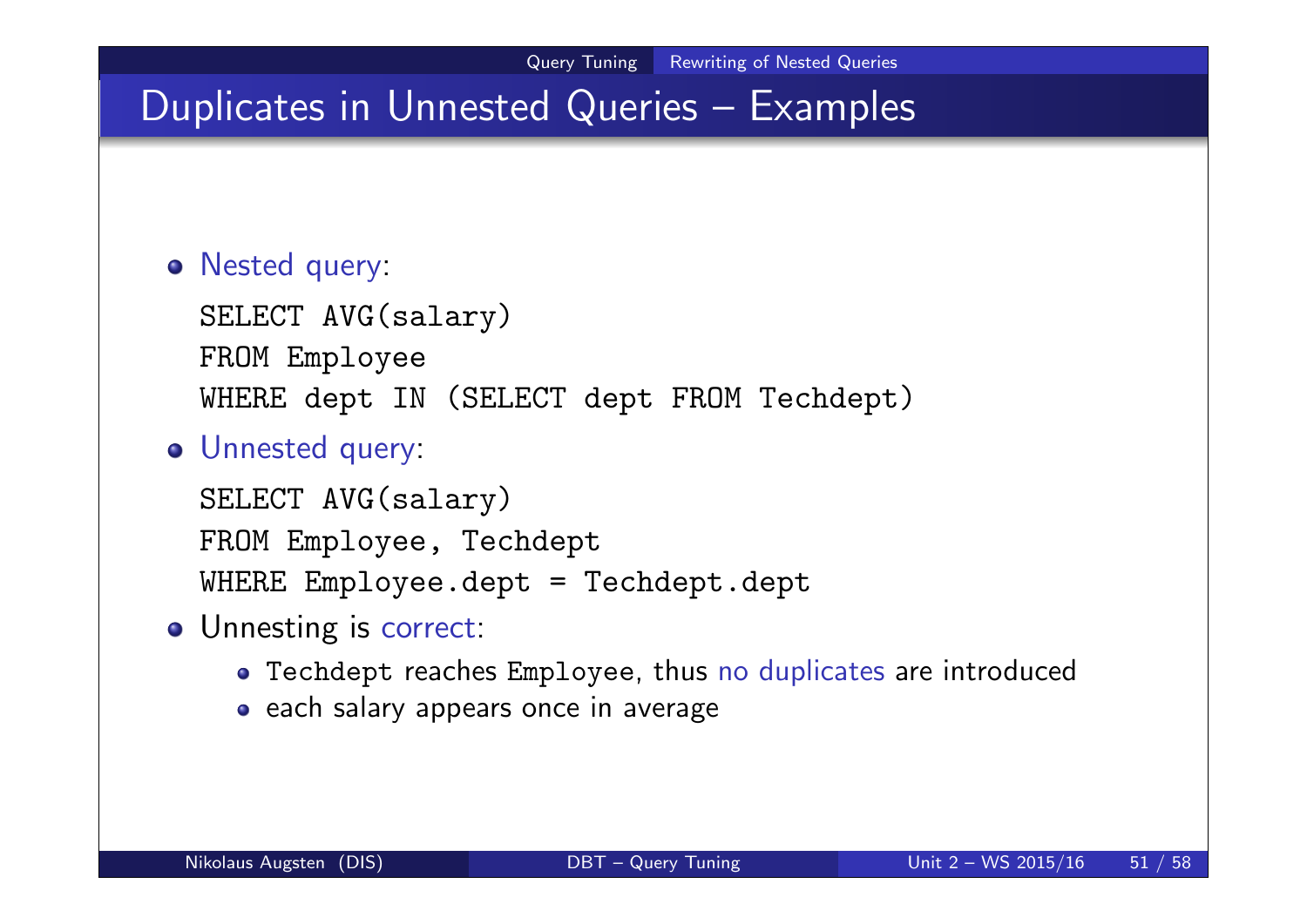## Duplicates in Unnested Queries – Examples

#### Nested query:

SELECT AVG(salary) FROM Employee WHERE manager IN (SELECT manager FROM Techdept)

#### Unnested query:

SELECT AVG(salary) FROM Employee, Techdept WHERE Employee.manager = Techdept.manager

- Unnesting is not correct:
	- Techdept does not reach Employee, thus duplicates possible
	- some salaries might appears multiple times in the average
- Note: Duplicates do not matter for aggregates like MIN and MAX.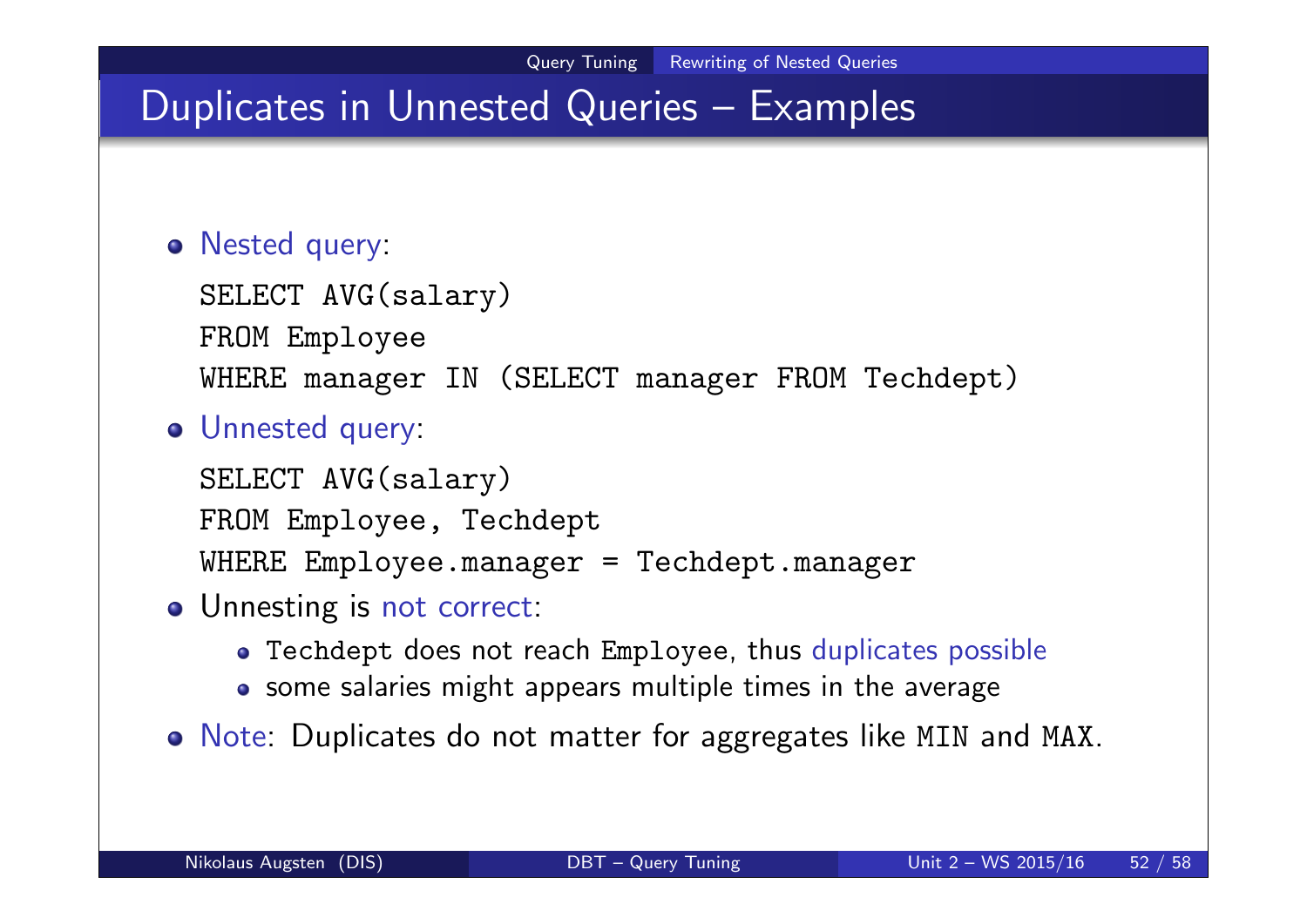## Duplicates in Unnested Queries – Examples

```
o Solutions for following query?
```

```
SELECT AVG(salary)
```
FROM Employee

WHERE manager IN (SELECT manager FROM Techdept)

#### A) Derived table:

```
SELECT AVG(salary)
FROM Employee, (SELECT DISTINCT manager FROM Techdept) AS T
WHERE Employee.manager = T.manager
```
#### B) Temporary table:

SELECT DISTINCT manager INTO Temp FROM Techdept

```
SELECT AVG(salary)
FROM Employee, Temp
WHERE Employee.manager = Temp.manager
```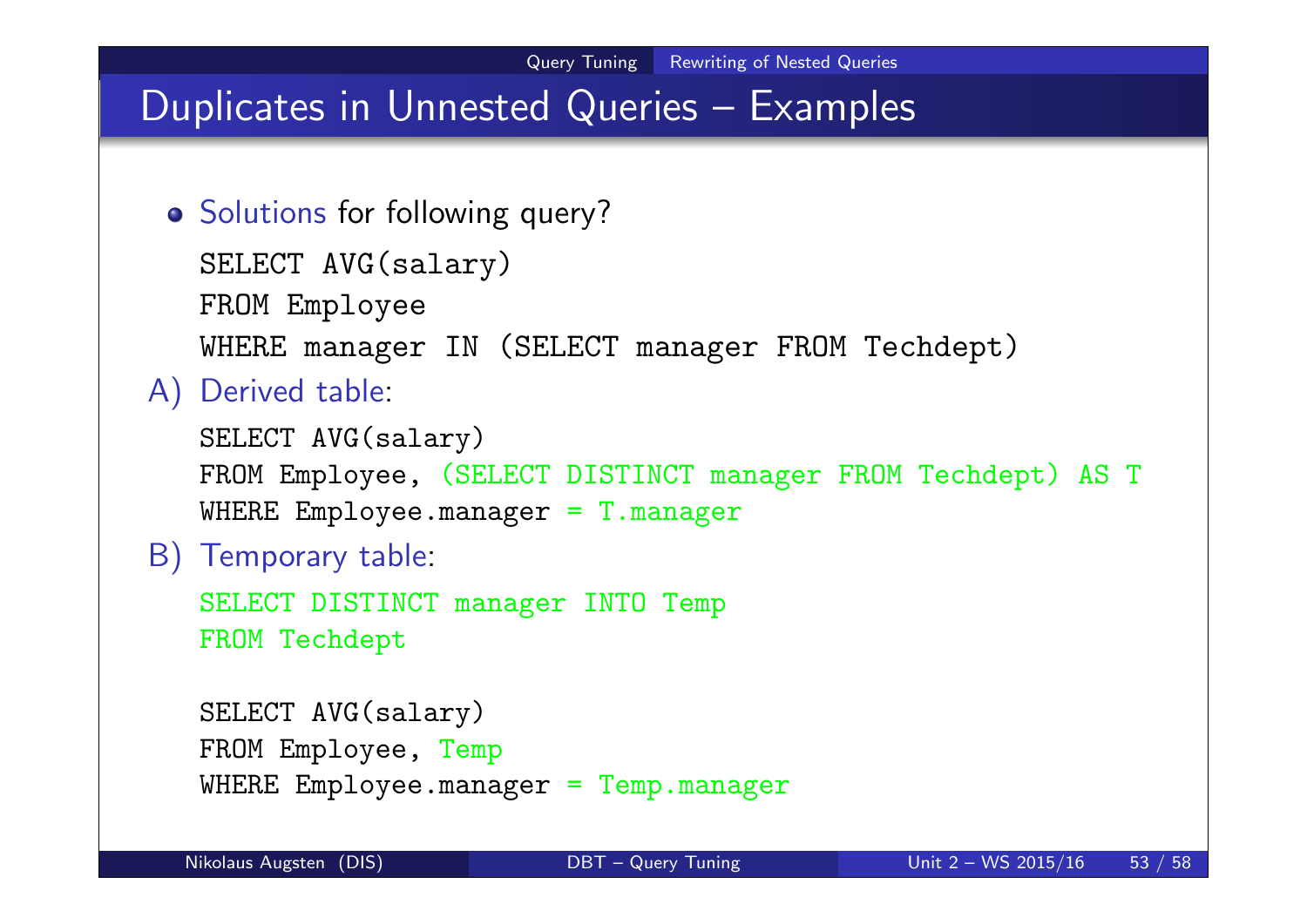## Correlated Subqueries with Aggregates

Correlated subquery with aggregates in the inner query:

```
SELECT ssnum
FROM Employee e1, Techdept
WHERE salary = (SELECT AVG(e2.salary)
                FROM Employee e2, Techdept
                WHERE e2.dept = e1.deptAND e2.dept = Techdept.dept)
```
o Inefficient in many systems.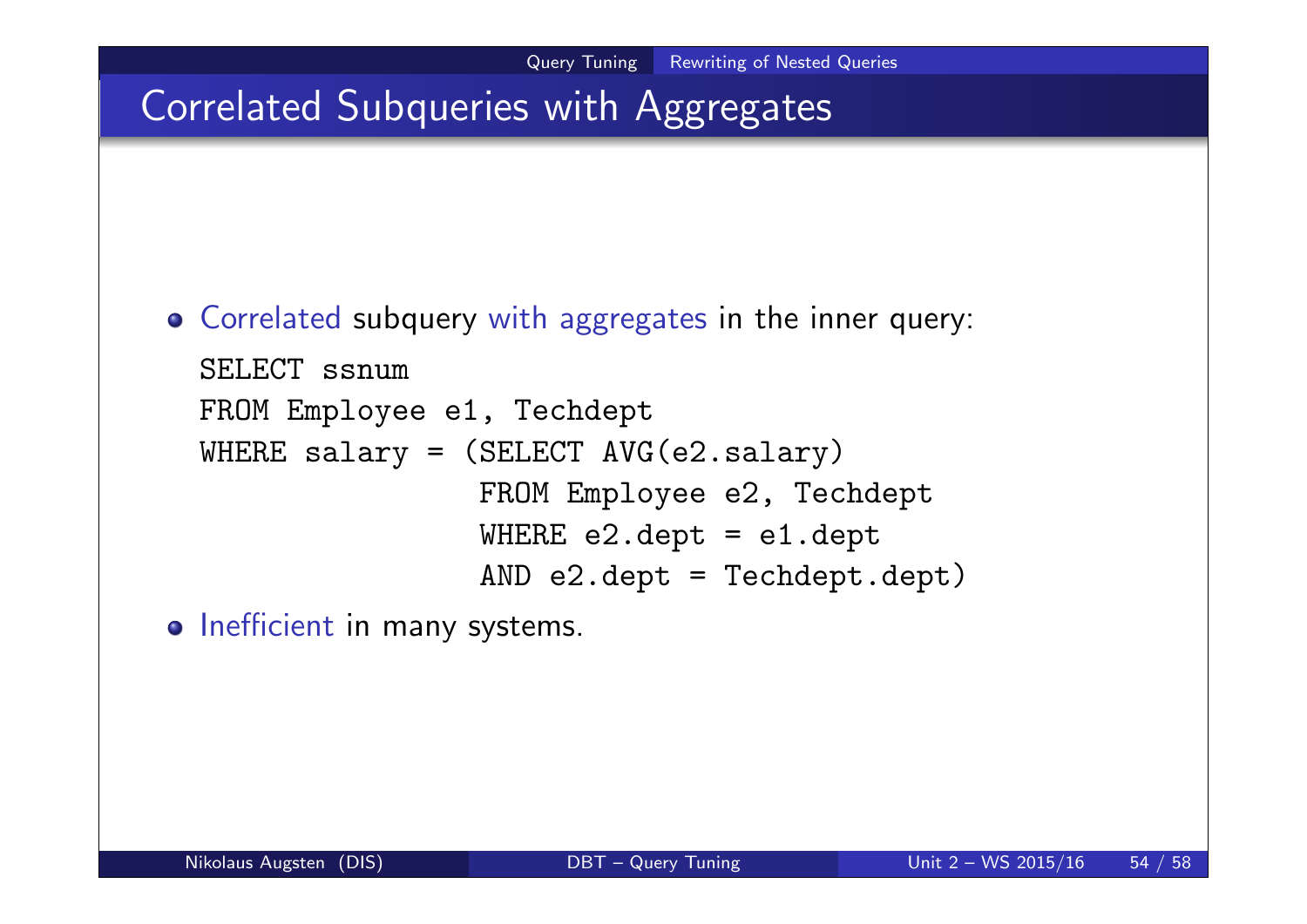## Strategy for Rewriting Query

```
SELECT ssnum
FROM Employee e1, Techdept
WHERE salary = (SELECT AVG (e2.salary))FROM Employee e2, Techdept
                WHERE e2.dept = e1.deptAND e2.dept = Techdept.dept)
```
1. Create temporary table:

- GROUP BY on correlated attribute of inner query (must be equality!).
- Use uncorrelated qualifications of inner query for WHERE clause.

```
SELECT AVG(salary) as avsalary, Employee.dept INTO Temp
FROM Employee e2, Techdept
WHERE e2.dept = Techdepth.deptGROUP BY e2.dept
```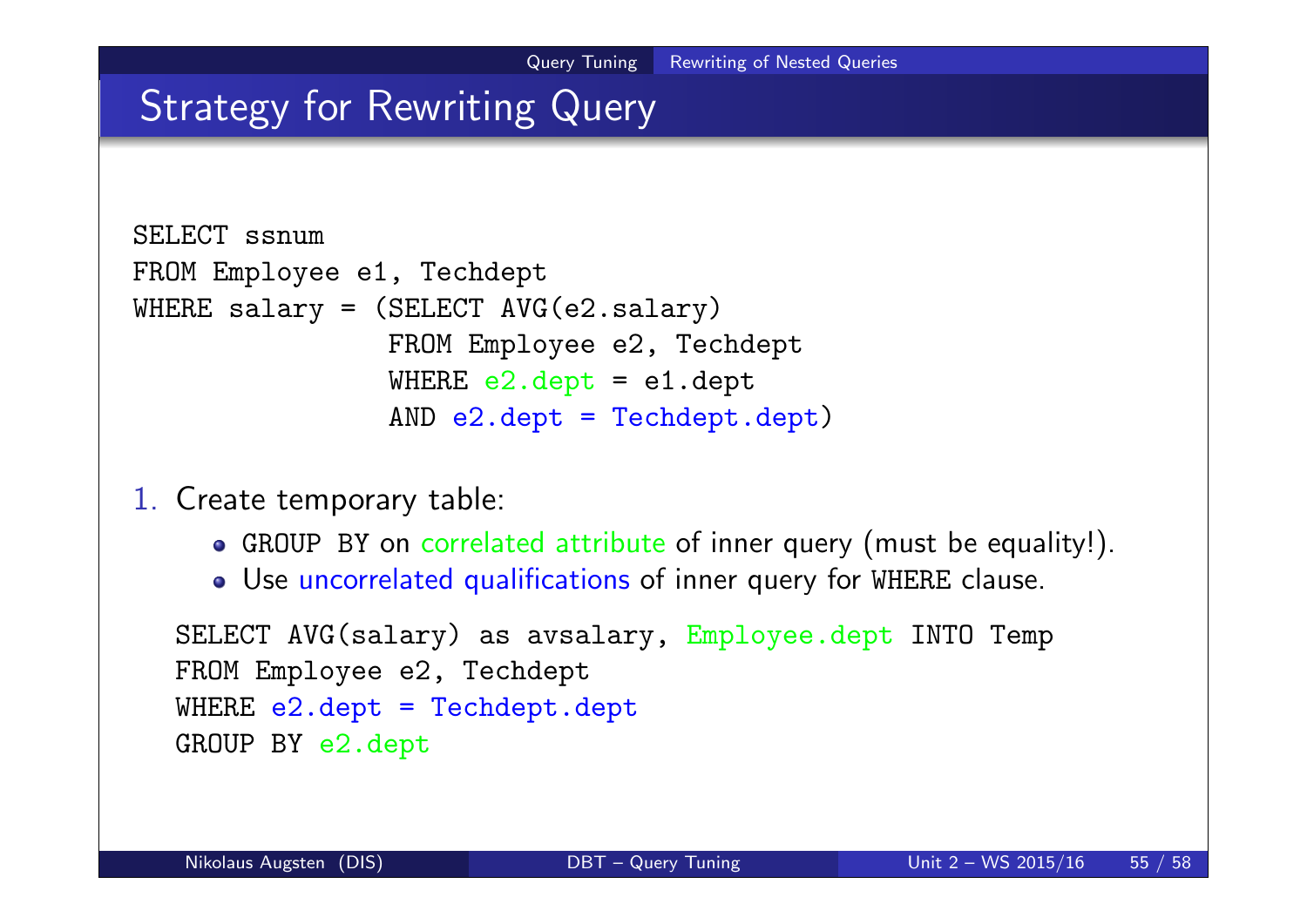### Strategy for Rewriting Query

```
SELECT ssnum
FROM Employee e1, Techdept
WHERE salary = (SELECT \, AVG(e2.salary) \dots WHERE e2.dept = e1.dept ...)
SELECT AVG(salary) as avsalary, Employee.dept INTO Temp
FROM Employee, Techdept
WHERE Employee.dept = Techdept.dept
GROUP BY Employee.dept
```
- 2. Join temporary table with outer query:
	- Condition on the grouped attribute replaces correlation condition.
	- Depending attribute of grouping replaces subquery.
	- All other qualifications of outer query remain (none in example).

```
SELECT ssnum
FROM Employee e1, Temp
WHERE salary = avsalary
AND e1.dept = Temp.dept;
```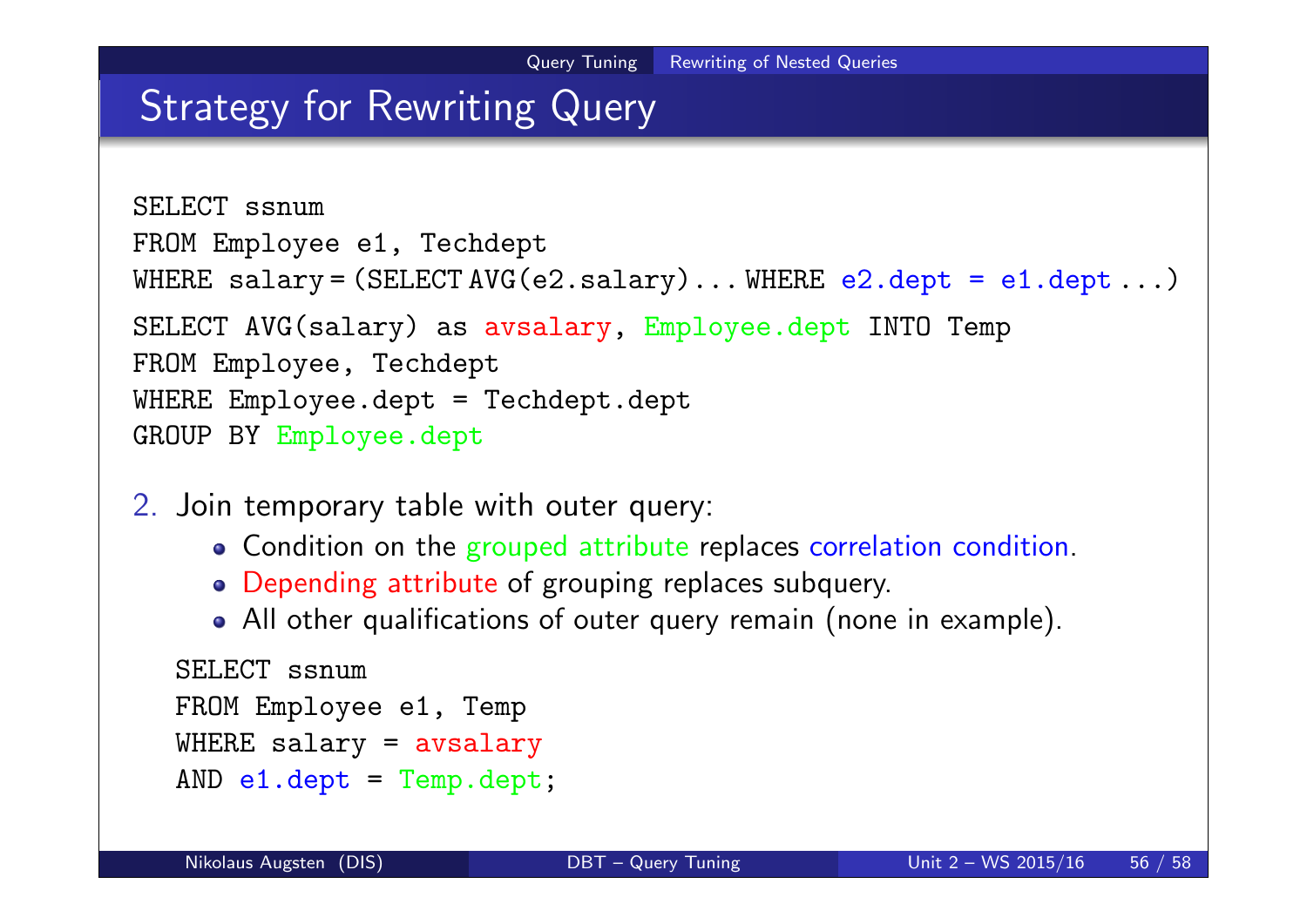## The Count Bug

Correlated subquery with COUNT aggregate in the inner query: SELECT ssnum

```
FROM Employee e1, Techdept
```

```
WHERE numfriends = COUNT(SELECT e2.ssnum
```

```
FROM Employee e2, Techdept
WHERE e2.dept = e1.dept
AND e2.dept = Techdept.dept)
```
**•** Rewrite with temporary table:

```
SELECT COUNT(ssnum) as numcolleagues, Employee.dept INTO Temp
FROM Employee, Techdept
WHERE Employee.dept = Techdept.dept
GROUP BY Employee.dept
SELECT ssnum
FROM Employee, Temp
WHERE numfriends = numcolleagues
AND Employee.dept = Temp.dept;
```
• What is going wrong?